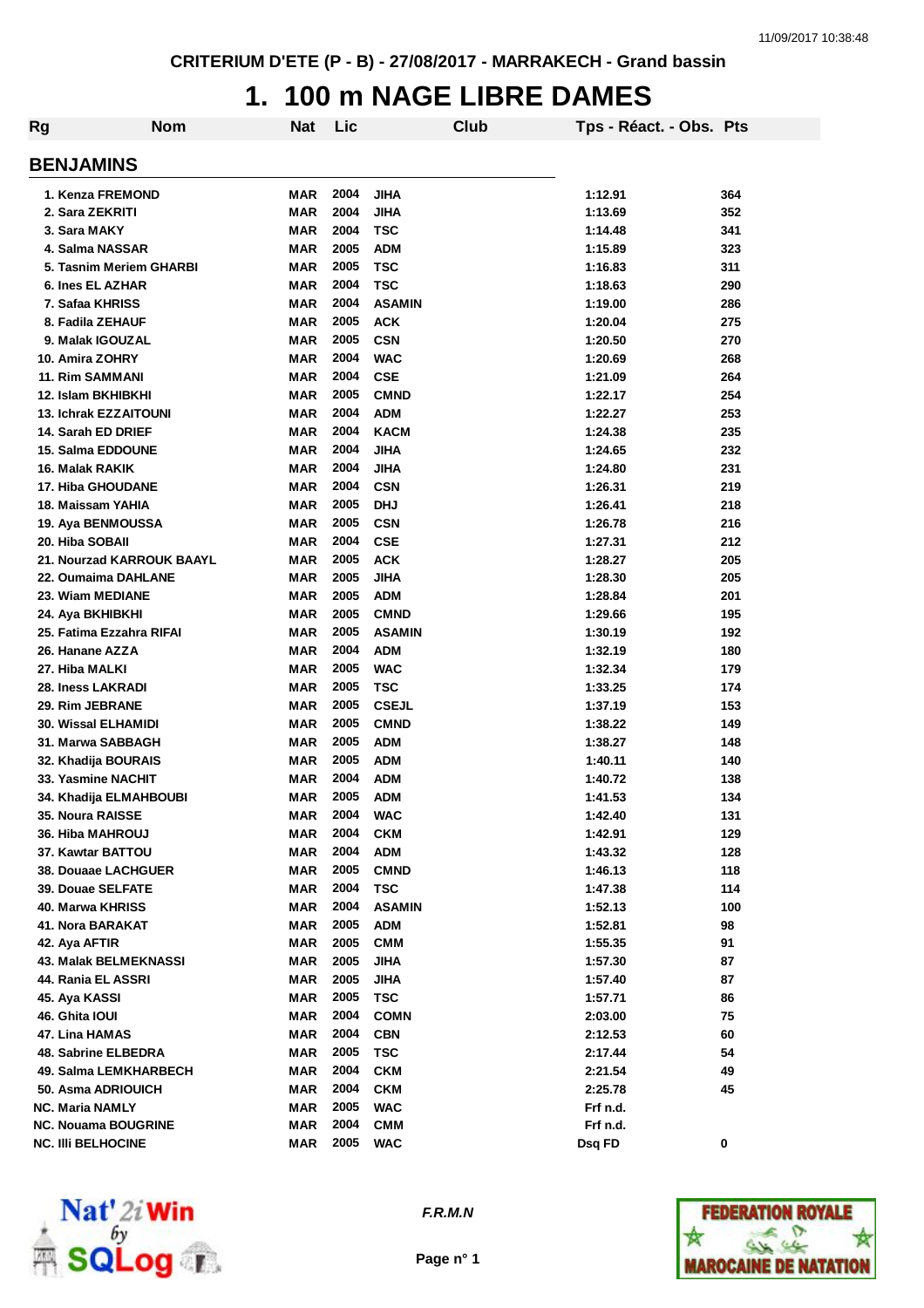#### **1. 100 m NAGE LIBRE DAMES**

| Rg | <b>Nom</b>                  | <b>Nat</b> | Lic  | <b>Club</b>   | Tps - Réact. - Obs. Pts |     |
|----|-----------------------------|------------|------|---------------|-------------------------|-----|
|    | <b>POUSSINS</b>             |            |      |               |                         |     |
|    | 1. Fatima GHARBI            | MAR        | 2006 | <b>TSC</b>    | 1:18.06                 | 296 |
|    | 2. Joulane MAHJOUBI         | <b>MAR</b> | 2007 | <b>ASAMIN</b> | 1:20.16                 | 274 |
|    | 3. Aya RIFAI                | <b>MAR</b> | 2007 | <b>ASAMIN</b> | 1:20.53                 | 270 |
|    | 4. Wiam SAOUI               | <b>MAR</b> | 2006 | <b>ASAMIN</b> | 1:21.34                 | 262 |
|    | 5. Lina BOURZI              | <b>MAR</b> | 2007 | <b>ASAMIN</b> | 1:23.08                 | 246 |
|    | <b>6. Ghita GHETREFF</b>    | <b>MAR</b> | 2006 | <b>ADM</b>    | 1:27.98                 | 207 |
|    | 7. Ilham EL MACHFOU         | <b>MAR</b> | 2007 | <b>JIHA</b>   | 1:28.59                 | 203 |
|    | 8. Aya BCHIRI               | <b>MAR</b> | 2006 | <b>ADM</b>    | 1:29.13                 | 199 |
|    | 9. Aya FREMOND              | <b>MAR</b> | 2006 | <b>JIHA</b>   | 1:29.97                 | 193 |
|    | 10. Sara CHBALY             | <b>MAR</b> | 2006 | <b>JIHA</b>   | 1:31.05                 | 187 |
|    | 11. Kamilia ATIF            | <b>MAR</b> | 2007 | <b>TSC</b>    | 1:33.82                 | 170 |
|    | 12. Sarah AADAD             | <b>MAR</b> | 2007 | <b>CMND</b>   | 1:34.16                 | 169 |
|    | 13. Rahma EL HAMDANI        | <b>MAR</b> | 2007 | <b>JIHA</b>   | 1:35.61                 | 161 |
|    | 14. Hiba LAHLIMI            | <b>MAR</b> | 2007 | <b>ACK</b>    | 1:35.77                 | 160 |
|    | 15. Elkhanssaa DLIMA        | <b>MAR</b> | 2006 | <b>ACK</b>    | 1:39.26                 | 144 |
|    | 16. Yassmine BENGHEDIFA     | <b>MAR</b> | 2007 | <b>ADM</b>    | 1:41.18                 | 136 |
|    | <b>17. Nisrine MOUKASSI</b> | <b>MAR</b> | 2006 | <b>TSC</b>    | 1:41.92                 | 133 |
|    | 18. Heba BEN MOUSSA         | <b>MAR</b> | 2007 | <b>CSN</b>    | 1:45.11                 | 121 |
|    | 19. Aya LAALA               | <b>MAR</b> | 2007 | <b>TSC</b>    | 1:48.69                 | 109 |
|    | 20. Ryhab CHIKER            | <b>MAR</b> | 2007 | <b>ADM</b>    | 1:49.78                 | 106 |
|    | 21. Khadija CHIHAZ          | <b>MAR</b> | 2006 | <b>CBN</b>    | 1:51.38                 | 102 |
|    | 22. Khadija BADAINE         | <b>MAR</b> | 2007 | <b>ADM</b>    | 1:54.59                 | 93  |
|    | 23. Titrite BRGMANE         | <b>MAR</b> | 2006 | <b>CMND</b>   | 1:57.28                 | 87  |
|    | 23. Hiba ABERCHANE          | <b>MAR</b> | 2007 | <b>CSEJL</b>  | 1:57.28                 | 87  |
|    | 25. Marwa ELBASSITY         | <b>MAR</b> | 2007 | <b>TSC</b>    | 1:58.19                 | 85  |
|    | 26. Lina Soulaika BOUMAHDI  | <b>MAR</b> | 2007 | <b>DHJ</b>    | 1:58.59                 | 84  |
|    | 27. Douaa TAWSSI            | <b>MAR</b> | 2006 | <b>TSC</b>    | 2:02.52                 | 76  |
|    | 28. Kenza GHAZI             | <b>MAR</b> | 2007 | <b>ADM</b>    | 2:14.81                 | 57  |
|    | 29. Salma JARDINI           | <b>MAR</b> | 2007 | <b>CKM</b>    | 2:15.69                 | 56  |
|    | 30. Meryeme BENCHEIKH       | <b>MAR</b> | 2006 | <b>CKM</b>    | 2:21.72                 | 49  |
|    | 31. Assia TAWSSI            | <b>MAR</b> | 2007 | <b>TSC</b>    | 2:40.56                 | 34  |
|    | <b>NC. Hiba MAKBOULI</b>    | <b>MAR</b> | 2007 | <b>DHJ</b>    | Frf n.d.                |     |
|    | NC. Fatimazahra DAMI        | MAR        | 2006 | <b>TSC</b>    | Abandon                 | 0   |
|    | <b>NC. Zineb AGRAME</b>     | MAR        | 2006 | <b>TSC</b>    | Dsq NI                  | 0   |



**Page n° 2**

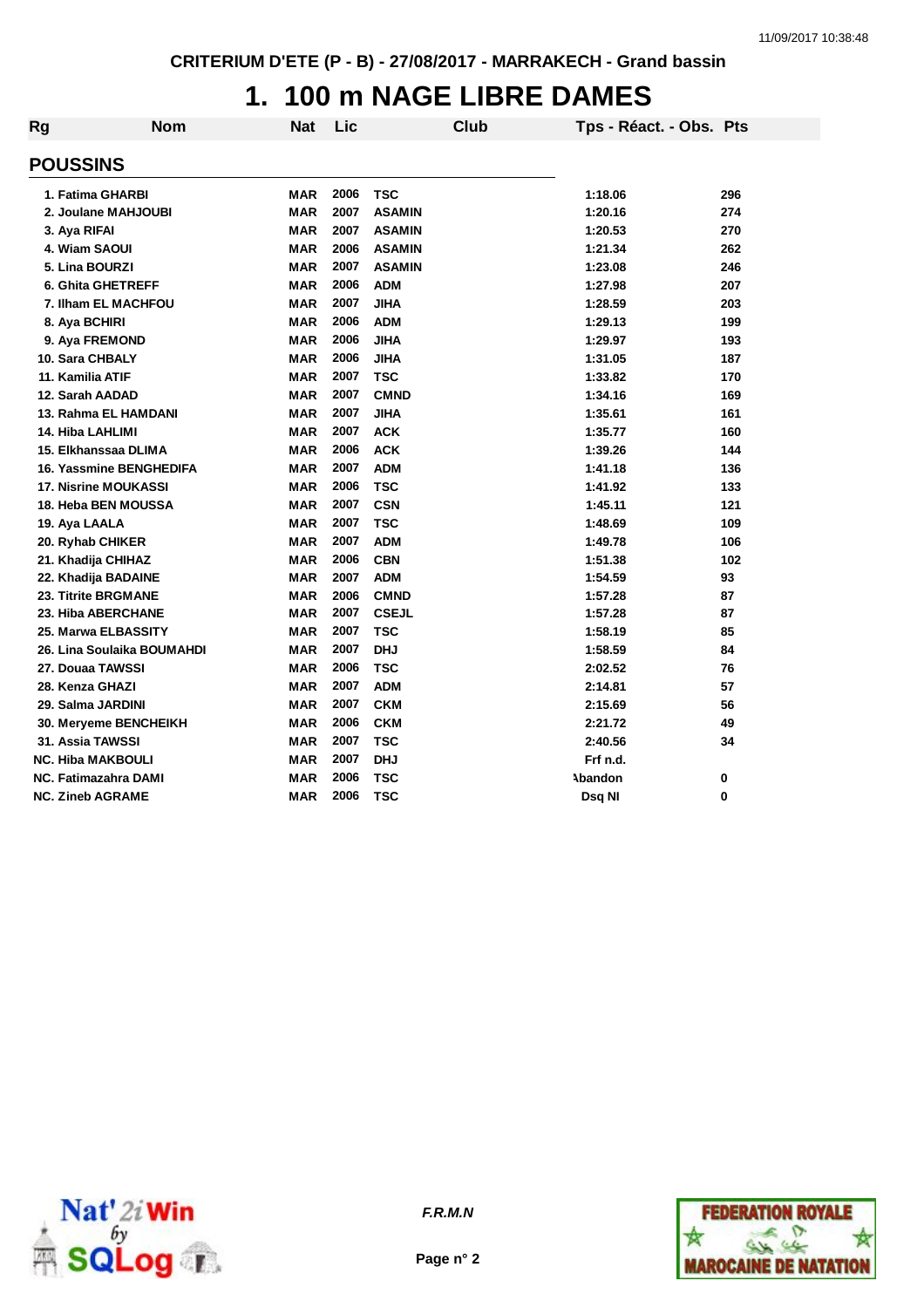#### **2. 100 m NAGE LIBRE MESSIEURS**

| Rg                                   | <b>Nom</b> | <b>Nat</b>               | Lic          |                           | Club | Tps - Réact. - Obs. Pts |            |
|--------------------------------------|------------|--------------------------|--------------|---------------------------|------|-------------------------|------------|
| <b>BENJAMINS</b>                     |            |                          |              |                           |      |                         |            |
| 1. Ilyas ROULLAMELLAH                |            | MAR                      | 2004         | <b>CCC</b>                |      | 1:08.53                 | 320        |
| 2. Younes LAALA                      |            | MAR                      | 2004         | <b>TSC</b>                |      | 1:12.81                 | 267        |
| 3. Mohamed Amine HAMDAOUI            |            | <b>MAR</b>               | 2004         | <b>TSC</b>                |      | 1:14.47                 | 249        |
| 4. Yasser BENHIDA                    |            | <b>MAR</b>               | 2005         | <b>ASAMIN</b>             |      | 1:16.84                 | 227        |
| 4. Adam JAMALI                       |            | <b>MAR</b>               | 2004         | <b>ASAMIN</b>             |      | 1:16.84                 | 227        |
| <b>6. Ali BENLACHHAB</b>             |            | <b>MAR</b>               | 2005         | <b>ASAMIN</b>             |      | 1:17.03                 | 225        |
| 7. Adam LAMZOUGUI                    |            | <b>MAR</b>               | 2004         | <b>JIHA</b>               |      | 1:17.35                 | 223        |
| 8. Oussama HATGA                     |            | <b>MAR</b>               | 2004         | <b>ACK</b>                |      | 1:17.45                 | 222        |
| 9. Soufiane AMRI                     |            | <b>MAR</b>               | 2005         | <b>ASAMIN</b>             |      | 1:17.57                 | 221        |
| <b>10. El Houcine OUTMAMANT</b>      |            | <b>MAR</b>               | 2004         | <b>ASAMIN</b>             |      | 1:18.03                 | 217        |
| 11. Mohamed Reda ELMARNI             |            | <b>MAR</b>               | 2004         | <b>OCS</b>                |      | 1:18.25                 | 215        |
| 12. Aymane DIANI                     |            | <b>MAR</b>               | 2005         | JIHA                      |      | 1:18.61                 | 212        |
| <b>13. Amr BENATMANE</b>             |            | <b>MAR</b>               | 2005         | <b>TSC</b>                |      | 1:19.32                 | 206        |
| <b>14. Ibrahim EL MAOUKOR</b>        |            | <b>MAR</b>               | 2004         | <b>CMND</b>               |      | 1:21.38                 | 191        |
| <b>15. Mohammed MEDIANE</b>          |            | <b>MAR</b>               | 2005         | <b>ADM</b>                |      | 1:23.13                 | 179        |
| <b>16. Akram AYOUCHI</b>             |            | <b>MAR</b>               | 2004         | <b>TSC</b>                |      | 1:23.30                 | 178        |
| 17. Sami ABOULHAIBA                  |            | <b>MAR</b>               | 2005         | <b>ADM</b>                |      | 1:23.41                 | 177        |
| 18. Abdelkoddous BOUBKERI            |            | MAR                      | 2004         | <b>TSC</b>                |      | 1:24.16                 | 173        |
| <b>19. Saad MAADANI</b>              |            | <b>MAR</b>               | 2004         | <b>JIHA</b>               |      | 1:24.66                 | 170        |
| 20. Haitam Safouane OURTANE          |            | MAR                      | 2005         | <b>CMND</b>               |      | 1:25.03                 | 167        |
| 21. Mehdi LAHLOUMI                   |            | MAR                      | 2004         | <b>CMND</b>               |      | 1:25.06                 | 167        |
| 22. Mehdi CHERGUI MOUANE             |            | MAR                      | 2005         | <b>ASNS</b>               |      | 1:25.91                 | 162        |
| 23. Rayane BOURZIK                   |            | MAR                      | 2004         | <b>TSC</b>                |      | 1:26.05                 | 162        |
| 24. Khalid LAGHRIBI                  |            | MAR                      | 2004         | <b>CBN</b>                |      | 1:26.35                 | 160        |
| 25. Adam KHALLAD                     |            | <b>MAR</b>               | 2004         | <b>TSC</b>                |      | 1:27.06                 | 156        |
| <b>26. Ismail BOURAIS</b>            |            | <b>MAR</b>               | 2004         | <b>ADM</b>                |      | 1:27.19                 | 155        |
| 27. Soufian YOUSFI                   |            | MAR                      | 2004         | <b>CKM</b>                |      | 1:27.27                 | 155        |
| 28. Mohamed QUITAR                   |            | MAR                      | 2005         | <b>ADM</b>                |      | 1:28.41                 | 149        |
| 29. Abderrahmane LABSIRI             |            | MAR                      | 2004         | <b>ASAMIN</b>             |      | 1:28.92                 | 146        |
| 30. Zakariae CHBIHI EL WAHOUDI       |            | <b>MAR</b>               | 2005<br>2004 | <b>WAC</b>                |      | 1:30.75                 | 138        |
| 31. Yahya AMARIR<br>32. Ossama ERBIB |            | <b>MAR</b><br><b>MAR</b> | 2004         | <b>KACM</b><br><b>CMM</b> |      | 1:31.08<br>1:31.14      | 136<br>136 |
| 33. Jad ABDOUH                       |            | MAR                      | 2005         | <b>JIHA</b>               |      | 1:33.56                 | 126        |
| 34. Ilyas SIOUAGHI                   |            | <b>MAR</b>               | 2005         | <b>ADM</b>                |      | 1:33.75                 | 125        |
| 35. Walid ATYA                       |            | MAR                      | 2005         | TSC                       |      | 1:33.81                 | 125        |
| 36. Youssef FELLAHI                  |            | MAR                      | 2004         | <b>CKM</b>                |      | 1:35.00                 | 120        |
| 37. Haytam SIBAOUI                   |            | MAR                      | 2005         | <b>KACM</b>               |      | 1:35.88                 | 117        |
| 38. Aymane LAMMANI                   |            | MAR                      | 2004         | <b>KACM</b>               |      | 1:36.94                 | 113        |
| 39. Abderrazzak SOUHJOUD             |            | <b>MAR</b>               | 2005         | <b>CKM</b>                |      | 1:37.36                 | 111        |
| 40. Mohammed REGRAGUI                |            | MAR                      | 2005         | <b>CSEJL</b>              |      | 1:37.53                 | 111        |
| 41. Mohamed Reda HOMZI               |            | MAR                      | 2004         | <b>CSEJL</b>              |      | 1:39.29                 | 105        |
| 42. Oussama SERBOUT                  |            | MAR                      | 2005         | <b>CBN</b>                |      | 1:41.19                 | 99         |
| 43. Abderrahmane MIZIRGAT            |            | MAR                      | 2004         | <b>COMN</b>               |      | 1:41.50                 | 98         |
| 44. Mohamed EL BAKILI                |            | <b>MAR</b>               | 2005         | <b>TSC</b>                |      | 1:41.73                 | 98         |
| 45. Hamza SOUKAR                     |            | <b>MAR</b>               | 2005         | <b>CBN</b>                |      | 1:41.94                 | 97         |
| <b>46. Otmane ABERCHANE</b>          |            | MAR                      | 2004         | <b>CSEJL</b>              |      | 1:42.84                 | 94         |
| 47. Mohamed MAJDAR                   |            | MAR                      | 2005         | <b>KACM</b>               |      | 1:44.19                 | 91         |
| 48. Nizar EL MESKINI                 |            | MAR                      | 2005         | <b>CMM</b>                |      | 1:45.22                 | 88         |
| 49. Ayoub SERJAL                     |            | MAR                      | 2004         | <b>COMN</b>               |      | 1:45.78                 | 87         |
| 50. Zakaria BOUCHOUA                 |            | MAR                      | 2004         | <b>COMN</b>               |      | 1:46.06                 | 86         |
| 51. Abdessalam LACHGAR               |            | MAR                      | 2005         | <b>CBN</b>                |      | 1:46.47                 | 85         |
| 52. Mouhssine FALIH                  |            | MAR                      | 2005         | <b>CSEJL</b>              |      | 1:46.69                 | 85         |
| 53. Adam ELGHAZI                     |            | MAR                      | 2005         | <b>TSC</b>                |      | 1:46.83                 | 84         |
| 54. Sif Eddine AIT BEN HAMOU         |            | MAR                      | 2005         | <b>CMM</b>                |      | 1:50.38                 | 76         |
| 55. Mohamed SABILE                   |            | MAR                      | 2005         | <b>KACM</b>               |      | 1:55.25                 | 67         |



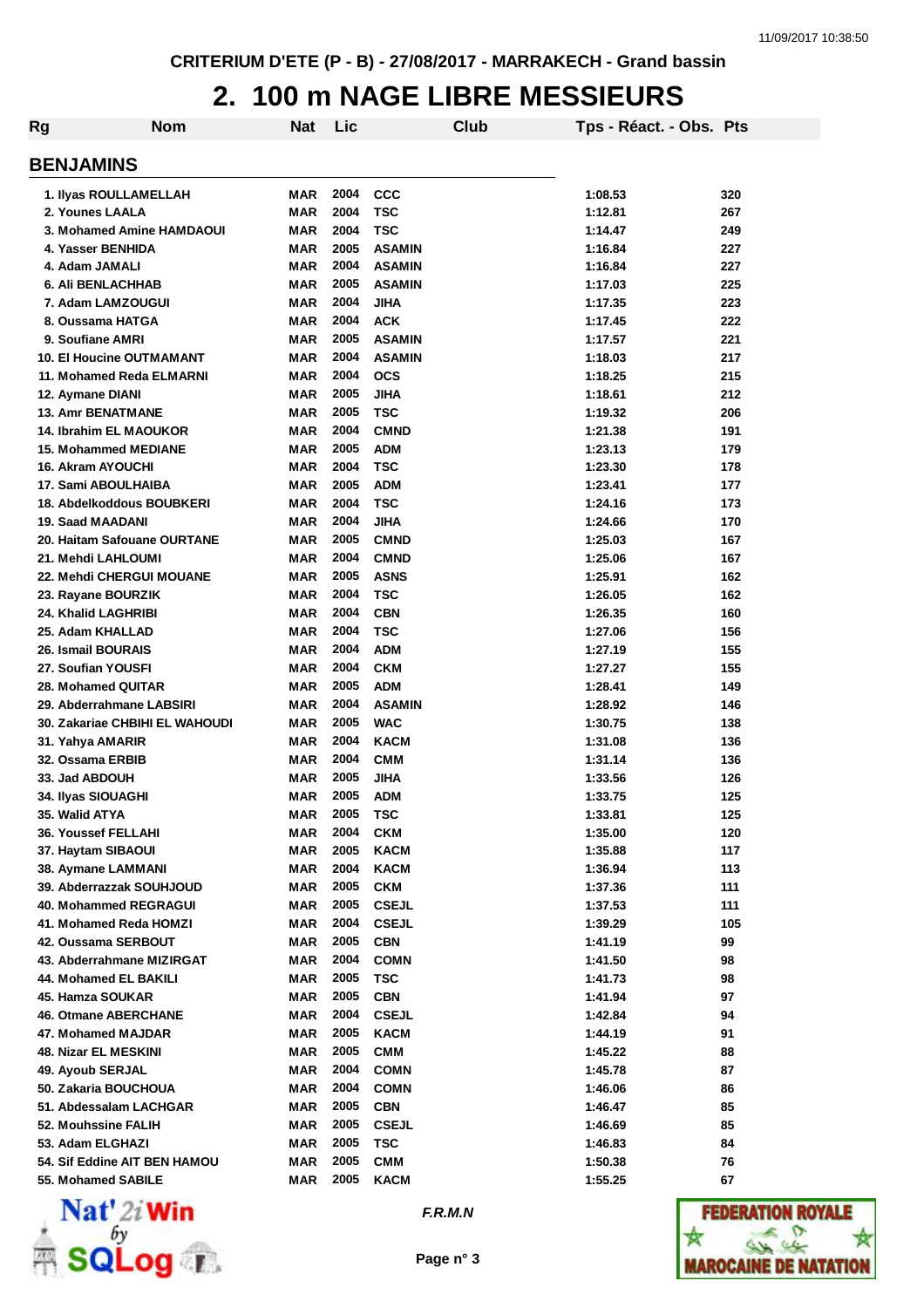#### **2. 100 m NAGE LIBRE MESSIEURS**

| Rg                              | <b>Nom</b>                     | <b>Nat</b> | Lic  |               | Club | Tps - Réact. - Obs. Pts |     |
|---------------------------------|--------------------------------|------------|------|---------------|------|-------------------------|-----|
|                                 |                                |            |      |               |      |                         |     |
| <b>BENJAMINS</b>                |                                |            |      |               |      |                         |     |
| 56. Saad Eddine ELMAAMOURI      |                                | <b>MAR</b> | 2005 | <b>KACM</b>   |      | 1:55.76                 | 66  |
| 57. Khalid MAJID                |                                | <b>MAR</b> | 2004 | <b>CMM</b>    |      | 1:57.00                 | 64  |
| 58. Mohamed Amine BELAAZRI      |                                | <b>MAR</b> | 2005 | <b>KACM</b>   |      | 2:04.85                 | 53  |
| 59. Mohamed AITAYAD             |                                | <b>MAR</b> | 2004 | <b>CMM</b>    |      | 2:13.03                 | 43  |
| 60. Adam YOUBI                  |                                | MAR        | 2004 | <b>ADM</b>    |      | 2:18.78                 | 38  |
| 61. Amine SABILE                |                                | MAR        | 2005 | <b>KACM</b>   |      | 2:23.66                 | 34  |
| 62. Amine AIT BENAALI           |                                | <b>MAR</b> | 2004 | <b>CBN</b>    |      | 2:28.41                 | 31  |
| 63. Oussama ICHINTI             |                                | <b>MAR</b> | 2004 | <b>CBN</b>    |      | 2:30.84                 | 30  |
| 64. Anas ICHINTI                |                                | MAR        | 2005 | <b>CBN</b>    |      | 2:35.95                 | 27  |
| <b>NC. Zakaria HIBAOUI</b>      |                                | <b>MAR</b> | 2004 | <b>ACK</b>    |      | Frf n.d.                |     |
| <b>NC. Ismail EL ALAMI</b>      |                                | <b>MAR</b> | 2005 | <b>ADM</b>    |      | Frf n.d.                |     |
| NC. Abdelghani GHANNAM          |                                | <b>MAR</b> | 2005 | <b>CMND</b>   |      | Frf n.d.                |     |
| <b>NC. Adam ELAOUD</b>          |                                | <b>MAR</b> | 2004 | <b>CMND</b>   |      | Frf n.d.                |     |
| <b>NC. Youssef BENJARY</b>      |                                | <b>MAR</b> | 2004 | <b>CSE</b>    |      | Frf n.d.                |     |
| <b>NC. Iliass ZARQUAN</b>       |                                | MAR        | 2005 | <b>JIHA</b>   |      | Frf n.d.                |     |
| <b>NC. Nissam BARDACH</b>       |                                | <b>MAR</b> | 2004 | <b>KACM</b>   |      | Frf n.d.                |     |
| <b>NC. Mouad BNITTO</b>         |                                | <b>MAR</b> | 2004 | <b>KACM</b>   |      | Frf n.d.                |     |
| <b>NC. Mohamed Adil EZZAOUI</b> |                                | MAR        | 2005 | <b>CKM</b>    |      | Frf n.d.                |     |
| <b>NC. Yasser AL BAKRACHI</b>   |                                | MAR        | 2004 | <b>CKM</b>    |      | Frf n.d.                |     |
| <b>NC. Ismail KASSI</b>         |                                | <b>MAR</b> | 2004 | TSC           |      | Abandon                 | 0   |
| <b>NC. Mehdi BOUIRIG</b>        |                                | <b>MAR</b> | 2004 | <b>ADM</b>    |      | Dsq FD                  | 0   |
| <b>POUSSINS</b>                 |                                |            |      |               |      |                         |     |
| 1. Yahya ZAGRI                  |                                | MAR        | 2006 | <b>ADM</b>    |      | 1:15.41                 | 240 |
| 2. Issam BOUHMALA               |                                | <b>MAR</b> | 2007 | <b>OCS</b>    |      | 1:17.80                 | 219 |
| 3. Zayd KHADROUF                |                                | <b>MAR</b> | 2007 | <b>ADM</b>    |      | 1:19.94                 | 202 |
| 4. Omar AMRI                    |                                | <b>MAR</b> | 2007 | <b>ASAMIN</b> |      | 1:20.28                 | 199 |
| 5. Saad ELYOUSFI                |                                | <b>MAR</b> | 2006 | <b>ADM</b>    |      | 1:22.09                 | 186 |
| 6. Abdelouahab BENHIDA          |                                | <b>MAR</b> | 2007 | <b>ASAMIN</b> |      | 1:23.33                 | 178 |
| 7. Achraf AKIL                  |                                | <b>MAR</b> | 2006 | <b>CSEJL</b>  |      |                         | 149 |
| 8. Ahmed BENAZZOUZ              |                                | MAR        | 2006 | <b>OCS</b>    |      | 1:28.31<br>1:28.69      | 147 |
| 9. Mohammed Reda LACHGAR        |                                |            | 2007 |               |      |                         |     |
|                                 |                                | MAR        |      | <b>CSN</b>    |      | 1:29.19                 | 145 |
| 10. Saad HADRI                  |                                | MAR        | 2007 | <b>CMND</b>   |      | 1:29.82                 | 142 |
| 11. Elmehdi HOURICH             |                                | MAR        | 2007 | <b>DHJ</b>    |      | 1:30.09                 | 141 |
| 12. Mehdi AKMAKH                |                                | <b>MAR</b> | 2006 | <b>CBN</b>    |      | 1:30.81                 | 137 |
| 13. Adam SAMMANI                |                                | MAR        | 2006 | <b>CSE</b>    |      | 1:31.20                 | 136 |
| 14. Fadi ZOUGGARI               |                                | <b>MAR</b> | 2007 | <b>DHJ</b>    |      | 1:31.25                 | 135 |
| 15. Ilyas KARAM                 |                                | <b>MAR</b> | 2007 | <b>CSEJL</b>  |      | 1:32.00                 | 132 |
| 16. Yahya ELKHATIBI             |                                | <b>MAR</b> | 2006 | <b>DHJ</b>    |      | 1:34.33                 | 123 |
| 17. Abderrahman SOUBAI          |                                | MAR        | 2006 | <b>KACM</b>   |      | 1:35.20                 | 119 |
| <b>18. Nizar HARTOUT</b>        |                                | <b>MAR</b> | 2006 | <b>CSN</b>    |      | 1:35.76                 | 117 |
| 19. Ghali Brahim SENTISSI       |                                | <b>MAR</b> | 2007 | <b>WAC</b>    |      | 1:36.00                 | 116 |
| 20. Houssam BENRBIB             |                                | <b>MAR</b> | 2006 | <b>OCS</b>    |      | 1:36.45                 | 115 |
| 21. Mohamed KHOULAKI            |                                | <b>MAR</b> | 2006 | <b>CKM</b>    |      | 1:36.74                 | 114 |
| 22. Ilyas DARIF                 |                                | <b>MAR</b> | 2007 | <b>CMND</b>   |      | 1:36.88                 | 113 |
| 23. Diyaa LAFKIHI               |                                | <b>MAR</b> | 2007 | <b>TSC</b>    |      | 1:37.88                 | 110 |
| 24. Sami HANNA                  |                                | <b>MAR</b> | 2007 | <b>CSN</b>    |      | 1:38.97                 | 106 |
| 25. Hamza KOHAILA               |                                | <b>MAR</b> | 2007 | <b>ADM</b>    |      | 1:39.16                 | 105 |
| 26. Adam EL AIROUKI             |                                | <b>MAR</b> | 2007 | <b>DHJ</b>    |      | 1:42.44                 | 96  |
| 27. Zakaria ELKHATIBI           |                                | <b>MAR</b> | 2007 | <b>DHJ</b>    |      | 1:43.64                 | 92  |
| 28. Mohamed Rayane DOUIOUI      |                                | <b>MAR</b> | 2007 | <b>CBN</b>    |      | 1:43.88                 | 92  |
| 29. Yasser REGRAGUI             |                                | <b>MAR</b> | 2006 | <b>CSEJL</b>  |      | 1:45.63                 | 87  |
| 30. Adam FALIH                  |                                | <b>MAR</b> | 2007 | <b>CSEJL</b>  |      | 1:45.78                 | 87  |
| 31. Rayane BAHI                 |                                | <b>MAR</b> | 2006 | <b>TSC</b>    |      | 1:45.92                 | 86  |
|                                 | 32. Mohamed Ayoub AIT BENTALEB | <b>MAR</b> | 2007 | <b>CKM</b>    |      | 1:46.03                 | 86  |



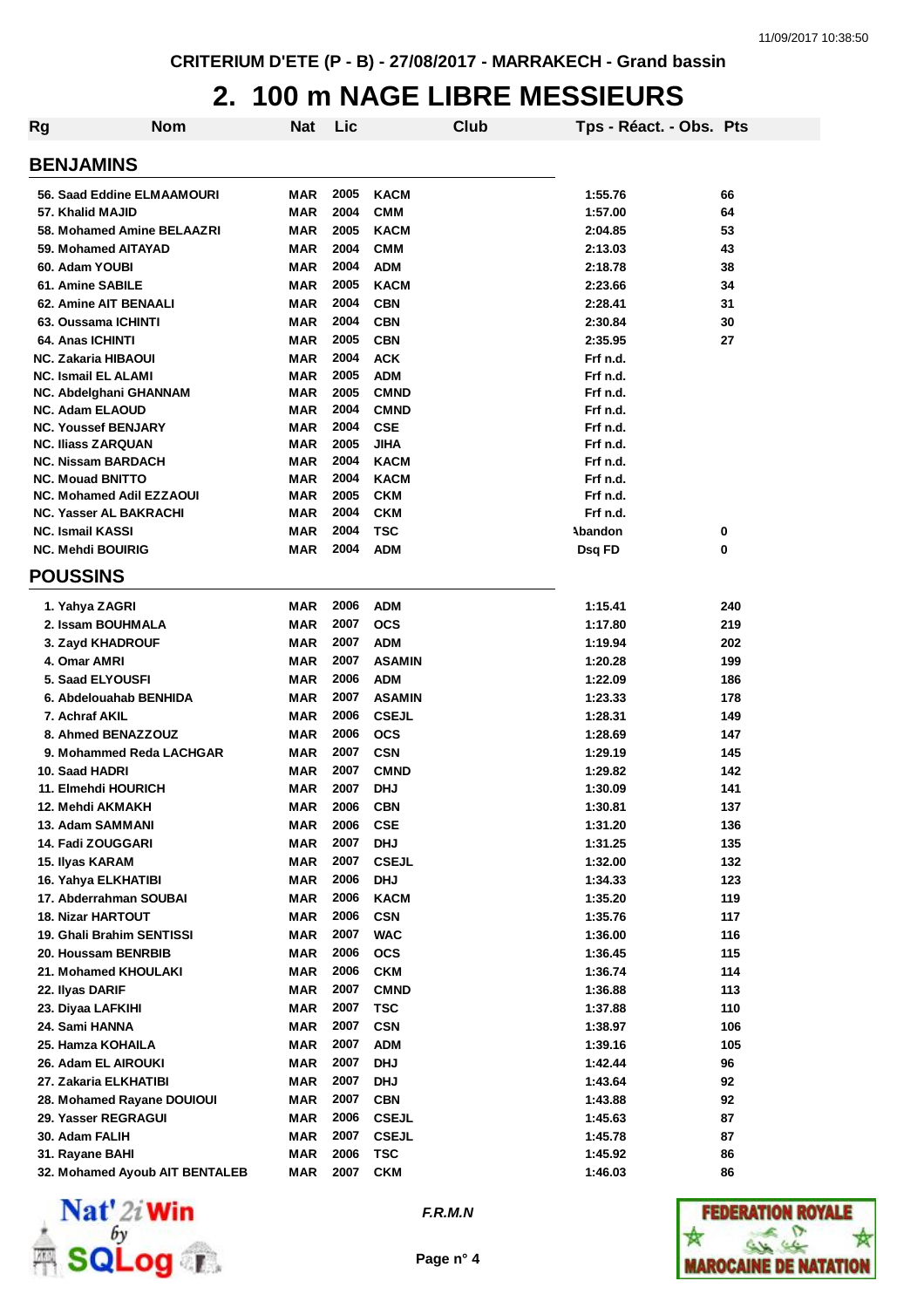## **2. 100 m NAGE LIBRE MESSIEURS**

| Rg | <b>Nom</b>                         | Nat        | Lic  | Club             | Tps - Réact. - Obs. Pts |    |
|----|------------------------------------|------------|------|------------------|-------------------------|----|
|    | <b>POUSSINS</b>                    |            |      |                  |                         |    |
|    | 33. Mohamed Amine MOKRINI          | <b>MAR</b> | 2006 | <b>TSC</b>       | 1:46.64                 | 85 |
|    | 34. Haitame BOUOUFOUSS             | <b>MAR</b> | 2007 | <b>JIHA</b>      | 1:48.09                 | 81 |
|    | 35. Taha BAZTIRI                   | <b>MAR</b> | 2007 | <b>CKM</b>       | 1:48.26                 | 81 |
|    | 36. Jad TNEAMOU                    | <b>MAR</b> | 2007 | <b>CSN</b>       | 1:49.56                 | 78 |
|    | 37. Oussama LAMNAWAR               | <b>MAR</b> | 2006 | <b>TSC</b>       | 1:51.13                 | 75 |
|    | 38. Youssef MAJDAR                 | <b>MAR</b> | 2007 | <b>KACM</b>      | 1:52.16                 | 73 |
|    | 39. Nasrallah YOUBI                | <b>MAR</b> | 2007 | <b>ADM</b>       | 1:53.25                 | 71 |
|    | 40. Mohamed CHEKKOUR               | <b>MAR</b> | 2006 | <b>WAC</b>       | 1:53.44                 | 70 |
|    | 41. Almakki BOUABOULA              | <b>MAR</b> | 2006 | <b>KACM</b>      | 1:54.59                 | 68 |
|    | 42. Abdelghafour ZOJAJI            | <b>MAR</b> | 2007 | <b>CSEJL</b>     | 1:57.34                 | 63 |
|    | 43. Ilyas BOUAYADI                 | <b>MAR</b> | 2007 | <b>TSC</b>       | 1:57.75                 | 63 |
|    | <b>44. Ahmed EL AMRANI TAOUFIQ</b> | <b>MAR</b> | 2006 | <b>CKM</b>       | 2:01.11                 | 58 |
|    | 45. Sami ABAOUSS                   | <b>MAR</b> | 2007 | <b>DHJ</b>       | 2:05.41                 | 52 |
|    | 46. Reda JERRARI                   | <b>MAR</b> | 2006 | <b>KACM</b>      | 2:06.66                 | 50 |
|    | <b>47. Yahia EL BENNIOUI</b>       | <b>MAR</b> | 2007 | <b>CKM</b>       | 2:14.03                 | 42 |
|    | 48. Adam AZOUHRI                   | <b>MAR</b> | 2006 | <b>CBN</b>       | 2:22.16                 | 35 |
|    | <b>NC. Rayane REGRAGUI</b>         | <b>MAR</b> | 2007 | <b>ADM</b>       | Frf n.d.                |    |
|    | <b>NC. Adam AGOURAM</b>            | <b>MAR</b> | 2006 | <b>CMND</b>      | Frf n.d.                |    |
|    | <b>NC. Noureddine ELBADRE</b>      | <b>MAR</b> | 2007 | <b>CSE</b>       | Frf n.d.                |    |
|    | <b>NC. Ilias BEN HAMOU</b>         | <b>MAR</b> | 2007 | <b>CSE</b>       | Frf n.d.                |    |
|    | <b>NC. Achraf BOUJNANE</b>         | <b>MAR</b> | 2006 | <b>CSE</b>       | Frf n.d.                |    |
|    | <b>NC. Reda AIT ZIDANE</b>         | <b>MAR</b> | 2007 | <b>KACM</b>      | Frf n.d.                |    |
|    | <b>NC. Rizki ELBABOURI</b>         | <b>MAR</b> | 2006 | <b>OUM RABII</b> | Frf n.d.                |    |





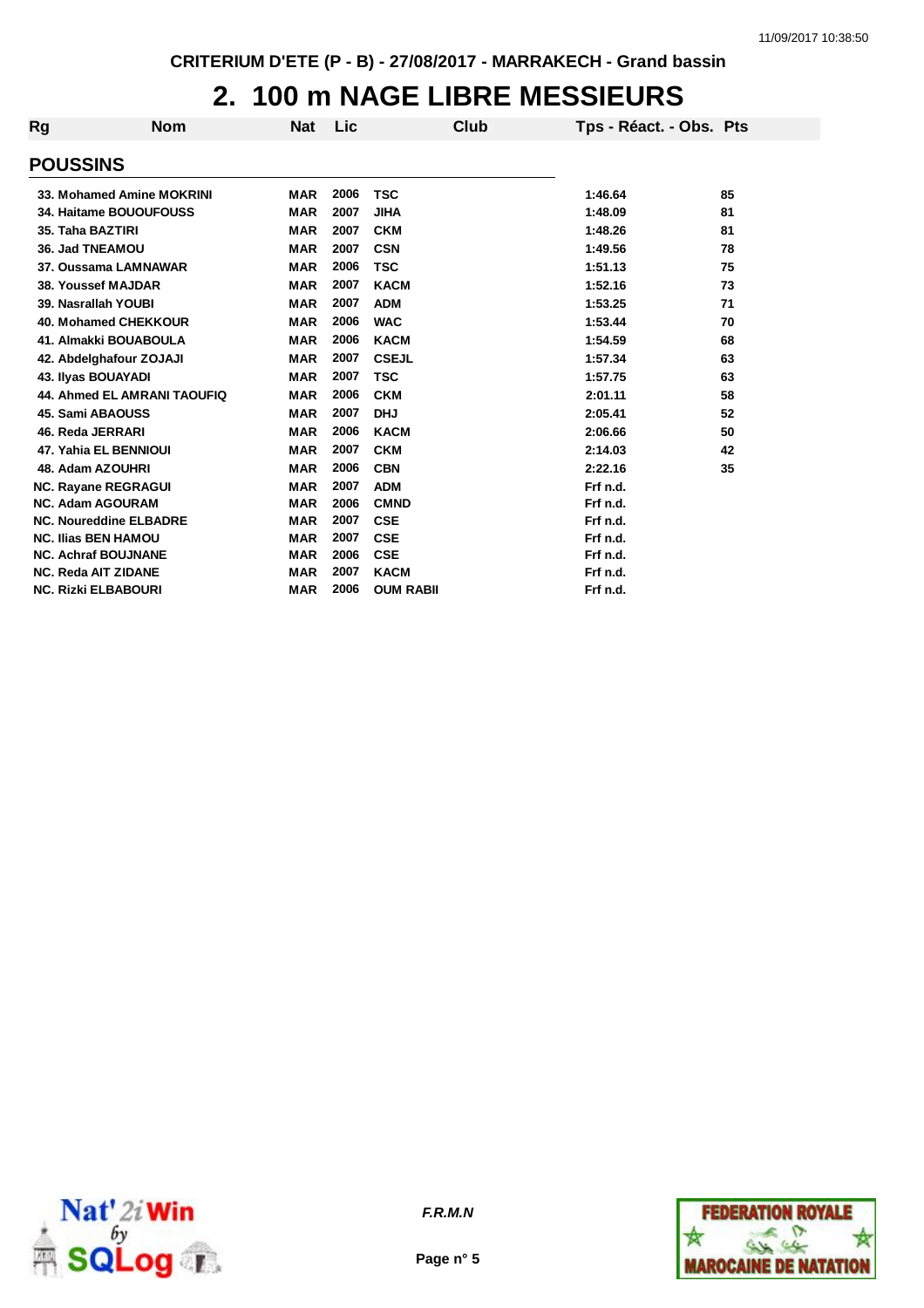## **3. 50 m PAPILLON DAMES**

| <b>Rg</b> | <b>Nom</b>                   | <b>Nat</b> | Lic  | Club        | Tps - Réact. - Obs. Pts |     |
|-----------|------------------------------|------------|------|-------------|-------------------------|-----|
|           | <b>BENJAMINS</b>             |            |      |             |                         |     |
|           | 1. Kenza FREMOND             | <b>MAR</b> | 2004 | <b>JIHA</b> | 36.75                   | 293 |
|           | 2. Sara ZEKRITI              | <b>MAR</b> | 2004 | <b>JIHA</b> | 36.84                   | 291 |
|           | 3. Sara MAKY                 | <b>MAR</b> | 2004 | <b>TSC</b>  | 37.91                   | 267 |
|           | 4. Salma NASSAR              | <b>MAR</b> | 2005 | <b>ADM</b>  | 38.75                   | 250 |
|           | 5. Aalia BOUOUFOUSSE         | <b>MAR</b> | 2004 | <b>JIHA</b> | 38.94                   | 247 |
|           | 6. Tasnim Meriem GHARBI      | <b>MAR</b> | 2005 | <b>TSC</b>  | 39.95                   | 228 |
|           | 7. Hiba GHOUDANE             | <b>MAR</b> | 2004 | <b>CSN</b>  | 42.44                   | 190 |
|           | 8. Aya BKHIBKHI              | <b>MAR</b> | 2005 | <b>CMND</b> | 49.19                   | 122 |
|           | 9. Nourzad KARROUK BAAYL     | <b>MAR</b> | 2005 | <b>ACK</b>  | 49.48                   | 120 |
|           | 10. Rania EL ASSRI           | <b>MAR</b> | 2005 | <b>JIHA</b> | 50.78                   | 111 |
|           | 11. Hiba MALKI               | <b>MAR</b> | 2005 | <b>WAC</b>  | 52.59                   | 100 |
|           | <b>12. Noura RAISSE</b>      | <b>MAR</b> | 2004 | <b>WAC</b>  | 57.69                   | 75  |
|           | <b>NC. Maria NAMLY</b>       | <b>MAR</b> | 2005 | <b>WAC</b>  | Frf n.d.                |     |
|           | <b>NC. Doha ANKA SOUBAAI</b> | <b>MAR</b> | 2004 | <b>KACM</b> | Frf n.d.                |     |
|           | <b>NC. Wiaam CHAFIQ</b>      | <b>MAR</b> | 2004 | <b>OCS</b>  | Frf n.d.                |     |
|           | <b>NC. Hiba MAHROUJ</b>      | <b>MAR</b> | 2004 | <b>CKM</b>  | Frf n.d.                |     |
|           | <b>POUSSINS</b>              |            |      |             |                         |     |
|           | 1. Fatima GHARBI             | <b>MAR</b> | 2006 | <b>TSC</b>  | 37.97                   | 266 |
|           | 2. Youssra ELMAZOUNI         | <b>MAR</b> | 2006 | <b>CSN</b>  | 41.95                   | 197 |
|           | 3. Kamilia ATIF              | <b>MAR</b> | 2007 | <b>TSC</b>  | 44.88                   | 161 |
|           | 4. Yassmine BENGHEDIFA       | <b>MAR</b> | 2007 | <b>ADM</b>  | 48.75                   | 125 |
|           | 5. Aya FREMOND               | <b>MAR</b> | 2006 | <b>JIHA</b> | 49.72                   | 118 |
|           | 6. Ilham EL MACHFOU          | <b>MAR</b> | 2007 | <b>JIHA</b> | 49.86                   | 117 |
|           | 7. Rahma EL HAMDANI          | <b>MAR</b> | 2007 | <b>JIHA</b> | 52.56                   | 100 |
|           | 8. Alae ELOUAZZANI           | <b>MAR</b> | 2006 | <b>ASNS</b> | 54.81                   | 88  |
|           | 9. Sara CHBALY               | <b>MAR</b> | 2006 | <b>JIHA</b> | 56.22                   | 82  |
|           | <b>NC. Elkhanssaa DLIMA</b>  | <b>MAR</b> | 2006 | <b>ACK</b>  | Dsq NI                  | 0   |





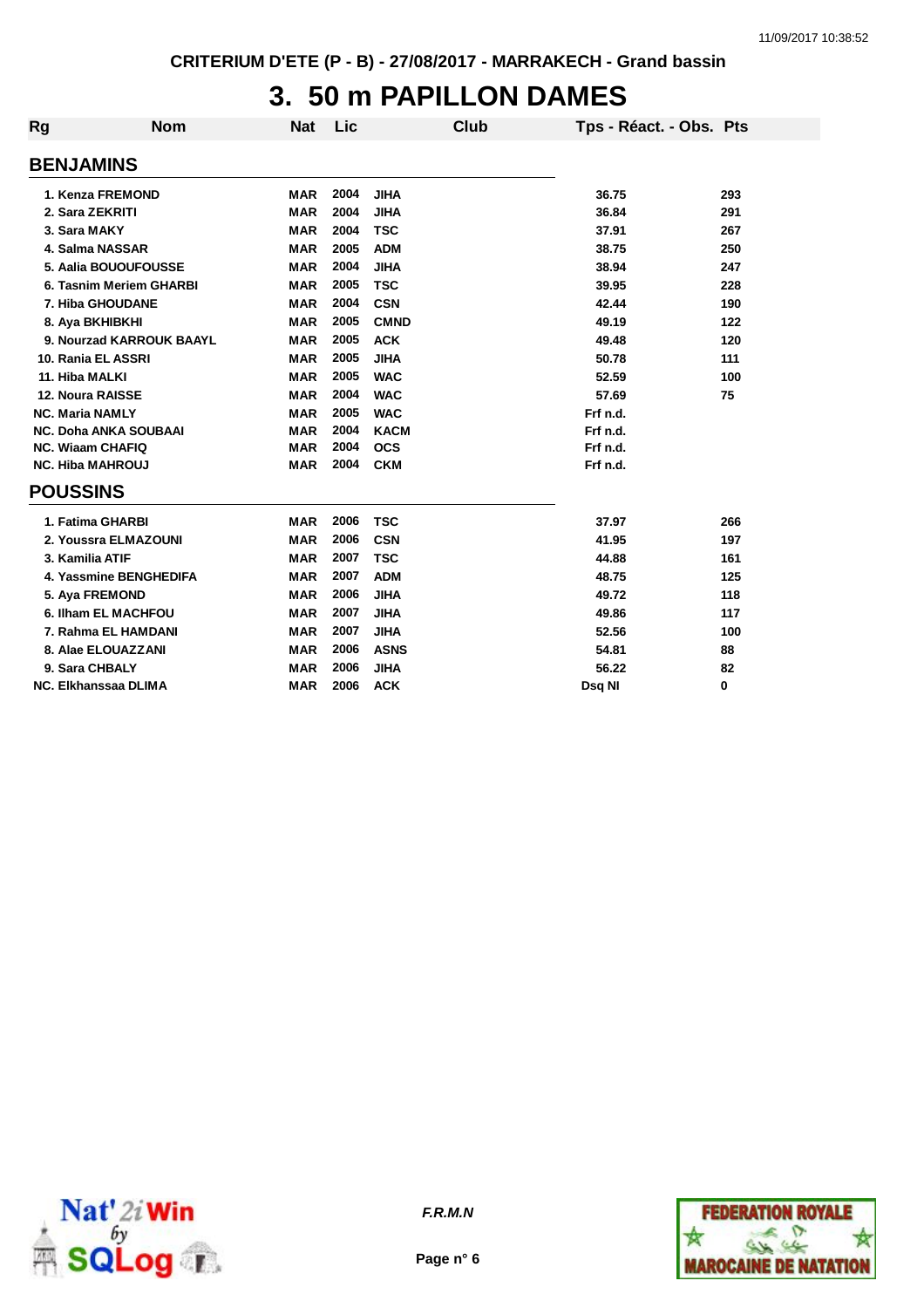# **4. 50 m PAPILLON MESSIEURS**

| Rg | <b>Nom</b>                      | Nat        | Lic  |               | <b>Club</b> | Tps - Réact. - Obs. Pts |     |
|----|---------------------------------|------------|------|---------------|-------------|-------------------------|-----|
|    | <b>BENJAMINS</b>                |            |      |               |             |                         |     |
|    |                                 |            |      |               |             |                         |     |
|    | 1. Mohammed Amjad BENDGUIG      | <b>MAR</b> | 2004 | <b>CSN</b>    |             | 36.98                   | 223 |
|    | 2. Adam LAMZOUGUI               | <b>MAR</b> | 2004 | <b>JIHA</b>   |             | 38.13                   | 203 |
|    | 3. Younes LAALA                 | <b>MAR</b> | 2004 | <b>TSC</b>    |             | 38.53                   | 197 |
|    | 4. Mohamed Amine HAMDAOUI       | <b>MAR</b> | 2004 | <b>TSC</b>    |             | 39.88                   | 177 |
|    | 5. Ilyas ROULLAMELLAH           | <b>MAR</b> | 2004 | <b>CCC</b>    |             | 40.31                   | 172 |
|    | 6. Moncef BEN EL HADJ           | <b>MAR</b> | 2004 | <b>CSN</b>    |             | 40.57                   | 169 |
|    | 7. Oussama HATGA                | <b>MAR</b> | 2004 | <b>ACK</b>    |             | 41.16                   | 161 |
|    | 8. Ahmed Amine OUNACEUR         | <b>MAR</b> | 2004 | <b>CMND</b>   |             | 41.78                   | 154 |
|    | 9. Mehdi ZEHNOUNI               | <b>MAR</b> | 2005 | <b>DHJ</b>    |             | 43.53                   | 136 |
|    | 10. Ismail NAIT BRAHIM          | <b>MAR</b> | 2004 | <b>OCS</b>    |             | 43.70                   | 135 |
|    | 11. Ibrahim EL MAOUKOR          | <b>MAR</b> | 2004 | <b>CMND</b>   |             | 45.13                   | 122 |
|    | 12. Adam KHALLAD                | <b>MAR</b> | 2004 | <b>TSC</b>    |             | 48.87                   | 96  |
|    | 13. Aymane DIANI                | <b>MAR</b> | 2005 | <b>JIHA</b>   |             | 50.19                   | 89  |
|    | <b>14. Amr BENATMANE</b>        | <b>MAR</b> | 2005 | <b>TSC</b>    |             | 51.84                   | 81  |
|    | <b>15. Soufian YOUSFI</b>       | <b>MAR</b> | 2004 | <b>CKM</b>    |             | 54.35                   | 70  |
|    | 16. Ismail KASSI                | <b>MAR</b> | 2004 | <b>TSC</b>    |             | 59.88                   | 52  |
|    | 17. Abderrahmane MIZIRGAT       | <b>MAR</b> | 2004 | <b>COMN</b>   |             | 1:06.34                 | 38  |
|    | <b>NC. Zakaria HIBAOUI</b>      | <b>MAR</b> | 2004 | <b>ACK</b>    |             | Frf n.d.                |     |
|    | NC. Abdelghani GHANNAM          | <b>MAR</b> | 2005 | <b>CMND</b>   |             | Frf n.d.                |     |
|    | <b>NC. Iliass ZARQUAN</b>       | <b>MAR</b> | 2005 | <b>JIHA</b>   |             | Frf n.d.                |     |
|    | <b>NC. Mohamed QUITAR</b>       | <b>MAR</b> | 2005 | <b>ADM</b>    |             | Dsq NI                  | 0   |
|    | <b>NC. Ayoub SERJAL</b>         | <b>MAR</b> | 2004 | <b>COMN</b>   |             | Dsq NI                  | 0   |
|    | <b>POUSSINS</b>                 |            |      |               |             |                         |     |
|    | 1. Yahya ZAGRI                  | <b>MAR</b> | 2006 | <b>ADM</b>    |             | 39.09                   | 188 |
|    | 2. Abdelouahab BENHIDA          | <b>MAR</b> | 2007 | <b>ASAMIN</b> |             | 41.78                   | 154 |
|    | 3. Tarik ZEHAUF                 | <b>MAR</b> | 2007 | <b>ACK</b>    |             | 42.94                   | 142 |
|    | 4. Ahmed BENAZZOUZ              | <b>MAR</b> | 2006 | <b>OCS</b>    |             | 51.48                   | 82  |
|    | 5. Ilyass LAMZOUGUI             | <b>MAR</b> | 2007 | <b>JIHA</b>   |             | 56.38                   | 62  |
|    | 6. Rayane BAHI                  | <b>MAR</b> | 2006 | <b>TSC</b>    |             | 1:01.31                 | 48  |
|    | 7. Yassir SOUHAIB               | <b>MAR</b> | 2006 | <b>CMND</b>   |             | 1:03.05                 | 45  |
|    | 8. Haitame BOUOUFOUSS           | <b>MAR</b> | 2007 | <b>JIHA</b>   |             | 1:03.06                 | 45  |
|    | 9. Youssef EL IDRISSI           | <b>MAR</b> | 2007 | <b>KACM</b>   |             | 1:08.63                 | 34  |
|    | <b>NC. Adam AGOURAM</b>         | <b>MAR</b> | 2006 | <b>CMND</b>   |             | Frf n.d.                |     |
|    | <b>NC. Nazih MHAICH</b>         | <b>MAR</b> | 2006 | <b>OCS</b>    |             | Frf n.d.                |     |
|    | <b>NC. Mohamed Yahya HOUSNI</b> | <b>MAR</b> | 2006 | <b>ACK</b>    |             | Dsq NI                  | 0   |
|    | <b>NC. Abdelkarim SABIH</b>     | <b>MAR</b> | 2006 | <b>KACM</b>   |             | Dsq NI                  | 0   |
|    | <b>NC. Yahia EL BENNIOUI</b>    | <b>MAR</b> | 2007 | <b>CKM</b>    |             | Dsq NI                  | 0   |
|    | <b>NC. Taha BAZTIRI</b>         | <b>MAR</b> | 2007 | <b>CKM</b>    |             | Dsq NI                  | 0   |



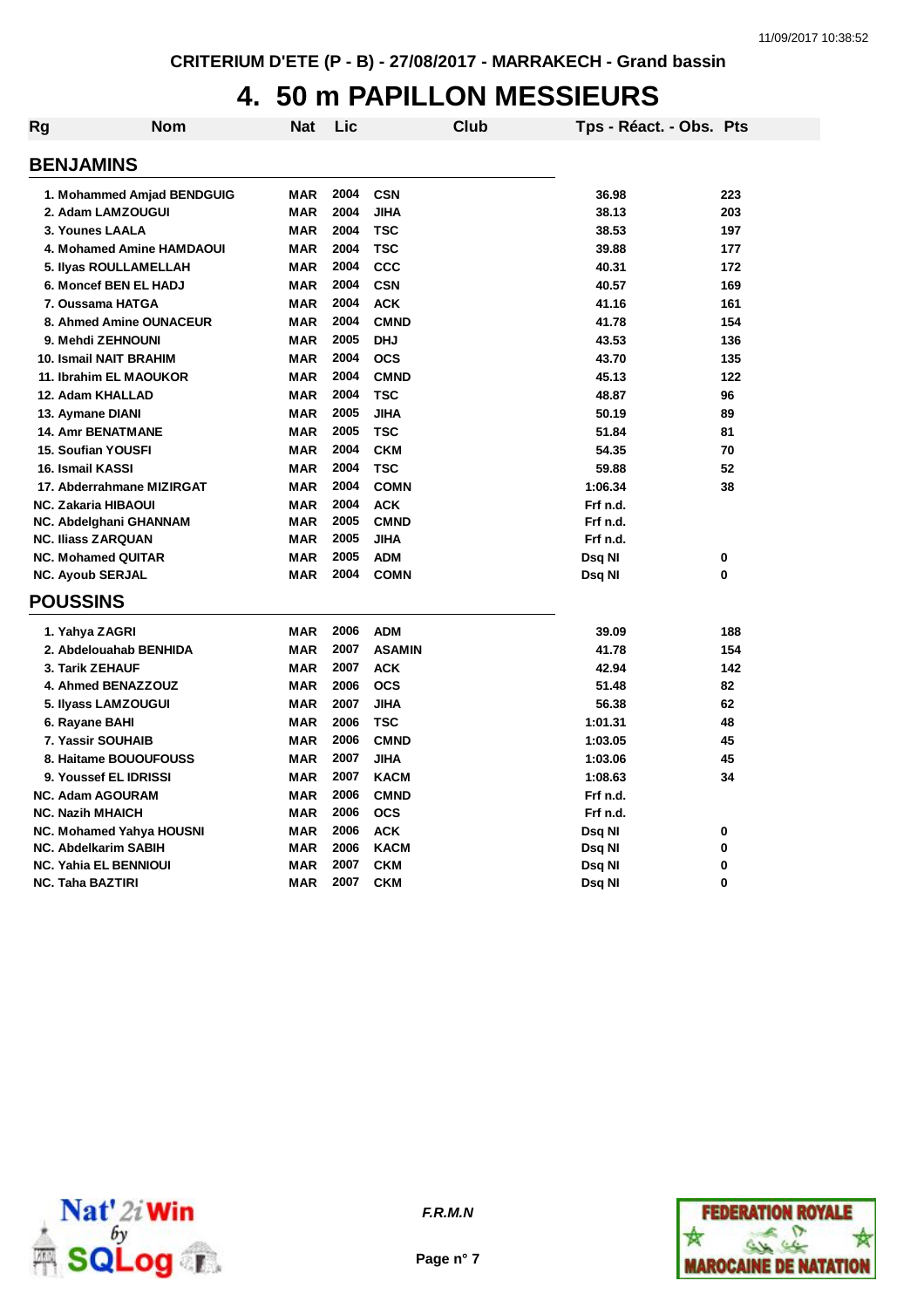# **5. 50 m DOS DAMES**

| Rg | <b>Nom</b>                   | Nat        | Lic          |               | Club | Tps - Réact. - Obs. Pts |     |
|----|------------------------------|------------|--------------|---------------|------|-------------------------|-----|
|    | <b>BENJAMINS</b>             |            |              |               |      |                         |     |
|    | 1. Ines EL AZHAR             | MAR        | 2004         | <b>TSC</b>    |      | 39.09                   | 331 |
|    | 2. Aalia BOUOUFOUSSE         | <b>MAR</b> | 2004         | JIHA          |      | 39.63                   | 318 |
|    | 3. Safaa KHRISS              | <b>MAR</b> | 2004         | <b>ASAMIN</b> |      | 41.44                   | 278 |
|    | 4. Amira ZOHRY               | <b>MAR</b> | 2004         | <b>WAC</b>    |      | 42.34                   | 261 |
|    | 5. Aya BENMOUSSA             | <b>MAR</b> | 2005         | <b>CSN</b>    |      | 42.53                   | 257 |
|    | 6. Islam BKHIBKHI            | <b>MAR</b> | 2005         | <b>CMND</b>   |      | 44.10                   | 231 |
|    | 7. Malak IGOUZAL             | <b>MAR</b> | 2005         | <b>CSN</b>    |      | 44.75                   | 221 |
|    | 8. Maissam YAHIA             | <b>MAR</b> | 2005         | <b>DHJ</b>    |      | 45.44                   | 211 |
|    | 9. Fadila ZEHAUF             | <b>MAR</b> | 2005         | <b>ACK</b>    |      | 47.41                   | 185 |
|    | 10. Wiam LHASSAR             | <b>MAR</b> | 2004         | <b>OCS</b>    |      | 47.50                   | 184 |
|    | <b>11. Ichrak EZZAITOUNI</b> | <b>MAR</b> | 2004         | <b>ADM</b>    |      | 47.75                   | 182 |
|    | 12. Rim JEBRANE              | <b>MAR</b> | 2005         | <b>CSEJL</b>  |      | 48.08                   | 178 |
|    | <b>13. Iness LAKRADI</b>     | <b>MAR</b> | 2005         | <b>TSC</b>    |      | 50.58                   | 153 |
|    | 14. Fatima Ezzahra RIFAI     | MAR        | 2005         | <b>ASAMIN</b> |      | 50.59                   | 153 |
|    | <b>15. Wiam MEDIANE</b>      | MAR        | 2005         | <b>ADM</b>    |      | 54.09                   | 125 |
|    | 16. Khadija BOURAIS          | MAR        | 2005         | <b>ADM</b>    |      | 56.72                   | 108 |
|    | 17. Marwa KHRISS             | <b>MAR</b> | 2004         | <b>ASAMIN</b> |      | 1:00.03                 | 91  |
|    | 18. Yasmine NACHIT           | <b>MAR</b> | 2004         | <b>ADM</b>    |      | 1:00.51                 | 89  |
|    | 19. Douae SELFATE            | MAR        | 2004         | <b>TSC</b>    |      | 1:06.34                 | 67  |
|    | 20. Hiba TAATAI              | MAR        | 2005         | <b>COMN</b>   |      | 1:08.06                 | 62  |
|    | 21. Aya KASSI                | MAR        | 2005         | <b>TSC</b>    |      | 1:10.16                 | 57  |
|    | <b>NC. Douaae LACHGUER</b>   | <b>MAR</b> | 2005         | <b>CMND</b>   |      | Frf n.d.                |     |
|    | <b>NC. Maria NAMLY</b>       | <b>MAR</b> | 2005         | <b>WAC</b>    |      | Frf n.d.                |     |
|    | <b>NC. Malak RAKIK</b>       | <b>MAR</b> | 2004         | <b>JIHA</b>   |      | Frf n.d.                |     |
|    | <b>NC. Oumaima DAHLANE</b>   | <b>MAR</b> | 2005         | <b>JIHA</b>   |      | Frf n.d.                |     |
|    | <b>NC. Doha ANKA SOUBAAI</b> | <b>MAR</b> | 2004         | <b>KACM</b>   |      | Frf n.d.                |     |
|    | <b>NC. Iman EZ-ZAKY</b>      | <b>MAR</b> | 2004         | <b>KACM</b>   |      | Frf n.d.                |     |
|    | <b>NC. Douaa JALAL</b>       | <b>MAR</b> | 2004         | <b>OCS</b>    |      | Frf n.d.                |     |
|    | <b>NC. Hassnaa MHAICH</b>    | MAR        | 2004         | <b>OCS</b>    |      | Frf n.d.                |     |
|    | <b>POUSSINS</b>              |            |              |               |      |                         |     |
|    | 1. Aya RIFAI                 | MAR        | 2007         | <b>ASAMIN</b> |      | 40.56                   | 297 |
|    | 2. Wiam SAOUI                | <b>MAR</b> | 2006         | <b>ASAMIN</b> |      | 42.34                   | 261 |
|    | 3. Aya FREMOND               | <b>MAR</b> | 2006         | <b>JIHA</b>   |      | 45.97                   | 204 |
|    | 4. Joulane MAHJOUBI          | <b>MAR</b> | 2007         | <b>ASAMIN</b> |      | 46.25                   | 200 |
|    | 5. Lina BOURZI               | MAR        | 2007         | <b>ASAMIN</b> |      | 46.91                   | 192 |
|    | 6. Aya ELOUAZZANI            | <b>MAR</b> | 2006         | <b>OCS</b>    |      | 48.59                   | 172 |
|    | 7. Youssra ELMAZOUNI         | <b>MAR</b> | 2006         | <b>CSN</b>    |      | 48.96                   | 168 |
|    | 8. Aya BCHIRI                | <b>MAR</b> | 2006         | <b>ADM</b>    |      | 51.28                   | 146 |
|    | 9. Ghita GHETREFF            | <b>MAR</b> | 2006         | <b>ADM</b>    |      | 52.16                   | 139 |
|    | 10. Hiba LAHLIMI             | <b>MAR</b> | 2007         | <b>ACK</b>    |      | 53.28                   | 131 |
|    | 11. Heba BEN MOUSSA          | <b>MAR</b> | 2007         | <b>CSN</b>    |      | 57.59                   | 103 |
|    | 12. Sarah AADAD              | <b>MAR</b> | 2007         | <b>CMND</b>   |      | 58.72                   | 97  |
|    | 13. Diyaa AZNAKI             | <b>MAR</b> | 2006         | <b>OCS</b>    |      | 58.91                   | 96  |
|    | 14. Ryhab CHIKER             | <b>MAR</b> | 2007         | <b>ADM</b>    |      | 59.75                   | 92  |
|    | 15. Hiba ABERCHANE           | <b>MAR</b> | 2007         | <b>CSEJL</b>  |      | 1:00.50                 | 89  |
|    |                              |            |              |               |      |                         |     |
|    | 16. Aya LAALA                | <b>MAR</b> | 2007<br>2007 | <b>TSC</b>    |      | 1:03.81                 | 76  |
|    | 17. Lina Soulaika BOUMAHDI   | <b>MAR</b> |              | <b>DHJ</b>    |      | 1:04.13                 | 75  |
|    | 18. Kenza GHAZI              | <b>MAR</b> | 2007         | <b>ADM</b>    |      | 1:06.47                 | 67  |
|    | 19. Khadija CHIHAZ           | <b>MAR</b> | 2006         | <b>CBN</b>    |      | 1:07.79                 | 63  |
|    | 20. Douaa TAWSSI             | <b>MAR</b> | 2006         | <b>TSC</b>    |      | 1:08.38                 | 61  |
|    | 21. Israe DOUADA             | <b>MAR</b> | 2007         | <b>KACM</b>   |      | 1:12.31                 | 52  |
|    | 22. Khadija BADAINE          | <b>MAR</b> | 2007         | <b>ADM</b>    |      | 1:13.84                 | 49  |
|    | 23. Nisrine MOUKASSI         | <b>MAR</b> | 2006         | <b>TSC</b>    |      | 1:16.00                 | 45  |
|    | NC. Fatima Ezzahra MOKHLIS   | <b>MAR</b> | 2006         | <b>OCS</b>    |      | Frf n.d.                |     |



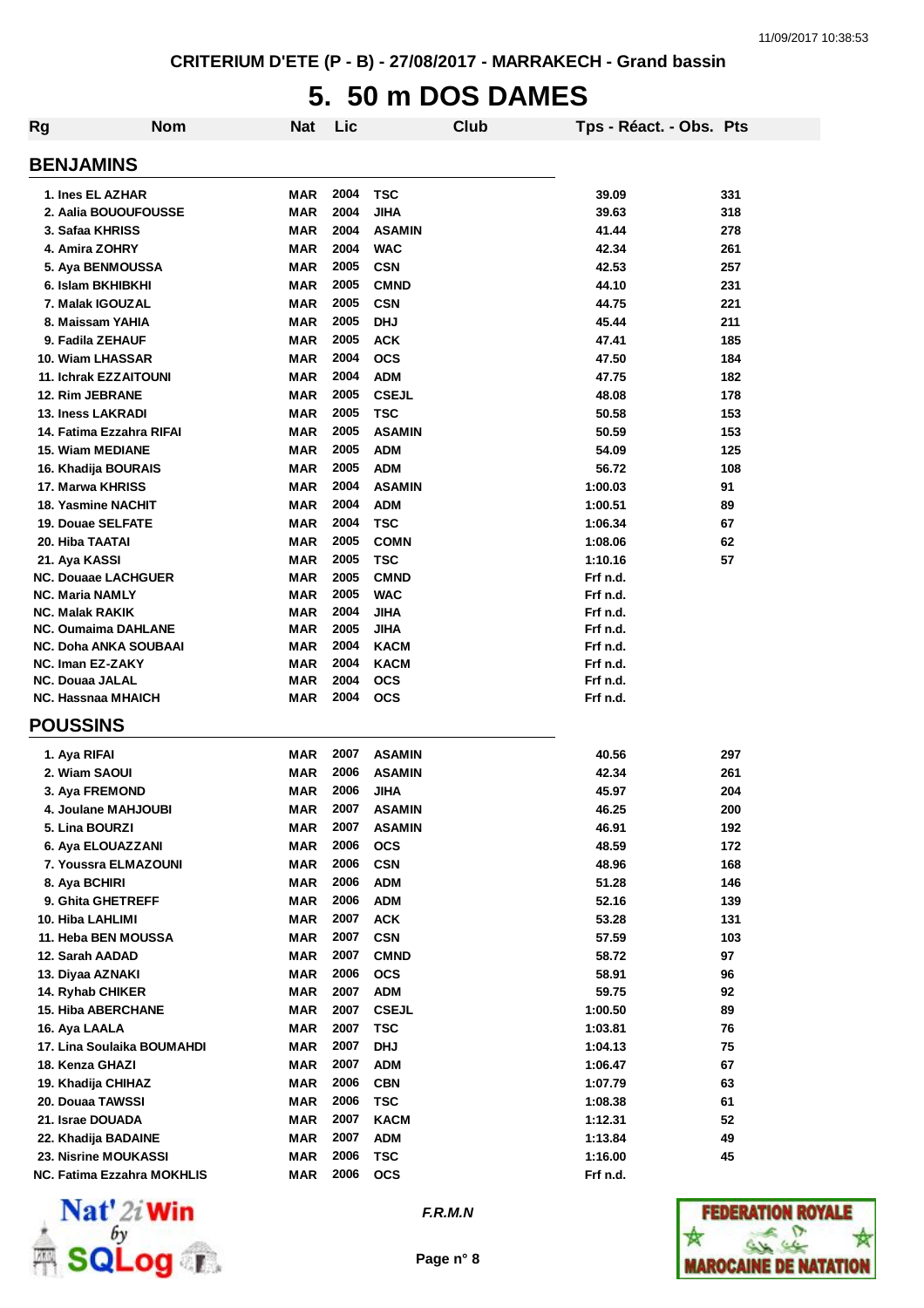## **5. 50 m DOS DAMES**

| <b>Rg</b>                  | <b>Nom</b> | Nat | <b>Lic</b> |            | Club | Tps - Réact. - Obs. Pts |   |
|----------------------------|------------|-----|------------|------------|------|-------------------------|---|
| <b>POUSSINS</b>            |            |     |            |            |      |                         |   |
| NC. Nada MOUSSAFIA         |            | MAR | 2007       | <b>OCS</b> |      | Frf n.d.                |   |
| <b>NC. Hiba MAKBOULI</b>   |            | MAR | 2007       | <b>DHJ</b> |      | Frf n.d.                |   |
| <b>NC. Marwa ELBASSITY</b> |            | MAR | 2007       | <b>TSC</b> |      | Dsa NI                  | 0 |



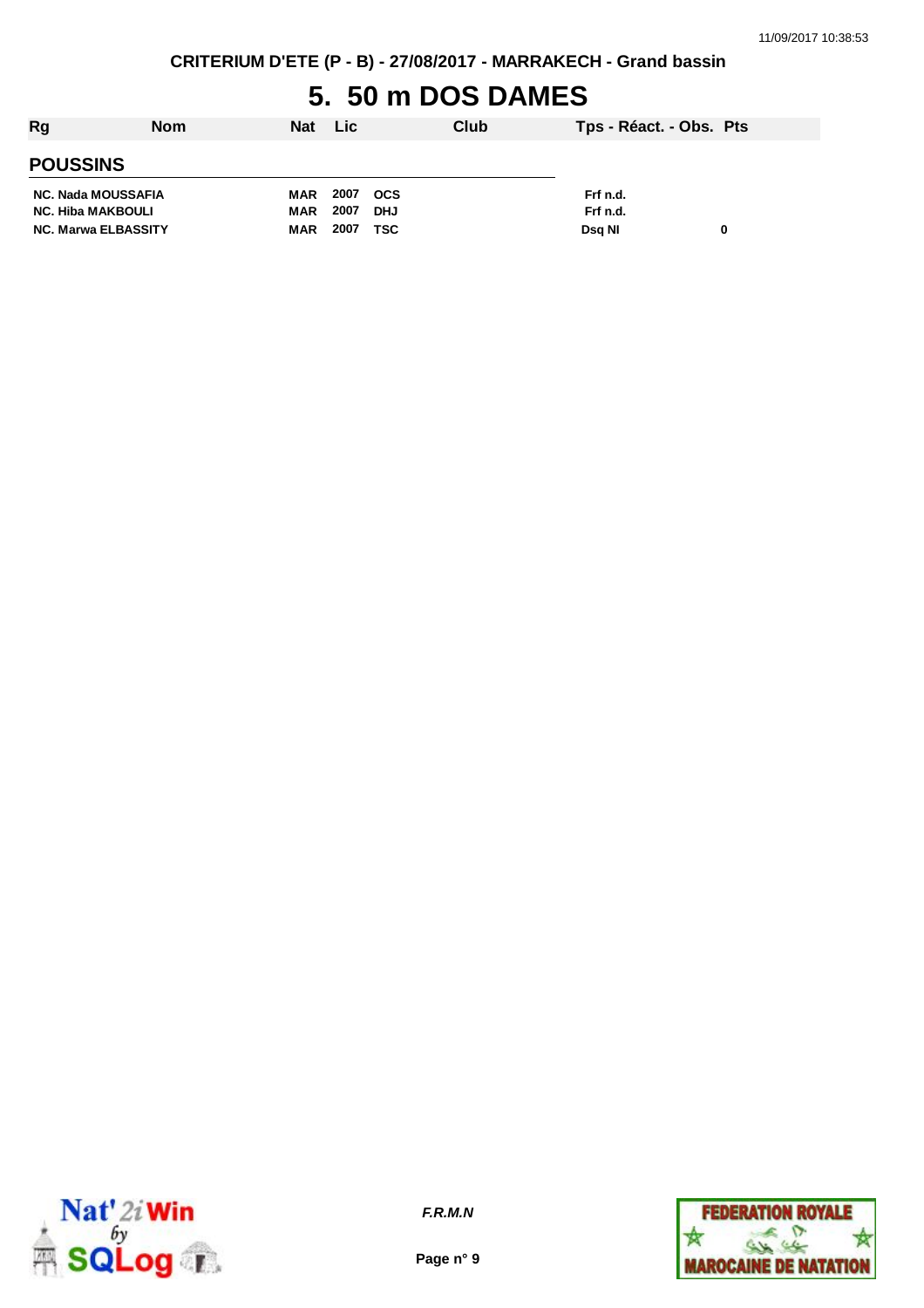## **6. 50 m DOS MESSIEURS**

| <b>Rg</b>               | <b>Nom</b>                      | Nat        | Lic  |               | Club | Tps - Réact. - Obs. Pts |     |
|-------------------------|---------------------------------|------------|------|---------------|------|-------------------------|-----|
| <b>BENJAMINS</b>        |                                 |            |      |               |      |                         |     |
|                         | 1. Mohammed Amjad BENDGUIG      | MAR        | 2004 | <b>CSN</b>    |      | 40.14                   | 214 |
|                         | 2. Mohamed Reda ELMARNI         | <b>MAR</b> | 2004 | <b>OCS</b>    |      | 40.50                   | 209 |
|                         | 3. Mehdi BOUIRIG                | <b>MAR</b> | 2004 | <b>ADM</b>    |      | 40.86                   | 203 |
|                         | <b>4. Ali BENLACHHAB</b>        | <b>MAR</b> | 2005 | <b>ASAMIN</b> |      | 40.94                   | 202 |
|                         | 5. Mehdi ZEHNOUNI               | <b>MAR</b> | 2005 | <b>DHJ</b>    |      | 41.41                   | 195 |
|                         | <b>6. Ahmed Amine OUNACEUR</b>  | <b>MAR</b> | 2004 | <b>CMND</b>   |      | 41.50                   | 194 |
|                         | 7. Rayane BOURZIK               | <b>MAR</b> | 2004 | <b>TSC</b>    |      | 44.66                   | 156 |
|                         | 8. Soufiane AMRI                | <b>MAR</b> | 2005 | <b>ASAMIN</b> |      | 44.67                   | 155 |
|                         | 9. Mohammed MEDIANE             | <b>MAR</b> | 2005 | <b>ADM</b>    |      | 44.72                   | 155 |
|                         | 10. Akram AYOUCHI               | <b>MAR</b> | 2004 | <b>TSC</b>    |      | 45.13                   | 151 |
|                         | 11. Yasser BENHIDA              | <b>MAR</b> | 2005 | <b>ASAMIN</b> |      | 46.38                   | 139 |
| 12. Adam JAMALI         |                                 | MAR        | 2004 | <b>ASAMIN</b> |      | 46.55                   | 137 |
|                         | <b>13. El Houcine OUTMAMANT</b> | <b>MAR</b> | 2004 | <b>ASAMIN</b> |      | 46.91                   | 134 |
|                         | 14. Saad MAADANI                | <b>MAR</b> | 2004 | <b>JIHA</b>   |      | 47.06                   | 133 |
|                         | <b>15. Khalid LAGHRIBI</b>      | <b>MAR</b> | 2004 | <b>CBN</b>    |      | 47.38                   | 130 |
|                         | 16. Mehdi LAHLOUMI              | <b>MAR</b> | 2004 | <b>CMND</b>   |      | 48.50                   | 121 |
|                         | 17. Abderrahmane LABSIRI        | <b>MAR</b> | 2004 | <b>ASAMIN</b> |      | 49.00                   | 118 |
| 18. Yahya AMARIR        |                                 | <b>MAR</b> | 2004 | <b>KACM</b>   |      | 50.77                   | 106 |
|                         | 19. Sami ABOULHAIBA             | MAR        | 2005 | <b>ADM</b>    |      | 51.31                   | 102 |
|                         | 20. Ilyas SIOUAGHI              | <b>MAR</b> | 2005 | <b>ADM</b>    |      | 51.56                   | 101 |
| 21. Jad ABDOUH          |                                 | <b>MAR</b> | 2005 | <b>JIHA</b>   |      | 52.07                   | 98  |
|                         | 22. Ismail BOURAIS              | <b>MAR</b> | 2004 | <b>ADM</b>    |      | 52.91                   | 93  |
|                         | 23. Haytam SIBAOUI              | <b>MAR</b> | 2005 | <b>KACM</b>   |      | 53.19                   | 92  |
|                         | 24. Ossama ENNAZIHI             | MAR        | 2005 | <b>OCS</b>    |      | 53.41                   | 91  |
|                         | 25. Abdelkoddous BOUBKERI       | MAR        | 2004 | <b>TSC</b>    |      | 53.52                   | 90  |
|                         | 26. Saifeddine ZOUHAIR          | MAR        | 2004 | <b>KACM</b>   |      | 54.50                   | 85  |
|                         | 27. Mohammed REGRAGUI           | <b>MAR</b> | 2005 | <b>CSEJL</b>  |      | 54.56                   | 85  |
|                         | 28. Aymane LAMMANI              | <b>MAR</b> | 2004 | <b>KACM</b>   |      | 55.16                   | 82  |
| 29. Anas RAMI           |                                 | <b>MAR</b> | 2005 | <b>KACM</b>   |      | 55.63                   | 80  |
|                         | 30. Haitam Safouane OURTANE     | <b>MAR</b> | 2005 | <b>CMND</b>   |      | 55.94                   | 79  |
|                         | 31. Mohamed Reda HOMZI          | <b>MAR</b> | 2004 | <b>CSEJL</b>  |      | 57.41                   | 73  |
|                         | 32. Mohamed MAJDAR              | MAR        | 2005 | <b>KACM</b>   |      | 58.14                   | 70  |
|                         | 33. Saad Eddine ELMAAMOURI      | <b>MAR</b> | 2005 | <b>KACM</b>   |      | 1:00.44                 | 62  |
|                         | <b>34. Otmane ABERCHANE</b>     | <b>MAR</b> | 2004 | <b>CSEJL</b>  |      | 1:01.31                 | 60  |
|                         | 35. Adam ELGHAZI                | <b>MAR</b> | 2005 | <b>TSC</b>    |      | 1:06.04                 | 48  |
|                         | <b>36. Mouhssine FALIH</b>      | MAR        | 2005 | <b>CSEJL</b>  |      | 1:06.69                 | 46  |
|                         | 37. Mohamed SABILE              | <b>MAR</b> | 2005 | <b>KACM</b>   |      | 1:12.70                 | 36  |
|                         | 38. Mohamed Amine BELAAZRI      | MAR        | 2005 | <b>KACM</b>   |      | 1:13.95                 | 34  |
|                         | 39. Anas CHEQBOUB               | <b>MAR</b> | 2004 | <b>KACM</b>   |      | 1:16.50                 | 31  |
|                         | <b>NC. Zakaria BOUCHOUA</b>     | <b>MAR</b> | 2004 | <b>COMN</b>   |      | Frf n.d.                |     |
|                         | <b>NC. Nissam BARDACH</b>       | MAR        | 2004 | <b>KACM</b>   |      | Frf n.d.                |     |
| <b>NC. Mouad BNITTO</b> |                                 | MAR        | 2004 | <b>KACM</b>   |      | Frf n.d.                |     |
|                         | <b>NC. Mohamed Amine AMANE</b>  | <b>MAR</b> | 2004 | <b>KACM</b>   |      | Frf n.d.                |     |
|                         | <b>NC. Imad Eddine FARTAL</b>   | MAR        | 2005 | <b>KACM</b>   |      | Frf n.d.                |     |
|                         | <b>NC. Ziyad BAATOCH</b>        | MAR        | 2004 | <b>OCS</b>    |      | Frf n.d.                |     |
|                         | NC. Yasser AL BAKRACHI          | MAR        | 2004 | <b>CKM</b>    |      | Frf n.d.                |     |
|                         | <b>NC. Mohamed EL BAKILI</b>    | <b>MAR</b> | 2005 | <b>TSC</b>    |      | Dsq NI                  | 0   |
|                         | <b>NC. Mehdi CHERGUI MOUANE</b> | MAR        | 2005 | <b>ASNS</b>   |      | Dsq NI                  | 0   |
| <b>NC. Amine SABILE</b> |                                 | <b>MAR</b> | 2005 | <b>KACM</b>   |      | Dsq NI                  | 0   |
| <b>NC. Walid ATYA</b>   |                                 | MAR        | 2005 | TSC           |      | Dsq NI                  | 0   |
| <b>POUSSINS</b>         |                                 |            |      |               |      |                         |     |
|                         | 1. Tarik ZEHAUF                 | MAR        | 2007 | <b>ACK</b>    |      | 43.03                   | 174 |
|                         | 2. Issam BOUHMALA               | MAR        | 2007 | <b>OCS</b>    |      | 43.56                   | 168 |
| 3. Omar AMRI            |                                 | <b>MAR</b> | 2007 | <b>ASAMIN</b> |      | 45.44                   | 148 |



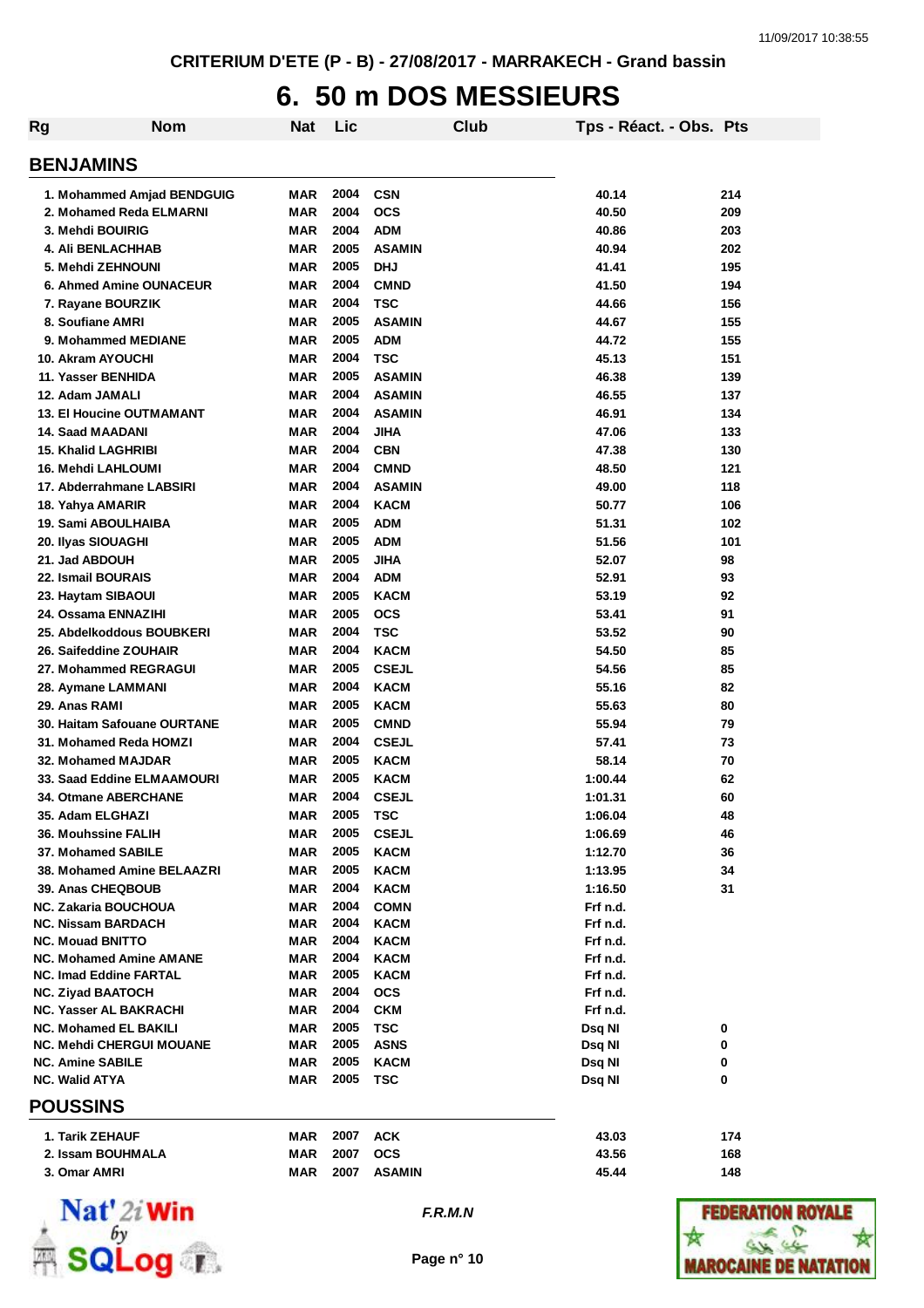## **6. 50 m DOS MESSIEURS**

| Rg                                      | <b>Nom</b> | <b>Nat</b> | Lic  |              | <b>Club</b> | Tps - Réact. - Obs. Pts |     |
|-----------------------------------------|------------|------------|------|--------------|-------------|-------------------------|-----|
| <b>POUSSINS</b>                         |            |            |      |              |             |                         |     |
| 4. Mohammed Reda LACHGAR                |            | <b>MAR</b> | 2007 | <b>CSN</b>   |             | 46.19                   | 141 |
| 5. Saad ELYOUSFI                        |            | <b>MAR</b> | 2006 | <b>ADM</b>   |             | 46.97                   | 134 |
| 6. Houssam BENRBIB                      |            | <b>MAR</b> | 2006 | <b>OCS</b>   |             | 48.16                   | 124 |
| 7. Fadi ZOUGGARI                        |            | <b>MAR</b> | 2007 | <b>DHJ</b>   |             | 48.44                   | 122 |
|                                         |            | <b>MAR</b> | 2007 | <b>JIHA</b>  |             | 49.41                   | 115 |
| 8. Ilyass LAMZOUGUI<br>9. Zayd KHADROUF |            | <b>MAR</b> | 2007 | <b>ADM</b>   |             | 49.88                   | 111 |
|                                         |            | <b>MAR</b> | 2006 | <b>CSEJL</b> |             |                         | 108 |
| <b>10. Yasser REGRAGUI</b>              |            | <b>MAR</b> | 2007 | <b>CSEJL</b> |             | 50.48<br>50.59          | 107 |
| 11. Ilyas KARAM                         |            | <b>MAR</b> | 2006 | <b>CSN</b>   |             |                         |     |
| <b>12. Nizar HARTOUT</b>                |            |            | 2006 |              |             | 50.66                   | 106 |
| 13. Mohamed Yahya HOUSNI                |            | <b>MAR</b> | 2006 | <b>ACK</b>   |             | 51.56                   | 101 |
| 14. Yahya ELKHATIBI                     |            | <b>MAR</b> |      | <b>DHJ</b>   |             | 52.31                   | 97  |
| 15. Achraf AKIL                         |            | <b>MAR</b> | 2006 | <b>CSEJL</b> |             | 53.47                   | 90  |
| 16. Ghali Brahim SENTISSI               |            | <b>MAR</b> | 2007 | <b>WAC</b>   |             | 53.89                   | 88  |
| 17. Abderrahman SOUBAI                  |            | <b>MAR</b> | 2006 | <b>KACM</b>  |             | 54.32                   | 86  |
| 18. Sami HANNA                          |            | <b>MAR</b> | 2007 | <b>CSN</b>   |             | 57.84                   | 71  |
| <b>19. Elias ELJAZOULI</b>              |            | <b>MAR</b> | 2007 | <b>OCS</b>   |             | 58.81                   | 68  |
| 20. Jad TNEAMOU                         |            | <b>MAR</b> | 2007 | <b>CSN</b>   |             | 1:01.38                 | 60  |
| 21. Almakki BOUABOULA                   |            | <b>MAR</b> | 2006 | <b>KACM</b>  |             | 1:03.69                 | 53  |
| 22. Zakaria ELKHATIBI                   |            | <b>MAR</b> | 2007 | <b>DHJ</b>   |             | 1:03.78                 | 53  |
| 23. Youssef MAJDAR                      |            | <b>MAR</b> | 2007 | <b>KACM</b>  |             | 1:04.47                 | 51  |
| 24. Noureddine ELBADRE                  |            | <b>MAR</b> | 2007 | <b>CSE</b>   |             | 1:04.52                 | 51  |
| 25. Adam EL AIROUKI                     |            | <b>MAR</b> | 2007 | <b>DHJ</b>   |             | 1:05.45                 | 49  |
| 26. Abdelkarim SABIH                    |            | <b>MAR</b> | 2006 | <b>KACM</b>  |             | 1:05.50                 | 49  |
| 27. Reda JERRARI                        |            | <b>MAR</b> | 2006 | <b>KACM</b>  |             | 1:06.76                 | 46  |
| 28. Abdelghafour ZOJAJI                 |            | <b>MAR</b> | 2007 | <b>CSEJL</b> |             | 1:07.91                 | 44  |
| 29. Adam FALIH                          |            | <b>MAR</b> | 2007 | <b>CSEJL</b> |             | 1:08.47                 | 43  |
| 30. Mohamed Amine ZITOUNI               |            | <b>MAR</b> | 2007 | <b>KACM</b>  |             | 1:14.61                 | 33  |
| <b>NC. Rayane REGRAGUI</b>              |            | <b>MAR</b> | 2007 | <b>ADM</b>   |             | Frf n.d.                |     |
| <b>NC. Ilias BEN HAMOU</b>              |            | <b>MAR</b> | 2007 | <b>CSE</b>   |             | Frf n.d.                |     |
| <b>NC. Achraf BOUJNANE</b>              |            | <b>MAR</b> | 2006 | <b>CSE</b>   |             | Frf n.d.                |     |
| <b>NC. Reda AIT ZIDANE</b>              |            | <b>MAR</b> | 2007 | <b>KACM</b>  |             | Frf n.d.                |     |
| <b>NC. Nazih MHAICH</b>                 |            | <b>MAR</b> | 2006 | <b>OCS</b>   |             | Frf n.d.                |     |
| <b>NC. Diyaa LAFKIHI</b>                |            | <b>MAR</b> | 2007 | <b>TSC</b>   |             | Abandon                 | 0   |
| <b>NC. Hamza KOHAILA</b>                |            | <b>MAR</b> | 2007 | <b>ADM</b>   |             | Dsq NI                  | 0   |
| <b>NC. Yassir SOUHAIB</b>               |            | <b>MAR</b> | 2006 | <b>CMND</b>  |             | Dsq NI                  | 0   |
| <b>NC. Sami ABAOUSS</b>                 |            | <b>MAR</b> | 2007 | <b>DHJ</b>   |             | Dsq NI                  | 0   |
| NC. Elmehdi HOURICH                     |            | <b>MAR</b> | 2007 | <b>DHJ</b>   |             | Dsq NI                  | 0   |



*F.R.M.N*

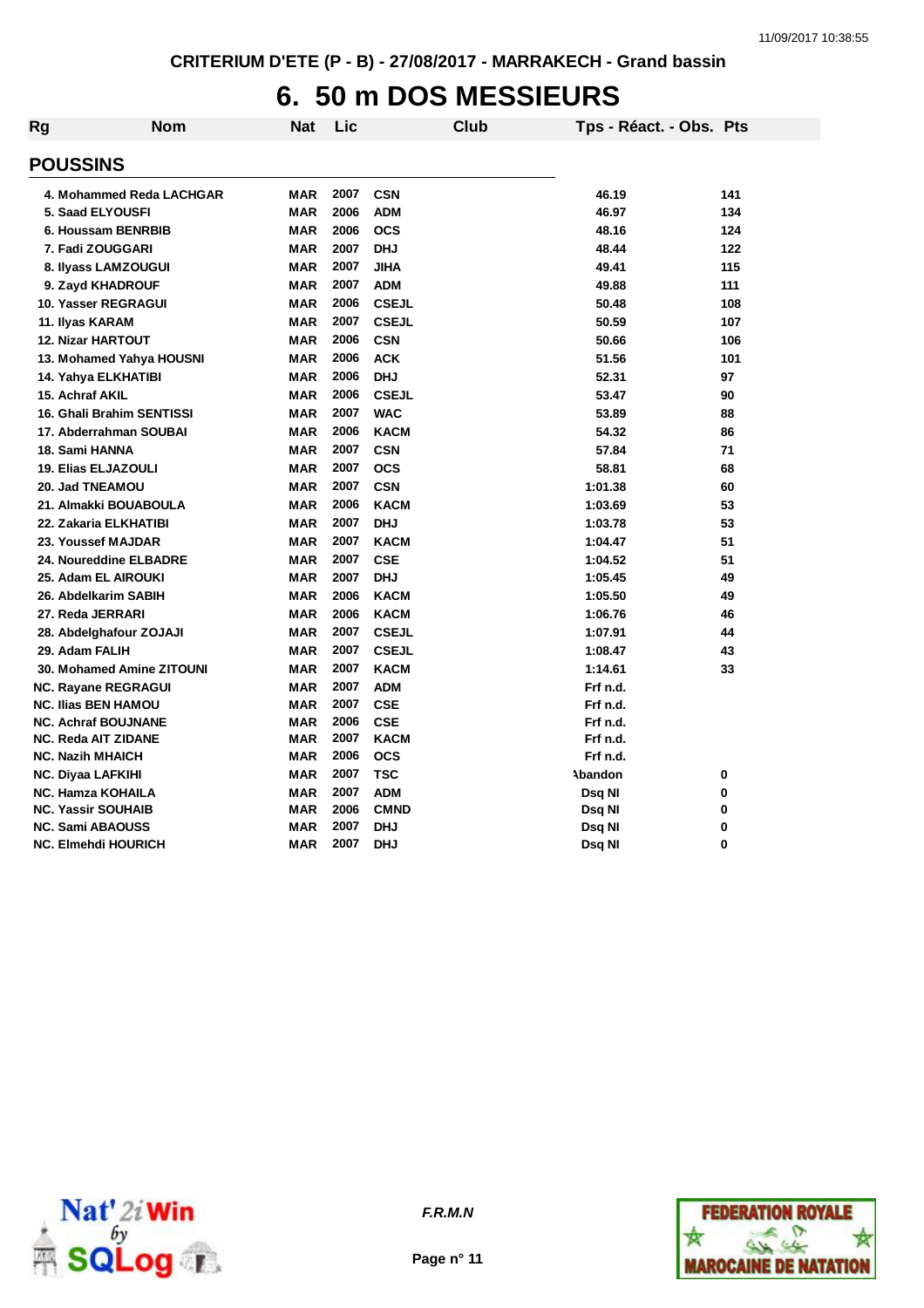## **7. 4 x 50 m 4 NAGES DAMES**

| Rg | <b>Nom</b>                  | <b>Nat</b> | Lic  |               | Club | Tps - Réact. - Obs. Pts |     |
|----|-----------------------------|------------|------|---------------|------|-------------------------|-----|
|    | <b>BENJAMINS</b>            |            |      |               |      |                         |     |
|    |                             |            |      |               |      |                         |     |
|    | 1. Aalia BOUOUFOUSSE        | MAR        | 2004 | <b>JIHA</b>   |      | 2:43.48                 | 290 |
|    | <b>Salma EDDOUNE</b>        | <b>MAR</b> | 2004 | <b>JIHA</b>   |      |                         | 290 |
|    | <b>Kenza FREMOND</b>        | <b>MAR</b> | 2004 | <b>JIHA</b>   |      |                         | 290 |
|    | Sara ZEKRITI                | MAR        | 2004 | <b>JIHA</b>   |      |                         | 290 |
|    | 2. Yasmine AZIZI            | <b>MAR</b> | 2004 | <b>TSC</b>    |      | 2:46.66                 | 274 |
|    | <b>Ines EL AZHAR</b>        | <b>MAR</b> | 2004 | <b>TSC</b>    |      |                         | 274 |
|    | <b>Sabrine ELBEDRA</b>      | <b>MAR</b> | 2005 | <b>TSC</b>    |      |                         | 274 |
|    | <b>Tasnim Meriem GHARBI</b> | MAR        | 2005 | <b>TSC</b>    |      |                         | 274 |
|    | 3. IIIi BELHOCINE           | MAR        | 2005 | <b>WAC</b>    |      | 2:55.59                 | 234 |
|    | Hiba MALKI                  | MAR        | 2005 | <b>WAC</b>    |      |                         | 234 |
|    | <b>Maria NAMLY</b>          | <b>MAR</b> | 2005 | <b>WAC</b>    |      |                         | 234 |
|    | <b>Noura RAISSE</b>         | MAR        | 2004 | <b>WAC</b>    |      |                         | 234 |
|    | 4. Asma ADRIOUICH           | MAR        | 2004 | <b>CKM</b>    |      | 4:16.16                 | 75  |
|    | <b>Hiba MAHROUJ</b>         | MAR        | 2004 | <b>CKM</b>    |      |                         | 75  |
|    | Bassma ABOU EL BAQUA        | <b>MAR</b> | 2004 | <b>CKM</b>    |      |                         | 75  |
|    | Salma LEMKHARBECH           | MAR        | 2004 | <b>CKM</b>    |      |                         | 75  |
|    | <b>NC. Hanane AZZA</b>      | <b>MAR</b> | 2004 | <b>ADM</b>    |      | Dsq Rel                 | 0   |
|    | <b>Nora BARAKAT</b>         | <b>MAR</b> | 2005 | <b>ADM</b>    |      |                         | 0   |
|    | <b>Kawtar BATTOU</b>        | <b>MAR</b> | 2004 | <b>ADM</b>    |      |                         | 0   |
|    | Khadija BOURAIS             | MAR        | 2005 | <b>ADM</b>    |      |                         | 0   |
|    | <b>NC. Wiaam CHAFIQ</b>     | <b>MAR</b> | 2004 | <b>OCS</b>    |      | Frf n.d.                |     |
|    | <b>Nada ELIDRISSI</b>       | <b>MAR</b> | 2005 | <b>OCS</b>    |      |                         |     |
|    | Douaa JALAL                 | MAR        | 2004 | <b>OCS</b>    |      |                         |     |
|    | <b>Wiam LHASSAR</b>         | MAR        | 2004 | <b>OCS</b>    |      |                         |     |
|    | <b>POUSSINS</b>             |            |      |               |      |                         |     |
|    |                             |            |      |               |      |                         |     |
|    | 1. Lina BOURZI              | MAR        | 2007 | <b>ASAMIN</b> |      | 2:51.78                 | 250 |
|    | Joulane MAHJOUBI            | MAR        | 2007 | <b>ASAMIN</b> |      |                         | 250 |
|    | Aya RIFAI                   | MAR        | 2007 | <b>ASAMIN</b> |      |                         | 250 |
|    | Wiam SAOUI                  | MAR        | 2006 | <b>ASAMIN</b> |      |                         | 250 |
|    | 2. Sara CHBALY              | MAR        | 2006 | <b>JIHA</b>   |      | 3:16.56                 | 167 |
|    | Rahma EL HAMDANI            | <b>MAR</b> | 2007 | <b>JIHA</b>   |      |                         | 167 |
|    | <b>Ilham EL MACHFOU</b>     | MAR        | 2007 | <b>JIHA</b>   |      |                         | 167 |
|    | Aya FREMOND                 | MAR        | 2006 | <b>JIHA</b>   |      |                         | 167 |
|    | <b>NC. Zineb AGRAME</b>     | MAR        | 2006 | <b>TSC</b>    |      | Dsq Rel                 | 0   |
|    | Kamilia ATIF                | <b>MAR</b> | 2007 | <b>TSC</b>    |      |                         | 0   |
|    | Salma AZIZI                 | MAR        | 2007 | TSC           |      |                         | 0   |
|    | Fatimazahra DAMI            | MAR        | 2006 | <b>TSC</b>    |      |                         | 0   |
|    | NC. Khadija BADAINE         | <b>MAR</b> | 2007 | <b>ADM</b>    |      | Dsq Rel                 | 0   |
|    | Aya BCHIRI                  | <b>MAR</b> | 2006 | <b>ADM</b>    |      |                         | 0   |
|    | Yassmine BENGHEDIFA         | <b>MAR</b> | 2007 | <b>ADM</b>    |      |                         | 0   |
|    | <b>Ryhab CHIKER</b>         | MAR        | 2007 | <b>ADM</b>    |      |                         | 0   |
|    | NC. Diyaa AZNAKI            | <b>MAR</b> | 2006 | <b>OCS</b>    |      | Frf n.d.                |     |
|    | Aya ELOUAZZANI              | <b>MAR</b> | 2006 | <b>OCS</b>    |      |                         |     |
|    | Fatima Ezzahra MOKHLIS      | <b>MAR</b> | 2006 | <b>OCS</b>    |      |                         |     |
|    | <b>Nada MOUSSAFIA</b>       | MAR        | 2007 | <b>OCS</b>    |      |                         |     |



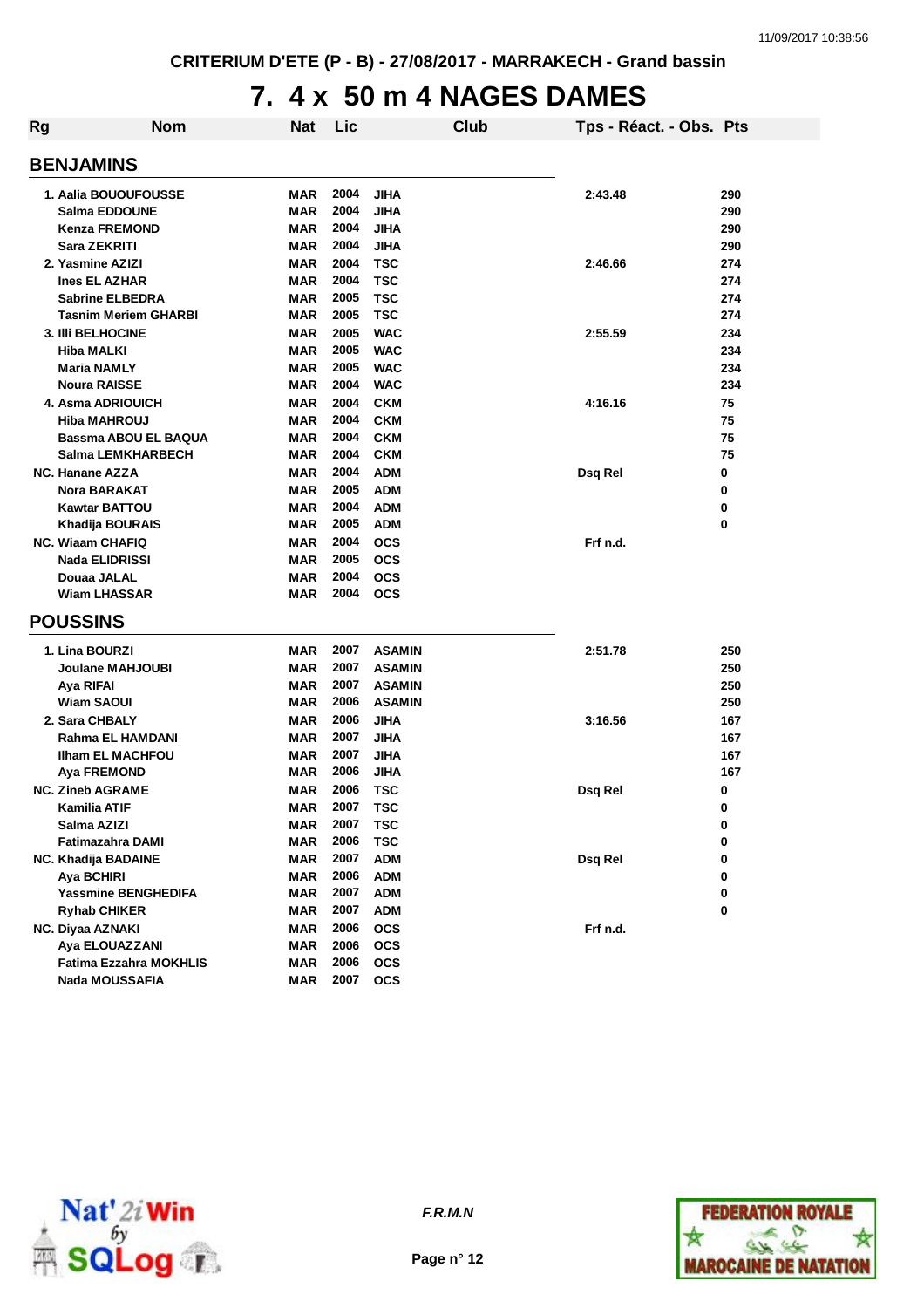**MAROCAINE DE NATATION** 

### **8. 4 x 50 m 4 NAGES MESSIEURS**

| <b>Rg</b>                      | <b>Nom</b> | Nat        | Lic          |               | Club       | Tps - Réact. - Obs. Pts |                          |
|--------------------------------|------------|------------|--------------|---------------|------------|-------------------------|--------------------------|
| <b>BENJAMINS</b>               |            |            |              |               |            |                         |                          |
| 1. Soufiane AMRI               |            | MAR        | 2005         | <b>ASAMIN</b> |            | 2:42.47                 | 198                      |
| <b>Yasser BENHIDA</b>          |            | MAR        | 2005         | <b>ASAMIN</b> |            |                         | 198                      |
| <b>AII BENLACHHAB</b>          |            | MAR        | 2005         | <b>ASAMIN</b> |            |                         | 198                      |
| Adam JAMALI                    |            | MAR        | 2004         | <b>ASAMIN</b> |            |                         | 198                      |
| 2. Walid ATYA                  |            | <b>MAR</b> | 2005         | <b>TSC</b>    |            | 2:43.23                 | 195                      |
| <b>Akram AYOUCHI</b>           |            | <b>MAR</b> | 2004         | <b>TSC</b>    |            |                         | 195                      |
| <b>Amr BENATMANE</b>           |            | MAR        | 2005         | <b>TSC</b>    |            |                         | 195                      |
| Abdelkoddous BOUBKERI          |            | MAR        | 2004         | <b>TSC</b>    |            |                         | 195                      |
|                                |            |            | 2005         | <b>JIHA</b>   |            |                         |                          |
| 3. Jad ABDOUH                  |            | MAR        | 2004         |               |            | 2:52.11                 | 166<br>166               |
| <b>Bader CHAHID</b>            |            | <b>MAR</b> |              | <b>JIHA</b>   |            |                         |                          |
| <b>Youssef CHAYED</b>          |            | MAR        | 2005         | <b>JIHA</b>   |            |                         | 166                      |
| <b>Mohamed Ayoub ELBOUDALI</b> |            | MAR        | 2004         | <b>JIHA</b>   |            |                         | 166                      |
| 4. Mohamed Amine AMANE         |            | <b>MAR</b> | 2004         | <b>KACM</b>   |            | 3:32.66                 | 88                       |
| Yahya AMARIR                   |            | MAR        | 2004         | <b>KACM</b>   |            |                         | 88                       |
| <b>Rayane BAHMOUCH</b>         |            | MAR        | 2005         | <b>KACM</b>   |            |                         | 88                       |
| <b>Nissam BARDACH</b>          |            | MAR        | 2004         | <b>KACM</b>   |            |                         | 88                       |
| 5. Yasser AL BAKRACHI          |            | MAR        | 2004         | <b>CKM</b>    |            | 3:39.34                 | 80                       |
| <b>Mohamed Adil EZZAOUI</b>    |            | <b>MAR</b> | 2005         | <b>CKM</b>    |            |                         | 80                       |
| <b>Youssef FELLAHI</b>         |            | MAR        | 2004         | <b>CKM</b>    |            |                         | 80                       |
| <b>Abdelhaq SEMLALI</b>        |            | MAR        | 2004         | <b>CKM</b>    |            |                         | 80                       |
| <b>NC. Marouane AMIMI</b>      |            | MAR        | 2004         | <b>COMN</b>   |            | Dsq Rel                 | 0                        |
| <b>Haitam AZNAG</b>            |            | MAR        | 2004         | <b>COMN</b>   |            |                         | 0                        |
| Zakaria BOUCHOUA               |            | MAR        | 2004         | <b>COMN</b>   |            |                         | 0                        |
| <b>Oualid BOUCHOUARI</b>       |            | MAR        | 2005         | <b>COMN</b>   |            |                         | 0                        |
| <b>NC. Ziyad BAATOCH</b>       |            | MAR        | 2004         | <b>OCS</b>    |            | Frf n.d.                |                          |
| <b>Mohamed Reda ELMARNI</b>    |            | MAR        | 2004         | <b>OCS</b>    |            |                         |                          |
| <b>Ossama ENNAZIHI</b>         |            | MAR        | 2005         | <b>OCS</b>    |            |                         |                          |
| <b>Ismail NAIT BRAHIM</b>      |            | MAR        | 2004         | <b>OCS</b>    |            |                         |                          |
| <b>NC. Sami ABOULHAIBA</b>     |            | MAR        | 2005         | <b>ADM</b>    |            | Frf n.d.                |                          |
| <b>Mehdi BOUIRIG</b>           |            | MAR        | 2004         | <b>ADM</b>    |            |                         |                          |
| <b>Ismail BOURAIS</b>          |            | MAR        | 2004         | <b>ADM</b>    |            |                         |                          |
| <b>Ismail EL ALAMI</b>         |            | MAR        | 2005         | <b>ADM</b>    |            |                         |                          |
| <b>POUSSINS</b>                |            |            |              |               |            |                         |                          |
| 1. Ahmed BENAZZOUZ             |            | MAR        | 2006         | <b>OCS</b>    |            | 3:03.84                 | 136                      |
| <b>Houssam BENRBIB</b>         |            | <b>MAR</b> | 2006         | <b>OCS</b>    |            |                         | 136                      |
| <b>Issam BOUHMALA</b>          |            | MAR        | 2007         | <b>OCS</b>    |            |                         | 136                      |
| <b>Elias ELJAZOULI</b>         |            | <b>MAR</b> | 2007         | <b>OCS</b>    |            |                         | 136                      |
| 2. Sami HANNA                  |            | MAR        | 2007         | <b>CSN</b>    |            | 3:36.78                 | 83                       |
| <b>Nizar HARTOUT</b>           |            | MAR        | 2006         | <b>CSN</b>    |            |                         | 83                       |
| <b>Mohammed Reda LACHGAR</b>   |            | <b>MAR</b> | 2007         | <b>CSN</b>    |            |                         | 83                       |
| <b>Jad TNEAMOU</b>             |            | MAR        | 2007         | <b>CSN</b>    |            |                         | 83                       |
| 3. Reda AIT ZIDANE             |            | <b>MAR</b> | 2007         | <b>KACM</b>   |            | 4:02.53                 | 59                       |
| Almakki BOUABOULA              |            | MAR        | 2006         | <b>KACM</b>   |            |                         | 59                       |
| Reda JERRARI                   |            | <b>MAR</b> | 2006         | <b>KACM</b>   |            |                         | 59                       |
| <b>Youssef MAJDAR</b>          |            | MAR        | 2007         | <b>KACM</b>   |            |                         | 59                       |
| NC. Rayane BAHI                |            | <b>MAR</b> | 2006         | <b>TSC</b>    |            | Frf n.d.                |                          |
| <b>Ilyas BOUAYADI</b>          |            | MAR        | 2007         | <b>TSC</b>    |            |                         |                          |
| Diyaa LAFKIHI                  |            | MAR        | 2007         | <b>TSC</b>    |            |                         |                          |
| <b>Oussama LAMNAWAR</b>        |            | <b>MAR</b> | 2006         | <b>TSC</b>    |            |                         |                          |
| <b>NC. Yassir BELMEKNASSI</b>  |            | MAR        | 2007         | <b>JIHA</b>   |            | Frf n.d.                |                          |
| <b>Haitame BOUOUFOUSS</b>      |            | <b>MAR</b> | 2007         | <b>JIHA</b>   |            |                         |                          |
| Mehdi ELFALI                   |            | MAR        | 2007         | <b>JIHA</b>   |            |                         |                          |
| <b>Mohamed Aymane HAZZEM</b>   |            | MAR        | 2007         | <b>JIHA</b>   |            |                         |                          |
|                                |            |            | 2007         |               |            |                         |                          |
| <b>NC. Sami ABAOUSS</b>        |            | MAR        |              | <b>DHJ</b>    |            | Dsq NI                  | 0                        |
| <b>Adam EL AIROUKI</b>         |            | MAR        | 2007         | <b>DHJ</b>    |            |                         | 0                        |
| Yahya ELKHATIBI                |            | <b>MAR</b> | 2006<br>2007 | <b>DHJ</b>    |            |                         | 0                        |
| Zakaria ELKHATIBI              |            | <b>MAR</b> |              | <b>DHJ</b>    |            |                         | 0                        |
| $\mathbf{Nat}'$ 2i Win         |            |            |              |               | F.R.M.N    |                         | <b>FEDERATION ROYALE</b> |
| bν                             |            |            |              |               |            |                         |                          |
|                                | $oq$ $r$ . |            |              |               | Page n° 13 |                         | (AROCAINE DE NAT         |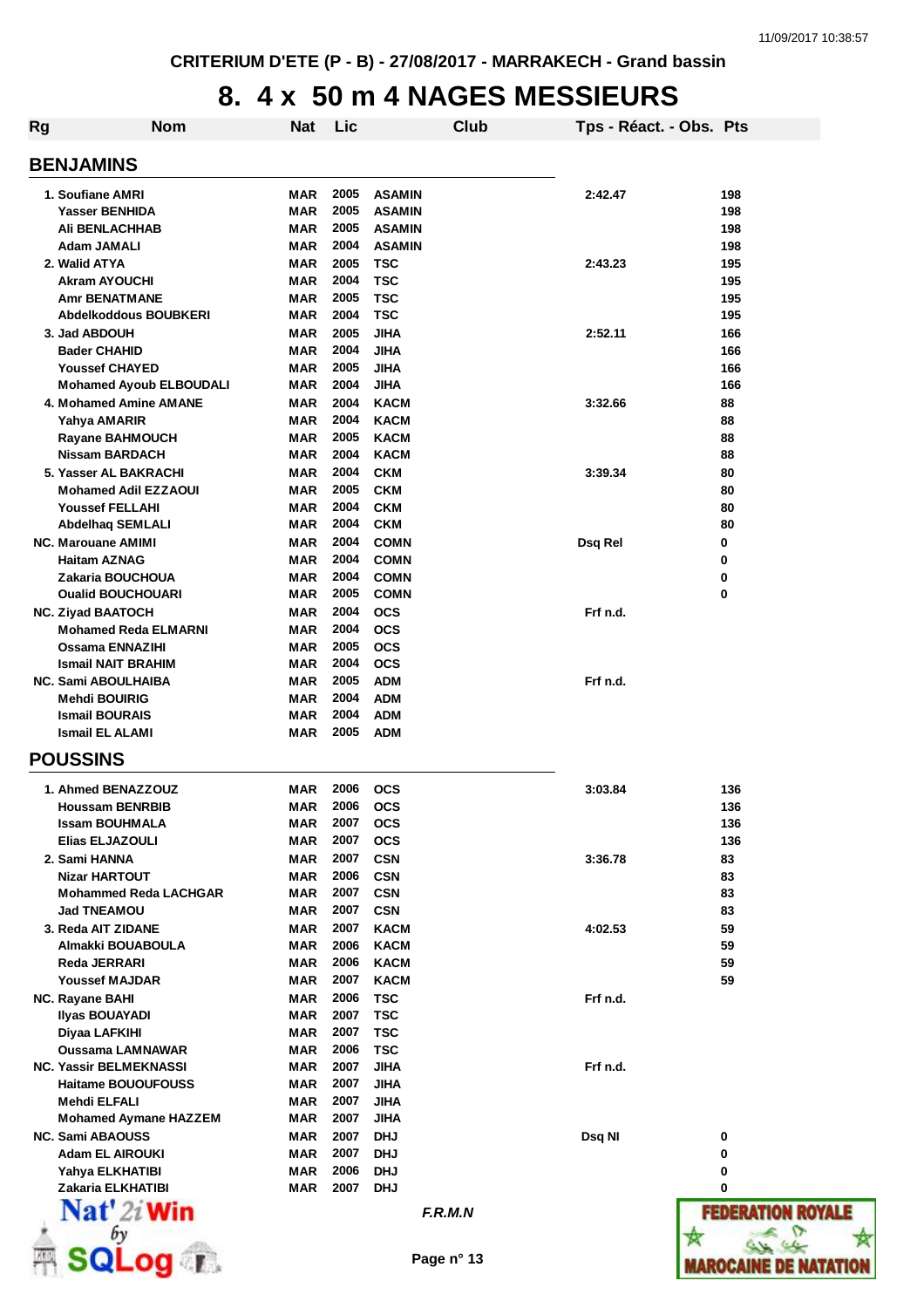### **8. 4 x 50 m 4 NAGES MESSIEURS**

| Rg                             | <b>Nom</b> | <b>Nat</b> | <b>Lic</b> |            | Club | Tps - Réact. - Obs. Pts |   |
|--------------------------------|------------|------------|------------|------------|------|-------------------------|---|
| <b>POUSSINS</b>                |            |            |            |            |      |                         |   |
| <b>NC. Saad ELYOUSFI</b>       |            | MAR        | 2006       | <b>ADM</b> |      | Dsq NI                  | 0 |
| <b>Zayd KHADROUF</b>           |            | <b>MAR</b> | 2007       | <b>ADM</b> |      |                         | 0 |
| <b>Rayane REGRAGUI</b>         |            | <b>MAR</b> | 2007       | <b>ADM</b> |      |                         | 0 |
| Nasrallah YOUBI                |            | <b>MAR</b> | 2007       | <b>ADM</b> |      |                         | 0 |
| NC. Mohamed Ayoub AIT BENTALEB |            | <b>MAR</b> | 2007       | <b>CKM</b> |      | Dsg NI                  | 0 |
| <b>Taha BAZTIRI</b>            |            | <b>MAR</b> | 2007       | <b>CKM</b> |      |                         | 0 |
| Yahia EL BENNIOUI              |            | <b>MAR</b> | 2007       | <b>CKM</b> |      |                         | 0 |
| <b>Mohamed KHOULAKI</b>        |            | <b>MAR</b> | 2006       | <b>CKM</b> |      |                         | 0 |



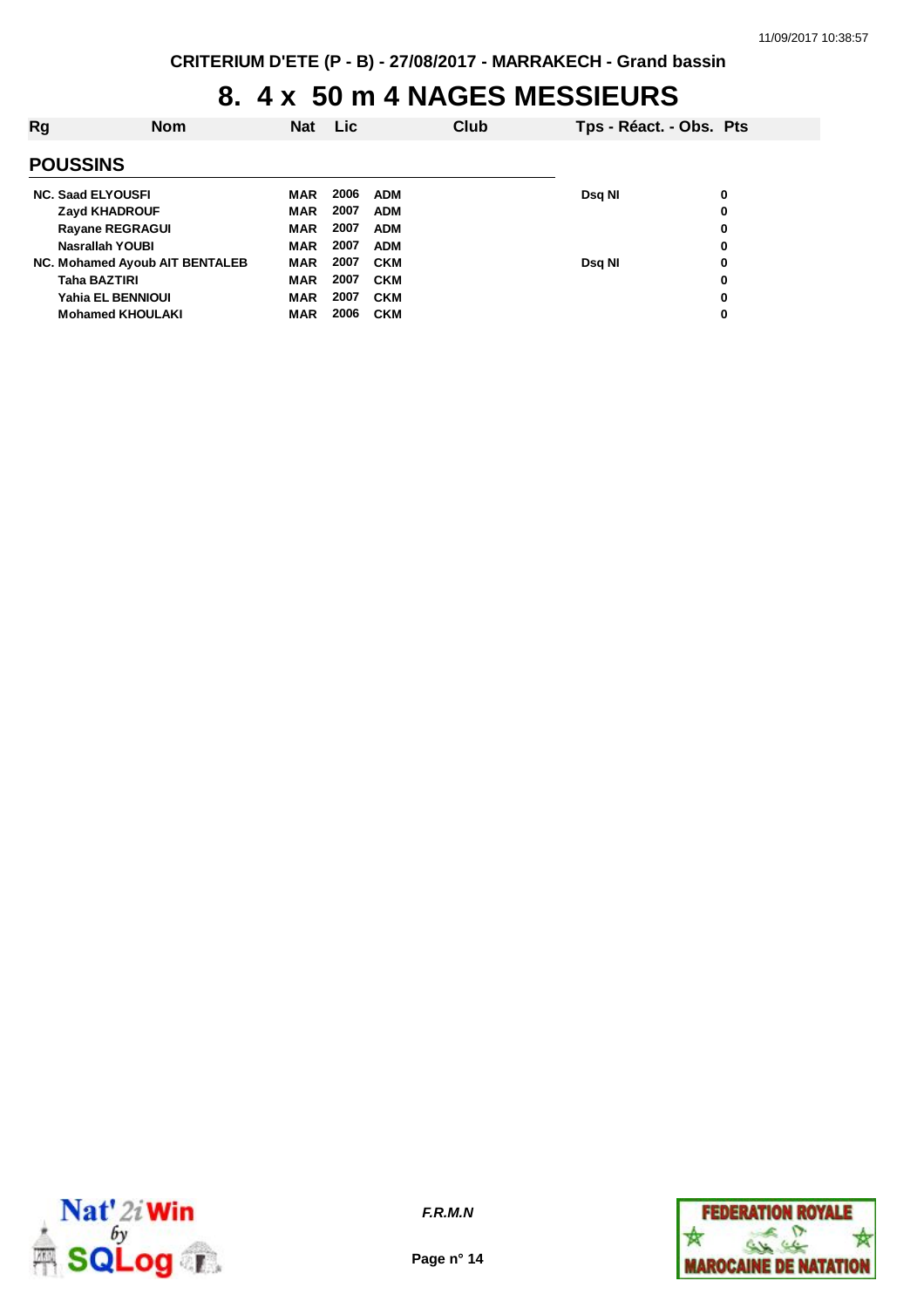## **9. 200 m 4 NAGES MESSIEURS**

| <b>Rg</b> | Nom                                               | Nat        | Lic  | <b>Club</b>   | Tps - Réact. - Obs. Pts |        |
|-----------|---------------------------------------------------|------------|------|---------------|-------------------------|--------|
|           | <b>BENJAMINS</b>                                  |            |      |               |                         |        |
|           | 1. Ahmed Amine OUNACEUR                           | <b>MAR</b> | 2004 | <b>CMND</b>   | 3:09.03                 | 221    |
|           | 2. Mohamed Amine HAMDAOUI                         | <b>MAR</b> | 2004 | <b>TSC</b>    | 3:12.59                 | 209    |
|           | 3. Younes LAALA                                   | <b>MAR</b> | 2004 | <b>TSC</b>    | 3:16.69                 | 196    |
|           | 4. Oussama HATGA                                  | <b>MAR</b> | 2004 | <b>ACK</b>    | 3:19.20                 | 189    |
|           | <b>5. Ali BENLACHHAB</b>                          | <b>MAR</b> | 2005 | <b>ASAMIN</b> | 3:20.41                 | 185    |
|           | 6. Mohammed Amjad BENDGUIG                        | <b>MAR</b> | 2004 | <b>CSN</b>    | 3:22.06                 | 181    |
|           | 7. Mehdi ZEHNOUNI                                 | <b>MAR</b> | 2005 | <b>DHJ</b>    | 3:23.41                 | 177    |
|           | 8. Yasser BENHIDA                                 | <b>MAR</b> | 2005 | <b>ASAMIN</b> | 3:23.80                 | 176    |
|           | 9. Soufiane AMRI                                  | <b>MAR</b> | 2005 | <b>ASAMIN</b> | 3:25.81                 | 171    |
|           | <b>10. El Houcine OUTMAMANT</b>                   | <b>MAR</b> | 2004 | <b>ASAMIN</b> | 3:27.60                 | 167    |
|           | 11. Adam KHALLAD                                  | <b>MAR</b> | 2004 | <b>TSC</b>    | 3:34.72                 | 151    |
|           | 12. Haitam Safouane OURTANE                       | <b>MAR</b> | 2005 | <b>CMND</b>   | 3:51.53                 | 120    |
|           |                                                   | <b>MAR</b> | 2004 | <b>TSC</b>    | 3:53.44                 | 117    |
|           | 13. Rayane BOURZIK                                | <b>MAR</b> | 2004 | <b>ACK</b>    | Frf n.d.                |        |
|           | NC. Zakaria HIBAOUI<br><b>NC. Youssef BENJARY</b> | <b>MAR</b> | 2004 | <b>CSE</b>    | Frf n.d.                |        |
|           | <b>NC. Yasser AL BAKRACHI</b>                     | <b>MAR</b> | 2004 | <b>CKM</b>    | Frf n.d.                |        |
|           | <b>NC. Mehdi BOUIRIG</b>                          | <b>MAR</b> | 2004 | <b>ADM</b>    |                         |        |
|           | <b>NC. Amr BENATMANE</b>                          | <b>MAR</b> | 2005 | <b>TSC</b>    | Dsq NI<br>Dsq NI        | 0<br>0 |
|           | <b>NC. Akram AYOUCHI</b>                          | <b>MAR</b> | 2004 | <b>TSC</b>    | Dsq Nl                  | 0      |
|           |                                                   |            |      |               |                         |        |
|           | <b>POUSSINS</b>                                   |            |      |               |                         |        |
|           | 1. Issam BOUHMALA                                 | <b>MAR</b> | 2007 | <b>OCS</b>    | 3:22.44                 | 180    |
|           | 2. Abdelouahab BENHIDA                            | <b>MAR</b> | 2007 | <b>ASAMIN</b> | 3:24.20                 | 175    |
|           | 3. Saad ELYOUSFI                                  | <b>MAR</b> | 2006 | <b>ADM</b>    | 3:24.67                 | 174    |
|           | 4. Omar AMRI                                      | <b>MAR</b> | 2007 | <b>ASAMIN</b> | 3:26.10                 | 170    |
|           | 5. Yahya ZAGRI                                    | <b>MAR</b> | 2006 | <b>ADM</b>    | 3:26.79                 | 169    |
|           | 6. Mohamed Yahya HOUSNI                           | <b>MAR</b> | 2006 | <b>ACK</b>    | 3:44.35                 | 132    |
|           | 7. Yassir SOUHAIB                                 | <b>MAR</b> | 2006 | <b>CMND</b>   | 4:16.97                 | 88     |
|           | <b>NC. Adam AGOURAM</b>                           | <b>MAR</b> | 2006 | <b>CMND</b>   | Frf n.d.                |        |
|           | <b>NC. Achraf BOUJNANE</b>                        | <b>MAR</b> | 2006 | <b>CSE</b>    | Frf n.d.                |        |
|           | <b>NC. Tarik ZEHAUF</b>                           | <b>MAR</b> | 2007 | <b>ACK</b>    | Dsq NI                  | 0      |
|           | <b>NC. Adam SAMMANI</b>                           | <b>MAR</b> | 2006 | <b>CSE</b>    | Dsq NI                  | 0      |
|           | NC. Mohammed Reda LACHGAR                         | <b>MAR</b> | 2007 | <b>CSN</b>    | Dsq NI                  | 0      |
|           | <b>NC. Ghali Brahim SENTISSI</b>                  | <b>MAR</b> | 2007 | <b>WAC</b>    | Dsq NI                  | 0      |
|           | <b>NC. Yahia EL BENNIOUI</b>                      | <b>MAR</b> | 2007 | <b>CKM</b>    | Dsq NI                  | 0      |
|           | NC. Taha BAZTIRI                                  | <b>MAR</b> | 2007 | <b>CKM</b>    | Dsq NI                  | 0      |



**Page n° 15**

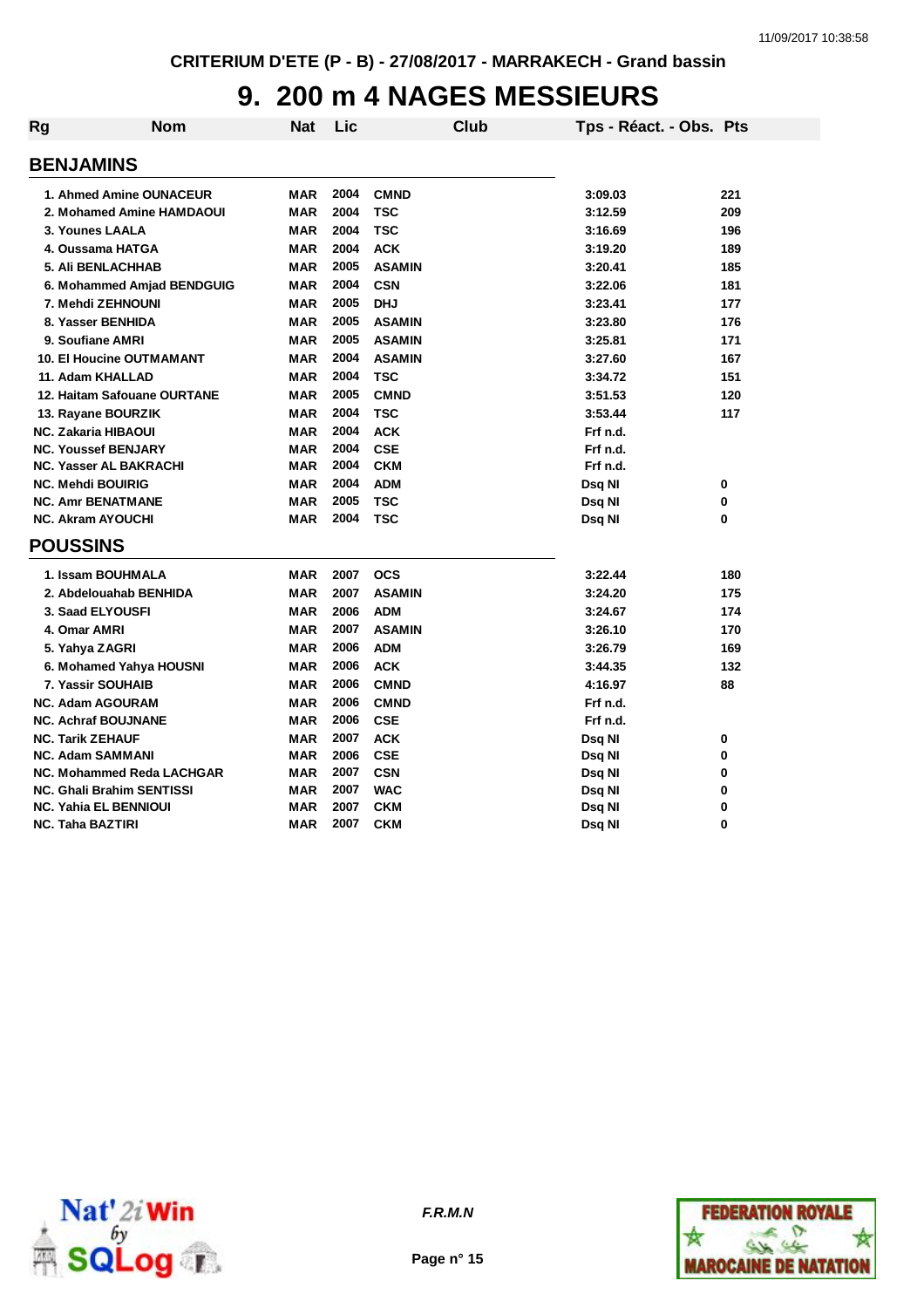## **10. 200 m 4 NAGES DAMES**

| <b>Rg</b>       | <b>Nom</b>                       | <b>Nat</b> | Lic  | <b>Club</b>   | Tps - Réact. - Obs. Pts |     |
|-----------------|----------------------------------|------------|------|---------------|-------------------------|-----|
|                 | <b>BENJAMINS</b>                 |            |      |               |                         |     |
|                 | 1. Kenza FREMOND                 | <b>MAR</b> | 2004 | <b>JIHA</b>   | 3:02.91                 | 328 |
|                 | 2. Sara ZEKRITI                  | <b>MAR</b> | 2004 | <b>JIHA</b>   | 3:11.83                 | 284 |
|                 | 3. Sara MAKY                     | <b>MAR</b> | 2004 | <b>TSC</b>    | 3:12.02                 | 283 |
|                 | 4. Salma NASSAR                  | <b>MAR</b> | 2005 | <b>ADM</b>    | 3:12.78                 | 280 |
|                 | 5. Amira ZOHRY                   | <b>MAR</b> | 2004 | <b>WAC</b>    | 3:13.97                 | 275 |
|                 | 6. Tasnim Meriem GHARBI          | <b>MAR</b> | 2005 | <b>TSC</b>    | 3:14.75                 | 271 |
|                 | 7. Safaa KHRISS                  | <b>MAR</b> | 2004 | <b>ASAMIN</b> | 3:16.67                 | 263 |
|                 | 8. Ines EL AZHAR                 | <b>MAR</b> | 2004 | <b>TSC</b>    | 3:18.16                 | 258 |
|                 | 9. Sarah ED DRIEF                | <b>MAR</b> | 2004 | <b>KACM</b>   | 3:20.73                 | 248 |
|                 | 10. Fadila ZEHAUF                | <b>MAR</b> | 2005 | <b>ACK</b>    | 3:21.19                 | 246 |
|                 | 11. Hiba SOBAII                  | <b>MAR</b> | 2004 | <b>CSE</b>    | 3:27.05                 | 226 |
|                 | <b>12. Rim SAMMANI</b>           | <b>MAR</b> | 2004 | <b>CSE</b>    | 3:27.82                 | 223 |
|                 | 13. Islam BKHIBKHI               | <b>MAR</b> | 2005 | <b>CMND</b>   | 3:28.16                 | 222 |
|                 | 14. Hiba GHOUDANE                | <b>MAR</b> | 2004 | <b>CSN</b>    | 3:31.41                 | 212 |
|                 | 15. Aya BKHIBKHI                 | <b>MAR</b> | 2005 | <b>CMND</b>   | 3:41.30                 | 185 |
|                 | <b>16. Oumaima DAHLANE</b>       | <b>MAR</b> | 2005 | <b>JIHA</b>   | 3:47.00                 | 171 |
|                 | <b>17. Nourzad KARROUK BAAYL</b> | <b>MAR</b> | 2005 | <b>ACK</b>    | 3:47.69                 | 170 |
| <b>POUSSINS</b> |                                  |            |      |               |                         |     |
|                 | 1. Fatima GHARBI                 | <b>MAR</b> | 2006 | <b>TSC</b>    | 3:16.28                 | 265 |
|                 | 2. Aya RIFAI                     | <b>MAR</b> | 2007 | <b>ASAMIN</b> | 3:20.81                 | 247 |
|                 | 3. Wiam SAOUI                    | <b>MAR</b> | 2006 | <b>ASAMIN</b> | 3:20.89                 | 247 |
|                 | 4. Youssra ELMAZOUNI             | <b>MAR</b> | 2006 | <b>CSN</b>    | 3:27.61                 | 224 |
|                 | 5. Joulane MAHJOUBI              | <b>MAR</b> | 2007 | <b>ASAMIN</b> | 3:30.31                 | 215 |
|                 | 6. Aya FREMOND                   | <b>MAR</b> | 2006 | <b>JIHA</b>   | 3:34.38                 | 203 |
|                 | 7. Ilham EL MACHFOU              | <b>MAR</b> | 2007 | <b>JIHA</b>   | 3:46.56                 | 172 |
|                 | 8. Aya LAALA                     | <b>MAR</b> | 2007 | <b>TSC</b>    | 4:51.22                 | 81  |
|                 | <b>NC. Heba BEN MOUSSA</b>       | <b>MAR</b> | 2007 | <b>CSN</b>    | Abandon                 | 0   |
|                 | NC. Elkhanssaa DLIMA             | <b>MAR</b> | 2006 | <b>ACK</b>    | Dsq NI                  | 0   |
|                 | <b>NC. Kamilia ATIF</b>          | <b>MAR</b> | 2007 | <b>TSC</b>    | Dsq NI                  | 0   |



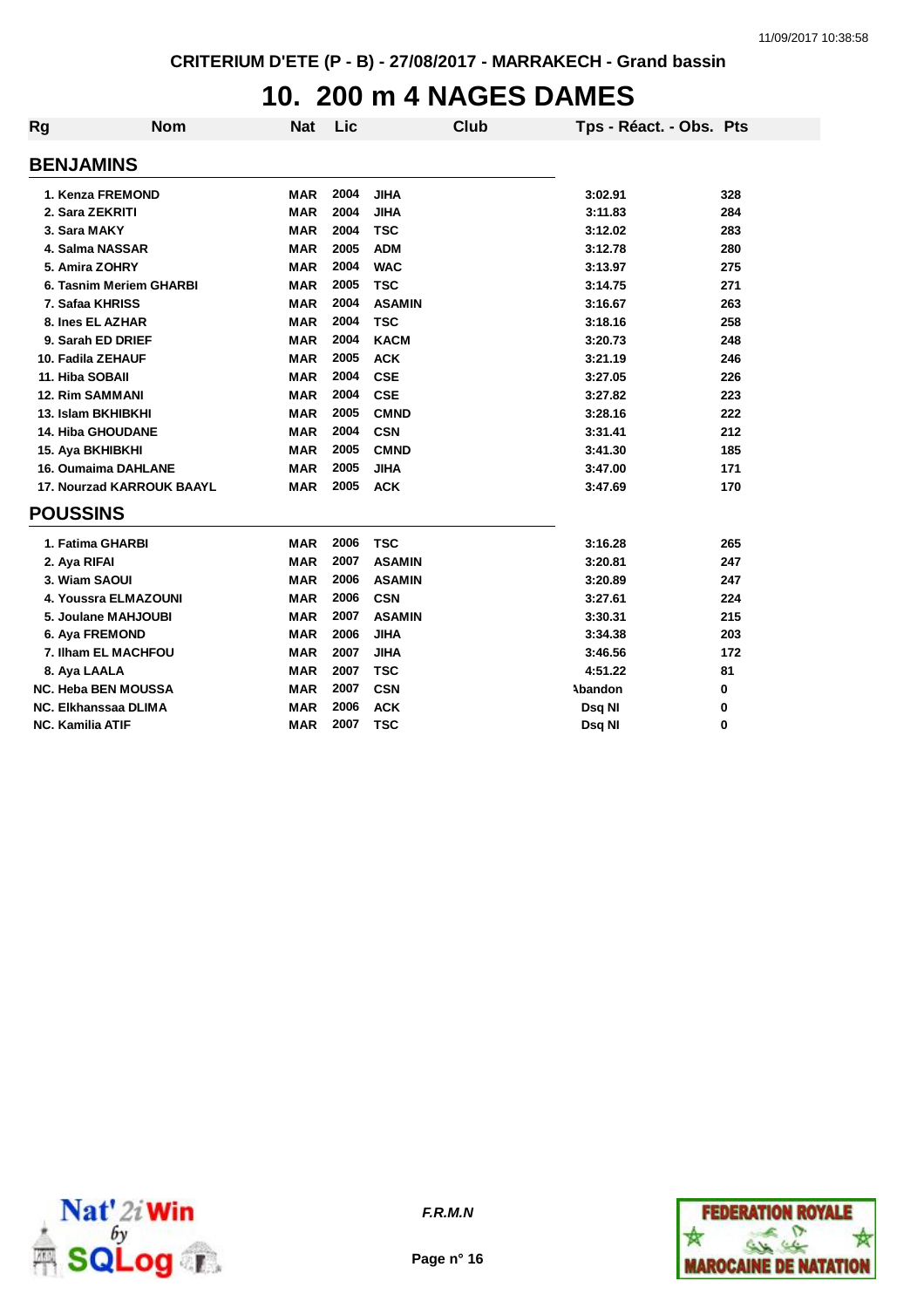## **11. 50 m BRASSE MESSIEURS**

| Rg                             | <b>Nom</b> | Nat        | <b>Lic</b> |               | Club | Tps - Réact. - Obs. Pts |     |
|--------------------------------|------------|------------|------------|---------------|------|-------------------------|-----|
| <b>BENJAMINS</b>               |            |            |            |               |      |                         |     |
| 1. Ahmed Amine OUNACEUR        |            | MAR        | 2004       | <b>CMND</b>   |      | 41.23                   | 270 |
| 2. Moncef BEN EL HADJ          |            | <b>MAR</b> | 2004       | <b>CSN</b>    |      | 41.78                   | 260 |
| 3. Adam LAMZOUGUI              |            | <b>MAR</b> | 2004       | <b>JIHA</b>   |      | 41.94                   | 257 |
| 4. Yasser BENHIDA              |            | <b>MAR</b> | 2005       | <b>ASAMIN</b> |      | 42.69                   | 243 |
| 5. Oussama HATGA               |            | <b>MAR</b> | 2004       | <b>ACK</b>    |      | 43.06                   | 237 |
| 6. Mohamed Amine HAMDAOUI      |            | <b>MAR</b> | 2004       | <b>TSC</b>    |      | 43.70                   | 227 |
| 7. Haitam Safouane OURTANE     |            | <b>MAR</b> | 2005       | <b>CMND</b>   |      | 44.03                   | 222 |
| 8. Aymane DIANI                |            | <b>MAR</b> | 2005       | <b>JIHA</b>   |      | 44.51                   | 215 |
| 9. Mehdi CHERGUI MOUANE        |            | <b>MAR</b> | 2005       | <b>ASNS</b>   |      | 45.07                   | 207 |
| 10. Mehdi BOUIRIG              |            | <b>MAR</b> | 2004       | <b>ADM</b>    |      | 45.39                   | 202 |
| 11. Soufiane AMRI              |            | <b>MAR</b> | 2005       | <b>ASAMIN</b> |      | 45.65                   | 199 |
| 12. Younes LAALA               |            | <b>MAR</b> | 2004       | <b>TSC</b>    |      | 46.95                   | 183 |
| 13. Mehdi ZEHNOUNI             |            | <b>MAR</b> | 2005       | <b>DHJ</b>    |      | 47.09                   | 181 |
| 14. Adam JAMALI                |            | <b>MAR</b> | 2004       | <b>ASAMIN</b> |      | 47.13                   | 181 |
| <b>15. Mohammed MEDIANE</b>    |            | <b>MAR</b> | 2005       | <b>ADM</b>    |      | 47.62                   | 175 |
| 16. Sami ABOULHAIBA            |            | <b>MAR</b> | 2005       | <b>ADM</b>    |      | 47.92                   | 172 |
| 17. Mohamed Reda ELMARNI       |            | <b>MAR</b> | 2004       | <b>OCS</b>    |      | 49.03                   | 160 |
| 18. Rayane BOURZIK             |            | <b>MAR</b> | 2004       | <b>TSC</b>    |      | 49.08                   | 160 |
| <b>19. Ismail BOURAIS</b>      |            | <b>MAR</b> | 2004       | <b>ADM</b>    |      | 49.55                   | 155 |
| 20. Ilyas SIOUAGHI             |            | <b>MAR</b> | 2005       | <b>ADM</b>    |      | 49.64                   | 155 |
| 21. Soufian YOUSFI             |            | <b>MAR</b> | 2004       | <b>CKM</b>    |      | 51.13                   | 141 |
| 22. Ossama ERBIB               |            | <b>MAR</b> | 2004       | <b>CMM</b>    |      | 51.44                   | 139 |
| 23. Adam KHALLAD               |            | <b>MAR</b> | 2004       | <b>TSC</b>    |      | 52.31                   | 132 |
| 24. Ayoub SERJAL               |            | <b>MAR</b> | 2004       | <b>COMN</b>   |      | 52.75                   | 129 |
| 25. Mohammed REGRAGUI          |            | <b>MAR</b> | 2005       | <b>CSEJL</b>  |      | 53.10                   | 126 |
| <b>26. Mohamed AITAYAD</b>     |            | <b>MAR</b> | 2004       | <b>CMM</b>    |      | 53.17                   | 126 |
| 27. Amr BENATMANE              |            | <b>MAR</b> | 2005       | <b>TSC</b>    |      | 53.38                   | 124 |
| 28. Amine AIT BENAALI          |            | MAR        | 2004       | <b>CBN</b>    |      | 54.04                   | 120 |
| 29. Jad ABDOUH                 |            | MAR        | 2005       | <b>JIHA</b>   |      | 54.25                   | 118 |
| 30. Ossama ENNAZIHI            |            | MAR        | 2005       | <b>OCS</b>    |      | 54.34                   | 118 |
| 31. Hamza SOUKAR               |            | MAR        | 2005       | <b>CBN</b>    |      | 54.35                   | 118 |
| 32. Abderrahmane LABSIRI       |            | <b>MAR</b> | 2004       | <b>ASAMIN</b> |      | 54.42                   | 117 |
| 33. Yahya AMARIR               |            | MAR        | 2004       | <b>KACM</b>   |      | 54.45                   | 117 |
| 33. Abderrazzak SOUHJOUD       |            | MAR        | 2005       | <b>CKM</b>    |      | 54.45                   | 117 |
| 35. Zakariae CHBIHI EL WAHOUDI |            | MAR        | 2005       | <b>WAC</b>    |      | 54.72                   | 115 |
| <b>36. Mouhssine FALIH</b>     |            | MAR        | 2005       | <b>CSEJL</b>  |      | 54.83                   | 115 |
| <b>37. Ali BENLACHHAB</b>      |            | <b>MAR</b> | 2005       | <b>ASAMIN</b> |      | 54.92                   | 114 |
| 38. Marouane AMIMI             |            | MAR        | 2004       | <b>COMN</b>   |      | 55.11                   | 113 |
| 39. Ismail NAIT BRAHIM         |            | <b>MAR</b> | 2004       | <b>OCS</b>    |      | 55.16                   | 113 |
| 40. Youssef FELLAHI            |            | MAR        | 2004       | <b>CKM</b>    |      | 55.34                   | 111 |
| 41. Otmane ABERCHANE           |            | MAR        | 2004       | <b>CSEJL</b>  |      | 55.52                   | 110 |
| 42. Khalid MAJID               |            | <b>MAR</b> | 2004       | <b>CMM</b>    |      | 55.66                   | 110 |
| 43. Abdelhag SEMLALI           |            | MAR        | 2004       | <b>CKM</b>    |      | 56.16                   | 107 |
| 44. Saad Eddine ELMAAMOURI     |            | MAR        | 2005       | <b>KACM</b>   |      | 56.34                   | 106 |
| <b>45. Oualid BOUCHOUARI</b>   |            | MAR        | 2005       | <b>COMN</b>   |      | 56.50                   | 105 |
| 46. Saad MAADANI               |            | MAR        | 2004       | <b>JIHA</b>   |      | 57.27                   | 101 |
| 47. Haytam SIBAOUI             |            | <b>MAR</b> | 2005       | <b>KACM</b>   |      | 57.47                   | 99  |
| 48. Mohamed SABILE             |            | MAR        | 2005       | <b>KACM</b>   |      | 57.98                   | 97  |
| 49. Mohamed Reda HOMZI         |            | MAR        | 2004       | <b>CSEJL</b>  |      | 58.05                   | 97  |
| 50. Abdelmounaim BIDY          |            | MAR        | 2005       | <b>CMM</b>    |      | 58.47                   | 94  |
| 51. Abdessalam LACHGAR         |            | MAR        | 2005       | <b>CBN</b>    |      | 58.69                   | 93  |
| 52. Abdelkoddous BOUBKERI      |            | MAR        | 2004       | <b>TSC</b>    |      | 58.75                   | 93  |
| 53. Anouar LALAOUI KAMAL       |            | MAR        | 2004       | <b>CMM</b>    |      | 58.91                   | 92  |
| 54. Mohamed QUITAR             |            | MAR        | 2005       | <b>ADM</b>    |      | 59.06                   | 92  |
| 55. Abdessamade ELABID         |            | MAR        | 2004       | <b>OCBG</b>   |      | 59.13                   | 91  |



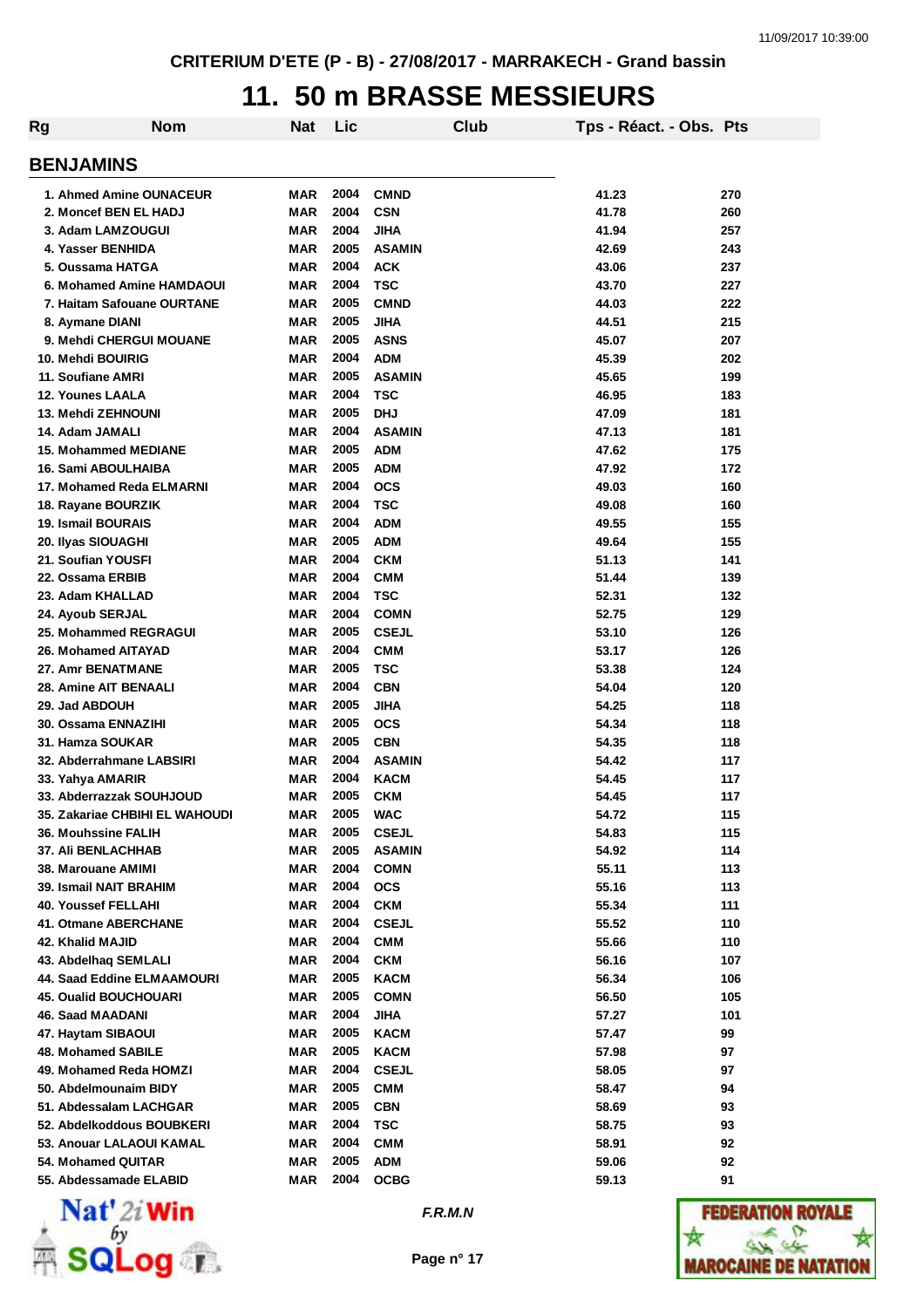#### **11. 50 m BRASSE MESSIEURS**

| Rg | Nom                                                              | Nat               | Lic          |                          | Club | Tps - Réact. - Obs. Pts |         |
|----|------------------------------------------------------------------|-------------------|--------------|--------------------------|------|-------------------------|---------|
|    |                                                                  |                   |              |                          |      |                         |         |
|    | <b>BENJAMINS</b>                                                 |                   |              |                          |      |                         |         |
|    | 56. Oussama ICHINTI                                              | MAR               | 2004         | <b>CBN</b>               |      | 59.81                   | 88      |
|    | 57. Ismail KASSI                                                 | MAR               | 2004         | <b>TSC</b>               |      | 1:00.61                 | 85      |
|    | 58. Ayman NAKHIL                                                 | MAR               | 2004         | <b>COMN</b>              |      | 1:02.03                 | 79      |
|    | 59. Charaf Eddine OUIFAQ                                         | MAR               | 2005         | <b>COMN</b>              |      | 1:02.22                 | 78      |
|    | 60. Yassir SALHAOUI                                              | MAR               | 2004         | <b>COMN</b>              |      | 1:03.38                 | 74      |
|    | 61. Oussama SERBOUT                                              | <b>MAR</b>        | 2005         | <b>CBN</b>               |      | 1:05.94                 | 66      |
|    | 62. Anas ICHINTI                                                 | <b>MAR</b>        | 2005         | <b>CBN</b>               |      | 1:07.69                 | 61      |
|    | 63. Walid ATYA                                                   | <b>MAR</b>        | 2005         | <b>TSC</b>               |      | 1:08.22                 | 59      |
|    | 64. Haitam AZNAG                                                 | <b>MAR</b>        | 2004         | <b>COMN</b>              |      | 1:09.47                 | 56      |
|    | 65. Anas RAMI                                                    | MAR               | 2005         | <b>KACM</b>              |      | 1:18.38                 | 39      |
|    | <b>NC. Mohamed Bachir AIT AALA</b>                               | <b>MAR</b>        | 2004         | <b>CMM</b>               |      | Frf n.d.                |         |
|    | <b>NC. Zakaria HIBAOUI</b>                                       | <b>MAR</b>        | 2004         | <b>ACK</b>               |      | Frf n.d.                |         |
|    | <b>NC. Ismail EL ALAMI</b>                                       | <b>MAR</b>        | 2005         | <b>ADM</b>               |      | Frf n.d.                |         |
|    | <b>NC. Youssef BENJARY</b>                                       | MAR               | 2004         | <b>CSE</b>               |      | Frf n.d.                |         |
|    | <b>NC. Iliass ZARQUAN</b>                                        | MAR               | 2005         | <b>JIHA</b>              |      | Frf n.d.                |         |
|    | <b>NC. Mouad BNITTO</b>                                          | <b>MAR</b>        | 2004         | <b>KACM</b>              |      | Frf n.d.                |         |
|    | <b>NC. Mohamed Amine AMANE</b>                                   | MAR               | 2004         | <b>KACM</b>              |      | Frf n.d.                |         |
|    | <b>NC. Saifeddine ZOUHAIR</b>                                    | MAR               | 2004         | <b>KACM</b>              |      | Frf n.d.                |         |
|    | <b>NC. Ziyad BAATOCH</b>                                         | <b>MAR</b>        | 2004<br>2005 | <b>OCS</b><br><b>CKM</b> |      | Frf n.d.                |         |
|    | <b>NC. Mohamed Adil EZZAOUI</b><br><b>NC. Yasser AL BAKRACHI</b> | MAR<br><b>MAR</b> | 2004         | <b>CKM</b>               |      | Frf n.d.<br>Frf n.d.    |         |
|    | NC. Mohamed Achraf AKKAB                                         | MAR               | 2005         | <b>OCBG</b>              |      | Dsq NI                  | 0       |
|    | <b>NC. Adam YOUBI</b>                                            | <b>MAR</b>        | 2004         | <b>ADM</b>               |      | Dsq NI                  | 0       |
|    | <b>NC. Mohamed Amine BELAAZRI</b>                                | MAR               | 2005         | <b>KACM</b>              |      | Dsq NI                  | 0       |
|    | <b>NC. Akram AYOUCHI</b>                                         | <b>MAR</b>        | 2004         | <b>TSC</b>               |      | Dsq NI                  | 0       |
|    | <b>NC. Sif Eddine AIT BEN HAMOU</b>                              | <b>MAR</b>        | 2005         | <b>CMM</b>               |      | Dsq NI                  | 0       |
|    | <b>POUSSINS</b>                                                  |                   |              |                          |      |                         |         |
|    | 1. Abdelouahab BENHIDA                                           | MAR               | 2007         | <b>ASAMIN</b>            |      | 45.63                   | 199     |
|    | 2. Achraf AKIL                                                   | MAR               | 2006         | <b>CSEJL</b>             |      | 46.03                   | 194     |
|    | 3. Mehdi AKMAKH                                                  | <b>MAR</b>        | 2006         | <b>CBN</b>               |      | 47.44                   | 177     |
|    | <b>4. Saad ELYOUSFI</b>                                          | MAR               | 2006         | <b>ADM</b>               |      | 49.50                   | 156     |
|    | 5. Mohamed Yahya HOUSNI                                          | MAR               | 2006         | <b>ACK</b>               |      | 50.88                   | 144     |
|    | 6. Fadi ZOUGGARI                                                 | MAR               | 2007         | <b>DHJ</b>               |      | 50.95                   | 143     |
|    | 7. Adam SAMMANI                                                  | MAR               | 2006         | <b>CSE</b>               |      | 51.09                   | 142     |
|    | 8. Ahmed BENAZZOUZ                                               | MAR               | 2006         | <b>OCS</b>               |      | 51.34                   | 140     |
|    | 9. Yahya ZAGRI                                                   | <b>MAR</b>        | 2006         | <b>ADM</b>               |      | 52.28                   | 132     |
|    | 10. Rayane BAHI                                                  | <b>MAR</b>        | 2006         | <b>TSC</b>               |      | 52.38                   | 132     |
|    | 11. Zakaria IOUI                                                 | <b>MAR</b>        | 2006         | <b>COMN</b>              |      | 52.78                   | 129     |
|    | 12. Omar AMRI                                                    | MAR               | 2007         | <b>ASAMIN</b>            |      | 53.16                   | 126     |
|    | 13. Ilyas KARAM                                                  | MAR               | 2007         | <b>CSEJL</b>             |      | 53.88                   | 121     |
|    | 14. Mohammed Reda LACHGAR                                        | MAR               | 2007         | <b>CSN</b>               |      | 54.06                   | 120     |
|    | 15. Abderrahman SOUBAI                                           | MAR               | 2006         | <b>KACM</b>              |      | 54.31                   | 118     |
|    | 16. Mohamed Ayoub AIT BENTALEB                                   | MAR               | 2007         | <b>CKM</b>               |      | 55.06                   | 113     |
|    | 17. Mouad ABADI                                                  | <b>MAR</b>        | 2006         | <b>COMN</b>              |      | 55.25                   | 112     |
|    | 18. Houssam BENRBIB                                              | MAR               | 2006         | <b>OCS</b>               |      | 55.94                   | 108     |
|    | 19. Adam FALIH                                                   | <b>MAR</b>        | 2007         | <b>CSEJL</b>             |      | 55.95                   | 108     |
|    | 20. Ilyass LAMZOUGUI                                             | <b>MAR</b>        | 2007         | <b>JIHA</b>              |      | 56.03                   | 107     |
|    | 21. Yassir SOUHAIB                                               | MAR               | 2006         | <b>CMND</b>              |      | 56.19                   | 106     |
|    | 22. Yasser REGRAGUI                                              | <b>MAR</b>        | 2006         | <b>CSEJL</b>             |      | 57.94                   | 97      |
|    | 23. Mohamed KHOULAKI                                             | <b>MAR</b>        | 2006         | <b>CKM</b>               |      | 59.23                   | 91      |
|    | 24. Noureddine ELBADRE                                           | <b>MAR</b>        | 2007         | <b>CSE</b>               |      | 59.76                   | 88      |
|    | 25. Elmehdi HOURICH                                              | <b>MAR</b>        | 2007         | <b>DHJ</b>               |      | 59.82                   | 88      |
|    | 26. Elias ELJAZOULI                                              | MAR               | 2007         | <b>OCS</b>               |      | 59.83                   | 88      |
|    | 27. Tarik ZEHAUF                                                 | MAR               | 2007         | <b>ACK</b>               |      | 1:00.13                 | 87      |
|    | 28. Mohamed Rayane DOUIOUI                                       | <b>MAR</b>        | 2007         | <b>CBN</b>               |      | 1:00.28                 | 86      |
|    | $\mathbf{Nat}'$ 2i Win                                           |                   |              | F.R.M.N                  |      |                         | FEDE    |
|    |                                                                  |                   |              |                          |      |                         |         |
|    |                                                                  |                   |              | Page n° 18               |      |                         |         |
|    |                                                                  |                   |              |                          |      |                         | IAROCAI |

**ROYALE**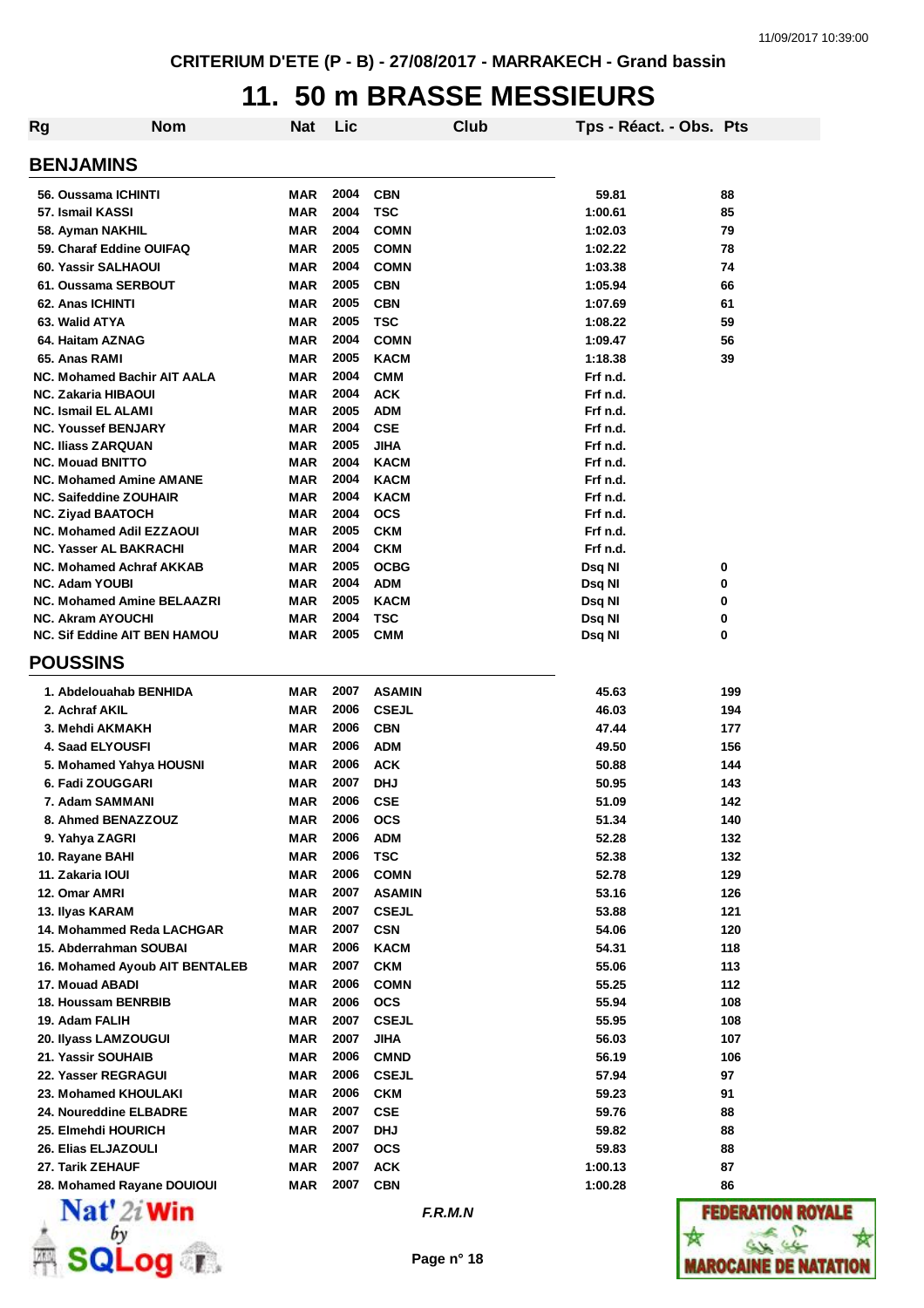## **11. 50 m BRASSE MESSIEURS**

| Rg                      | <b>Nom</b>                         | <b>Nat</b> | Lic  | Club             | Tps - Réact. - Obs. Pts |    |
|-------------------------|------------------------------------|------------|------|------------------|-------------------------|----|
| <b>POUSSINS</b>         |                                    |            |      |                  |                         |    |
| 29. Sami HANNA          |                                    | <b>MAR</b> | 2007 | <b>CSN</b>       | 1:00.38                 | 86 |
|                         | 30. Abdelghafour ZOJAJI            | <b>MAR</b> | 2007 | <b>CSEJL</b>     | 1:00.58                 | 85 |
|                         | 31. Almakki BOUABOULA              | <b>MAR</b> | 2006 | <b>KACM</b>      | 1:01.31                 | 82 |
|                         | 32. Youssef EL IDRISSI             | <b>MAR</b> | 2007 | <b>KACM</b>      | 1:01.50                 | 81 |
|                         | 33. Diyaa LAFKIHI                  | <b>MAR</b> | 2007 | <b>TSC</b>       | 1:02.50                 | 77 |
|                         | 34. Adam EL AIROUKI                | <b>MAR</b> | 2007 | <b>DHJ</b>       | 1:03.31                 | 74 |
|                         | 35. Hamza KOHAILA                  | <b>MAR</b> | 2007 | <b>ADM</b>       | 1:03.37                 | 74 |
|                         | 36. Mohamed Amine ZITOUNI          | <b>MAR</b> | 2007 | <b>KACM</b>      | 1:03.50                 | 74 |
|                         | 37. Mohamed CHEKKOUR               | <b>MAR</b> | 2006 | <b>WAC</b>       | 1:04.38                 | 71 |
|                         | 38. Ghali Brahim SENTISSI          | <b>MAR</b> | 2007 | <b>WAC</b>       | 1:04.56                 | 70 |
|                         | 39. Youssef SASSI                  | <b>MAR</b> | 2006 | <b>COMN</b>      | 1:08.25                 | 59 |
|                         | 40. Abdelkarim SABIH               | <b>MAR</b> | 2006 | <b>KACM</b>      | 1:16.17                 | 42 |
|                         | <b>NC. Ahmed EL AMRANI TAOUFIQ</b> | <b>MAR</b> | 2006 | <b>CKM</b>       | Frf n.d.                |    |
|                         | <b>NC. Zayd KHADROUF</b>           | <b>MAR</b> | 2007 | <b>ADM</b>       | Frf n.d.                |    |
|                         | <b>NC. Rayane REGRAGUI</b>         | <b>MAR</b> | 2007 | <b>ADM</b>       | Frf n.d.                |    |
|                         | <b>NC. Adam AGOURAM</b>            | <b>MAR</b> | 2006 | <b>CMND</b>      | Frf n.d.                |    |
|                         | <b>NC. Ilias BEN HAMOU</b>         | <b>MAR</b> | 2007 | <b>CSE</b>       | Frf n.d.                |    |
| <b>NC. Nazih MHAICH</b> |                                    | <b>MAR</b> | 2006 | <b>OCS</b>       | Frf n.d.                |    |
|                         | <b>NC. Rizki ELBABOURI</b>         | <b>MAR</b> | 2006 | <b>OUM RABII</b> | Frf n.d.                |    |
|                         | <b>NC. Yaha LAMFANEN</b>           | <b>MAR</b> | 2007 | <b>OCBG</b>      | Dsq NI                  | 0  |
|                         | <b>NC. Zakaria SENNOUNI</b>        | <b>MAR</b> | 2006 | <b>OCBG</b>      | Dsq NI                  | 0  |
|                         | <b>NC. Nasrallah YOUBI</b>         | <b>MAR</b> | 2007 | <b>ADM</b>       | Dsq NI                  | 0  |
|                         | <b>NC. Nizar HARTOUT</b>           | <b>MAR</b> | 2006 | <b>CSN</b>       | Dsq NI                  | 0  |
|                         | <b>NC. Yahia EL BENNIOUI</b>       | <b>MAR</b> | 2007 | <b>CKM</b>       | Dsq NI                  | 0  |
| <b>NC. Taha BAZTIRI</b> |                                    | <b>MAR</b> | 2007 | <b>CKM</b>       | Dsq NI                  | 0  |
|                         | <b>NC. Sami ABAOUSS</b>            | <b>MAR</b> | 2007 | <b>DHJ</b>       | Dsq NI                  | 0  |
|                         | <b>NC. Yahya ELKHATIBI</b>         | <b>MAR</b> | 2006 | <b>DHJ</b>       | Dsq NI                  | 0  |
|                         | <b>NC. Zakaria ELKHATIBI</b>       | <b>MAR</b> | 2007 | <b>DHJ</b>       | Dsg NI                  | 0  |





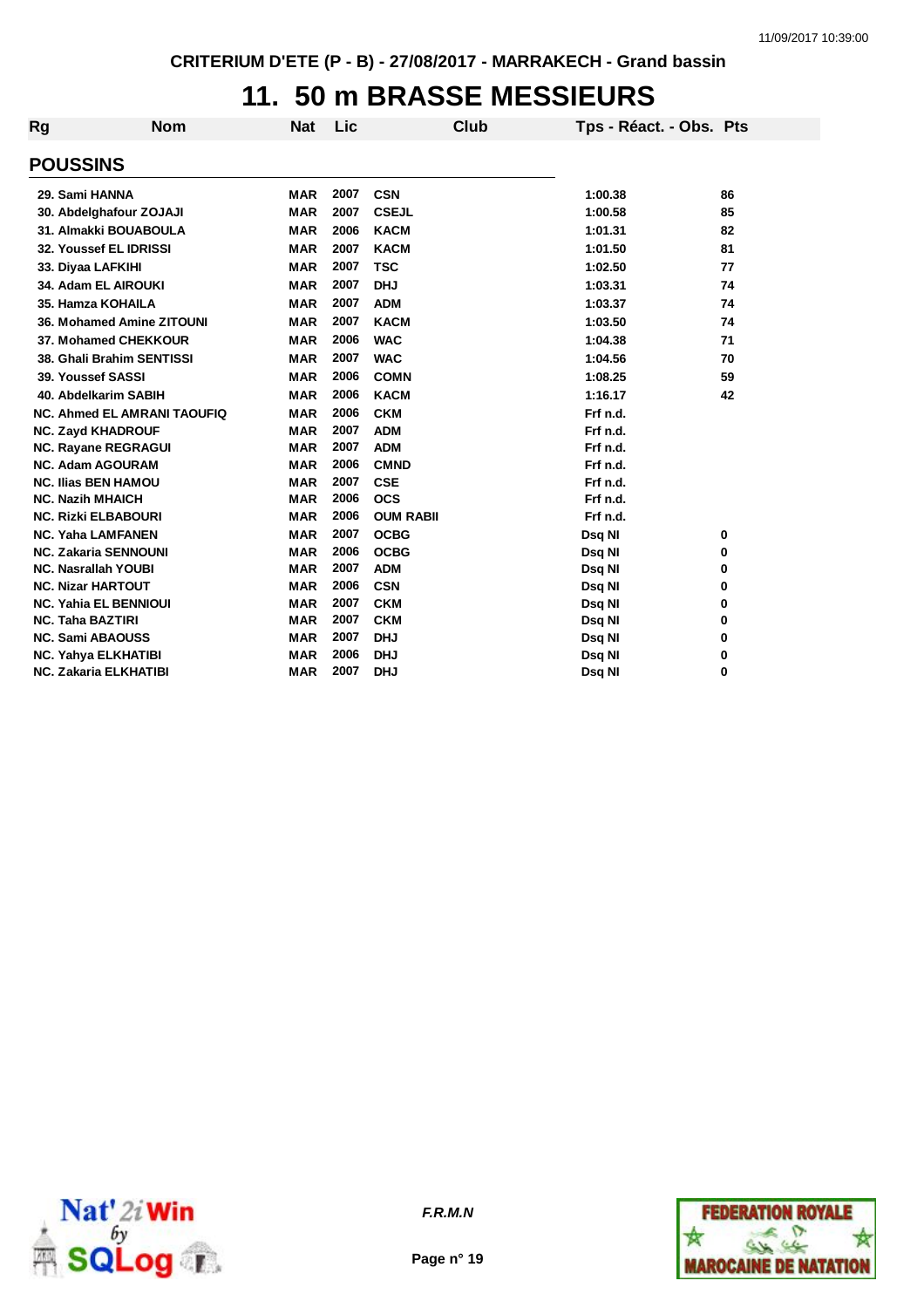# **12. 50 m BRASSE DAMES**

| Rg | <b>Nom</b>                                      | Nat        | Lic          |                             | Club | Tps - Réact. - Obs. Pts |            |
|----|-------------------------------------------------|------------|--------------|-----------------------------|------|-------------------------|------------|
|    | <b>BENJAMINS</b>                                |            |              |                             |      |                         |            |
|    | 1. Sara ZEKRITI                                 | MAR        | 2004         | JIHA                        |      | 42.80                   | 339        |
|    | 2. Kenza FREMOND                                | MAR        | 2004         | <b>JIHA</b>                 |      | 43.22                   | 329        |
|    | 3. Malak RAKIK                                  | <b>MAR</b> | 2004         | <b>JIHA</b>                 |      | 44.13                   | 309        |
|    | 4. Aalia BOUOUFOUSSE                            | <b>MAR</b> | 2004         | <b>JIHA</b>                 |      | 44.56                   | 300        |
|    | 5. Fadila ZEHAUF                                | <b>MAR</b> | 2005         | <b>ACK</b>                  |      | 44.58                   | 300        |
|    | 6. Malak IGOUZAL                                | <b>MAR</b> | 2005         | <b>CSN</b>                  |      | 45.31                   | 285        |
|    | 7. Salma NASSAR                                 | <b>MAR</b> | 2005         | <b>ADM</b>                  |      | 45.48                   | 282        |
|    | 8. Ines EL AZHAR                                | MAR        | 2004         | TSC                         |      | 46.63                   | 262        |
|    | 9. Amira ZOHRY                                  | MAR        | 2004         | <b>WAC</b>                  |      | 46.81                   | 259        |
|    | 10. Hiba SOBAII                                 | <b>MAR</b> | 2004         | <b>CSE</b>                  |      | 46.83                   | 258        |
|    | <b>11. IIII BELHOCINE</b>                       | <b>MAR</b> | 2005         | <b>WAC</b>                  |      | 46.94                   | 256        |
|    | 12. Sarah ED DRIEF                              | <b>MAR</b> | 2004         | <b>KACM</b>                 |      | 47.56                   | 247        |
|    | 13. Tasnim Meriem GHARBI                        | <b>MAR</b> | 2005         | TSC                         |      | 47.59                   | 246        |
|    | <b>14. Rim SAMMANI</b>                          | <b>MAR</b> | 2004         | <b>CSE</b>                  |      | 47.66                   | 245        |
|    | 15. Wiam LHASSAR                                | <b>MAR</b> | 2004         | <b>OCS</b>                  |      | 48.30                   | 235        |
|    | <b>16. Ichrak EZZAITOUNI</b>                    | <b>MAR</b> | 2004         | <b>ADM</b>                  |      | 48.79                   | 228        |
|    | 17. Aya BENMOUSSA                               | <b>MAR</b> | 2005         | <b>CSN</b>                  |      | 49.13                   | 224        |
|    | 18. Fatima Ezzahra RIFAI                        | <b>MAR</b> | 2005         | <b>ASAMIN</b>               |      | 49.31                   | 221        |
|    | 19. Maissam YAHIA                               | <b>MAR</b> | 2005         | <b>DHJ</b>                  |      | 49.69                   | 216        |
|    | 20. Islam BKHIBKHI                              | MAR        | 2005         | <b>CMND</b>                 |      | 50.91                   | 201        |
|    | 21. Salma EDDOUNE                               | MAR        | 2004         | JIHA                        |      | 51.00                   | 200        |
|    | 22. Sara MAKY                                   | MAR        | 2004         | <b>TSC</b>                  |      | 51.17                   | 198        |
|    | 23. Hiba MAHROUJ                                | MAR        | 2004         | <b>CKM</b>                  |      | 51.28                   | 197        |
|    | <b>24. Nourzad KARROUK BAAYL</b>                | <b>MAR</b> | 2005         | <b>ACK</b>                  |      | 51.55                   | 194        |
|    | 25. Safaa KHRISS                                | MAR        | 2004         | <b>ASAMIN</b>               |      | 51.70                   | 192        |
|    |                                                 | <b>MAR</b> | 2005         | <b>CMND</b>                 |      | 52.63                   |            |
|    | 26. Aya BKHIBKHI<br>27. Oumaima DAHLANE         | MAR        | 2005         | JIHA                        |      | 52.77                   | 182<br>180 |
|    | 28. Hiba MALKI                                  | MAR        | 2005         | <b>WAC</b>                  |      | 52.80                   | 180        |
|    |                                                 | MAR        | 2005         | <b>ADM</b>                  |      | 53.05                   | 178        |
|    | 29. Khadija BOURAIS<br><b>30. Iness LAKRADI</b> | <b>MAR</b> | 2005         | TSC                         |      | 53.44                   | 174        |
|    | 31. Rim JEBRANE                                 | <b>MAR</b> | 2005         | <b>CSEJL</b>                |      | 53.78                   | 170        |
|    |                                                 | <b>MAR</b> | 2004         |                             |      |                         |            |
|    | 32. Hanane AZZA                                 |            | 2004         | <b>ADM</b><br><b>COMN</b>   |      | 55.33                   | 156        |
|    | 33. Ghita IOUI                                  | MAR        | 2005         |                             |      | 55.38                   | 156        |
|    | 34. Aya AFTIR<br>35. Wiam MEDIANE               | MAR        |              | <b>CMM</b>                  |      | 56.32                   | 148        |
|    | 36. Marwa KHRISS                                | MAR        | 2005<br>2004 | <b>ADM</b><br><b>ASAMIN</b> |      | 56.69                   | 145        |
|    |                                                 | MAR        |              |                             |      | 58.19                   | 134        |
|    | 37. Kawtar BATTOU                               | MAR        | 2004         | <b>ADM</b>                  |      | 1:00.76                 | 118        |
|    | 38. Chaimae ELMOHIB                             | MAR        | 2005         | <b>OCBG</b>                 |      | 1:01.14                 | 116        |
|    | 39. Ikram ENNAJI                                | MAR        | 2005         | <b>CBN</b>                  |      | 1:01.47                 | 114        |
|    | <b>40. Noura RAISSE</b>                         | MAR        | 2004         | <b>WAC</b>                  |      | 1:01.57                 | 113        |
|    | 41. Marwa SABBAGH                               | MAR        | 2005         | <b>ADM</b>                  |      | 1:01.88                 | 112        |
|    | <b>42. Salma LEMKHARBECH</b>                    | MAR        | 2004         | <b>CKM</b>                  |      | 1:01.97                 | 111        |
|    | 43. Hiba TAATAI                                 | MAR        | 2005         | <b>COMN</b>                 |      | 1:06.53                 | 90         |
|    | 44. Nora BARAKAT                                | MAR        | 2005         | <b>ADM</b>                  |      | 1:07.20                 | 87         |
|    | <b>NC. Maria NAMLY</b>                          | MAR        | 2005         | <b>WAC</b>                  |      | Frf n.d.                |            |
|    | <b>NC. Asma ADRIOUICH</b>                       | MAR        | 2004         | <b>CKM</b>                  |      | Frf n.d.                |            |
|    | NC. Iman EZ-ZAKY<br><b>NC. Wiaam CHAFIQ</b>     | MAR<br>MAR | 2004<br>2004 | <b>KACM</b><br>ocs          |      | Frf n.d.<br>Frf n.d.    |            |
|    | <b>NC. Douaa JALAL</b>                          | MAR        | 2004         | ocs                         |      | Frf n.d.                |            |
|    | NC. Hassnaa MHAICH                              | MAR        | 2004         | <b>OCS</b>                  |      | Frf n.d.                |            |
|    | <b>NC. Nouama BOUGRINE</b>                      | MAR        | 2004         | <b>CMM</b>                  |      | Frf n.d.                |            |
|    | <b>NC. Zineb CHAOUCH</b>                        | <b>MAR</b> | 2005         | <b>OCBG</b>                 |      | Dsq NI                  | 0          |
|    | NC. Khadija ELMAHBOUBI                          | MAR        | 2005         | <b>ADM</b>                  |      | Dsq NI                  | 0          |
|    |                                                 |            |              |                             |      |                         |            |



*F.R.M.N*

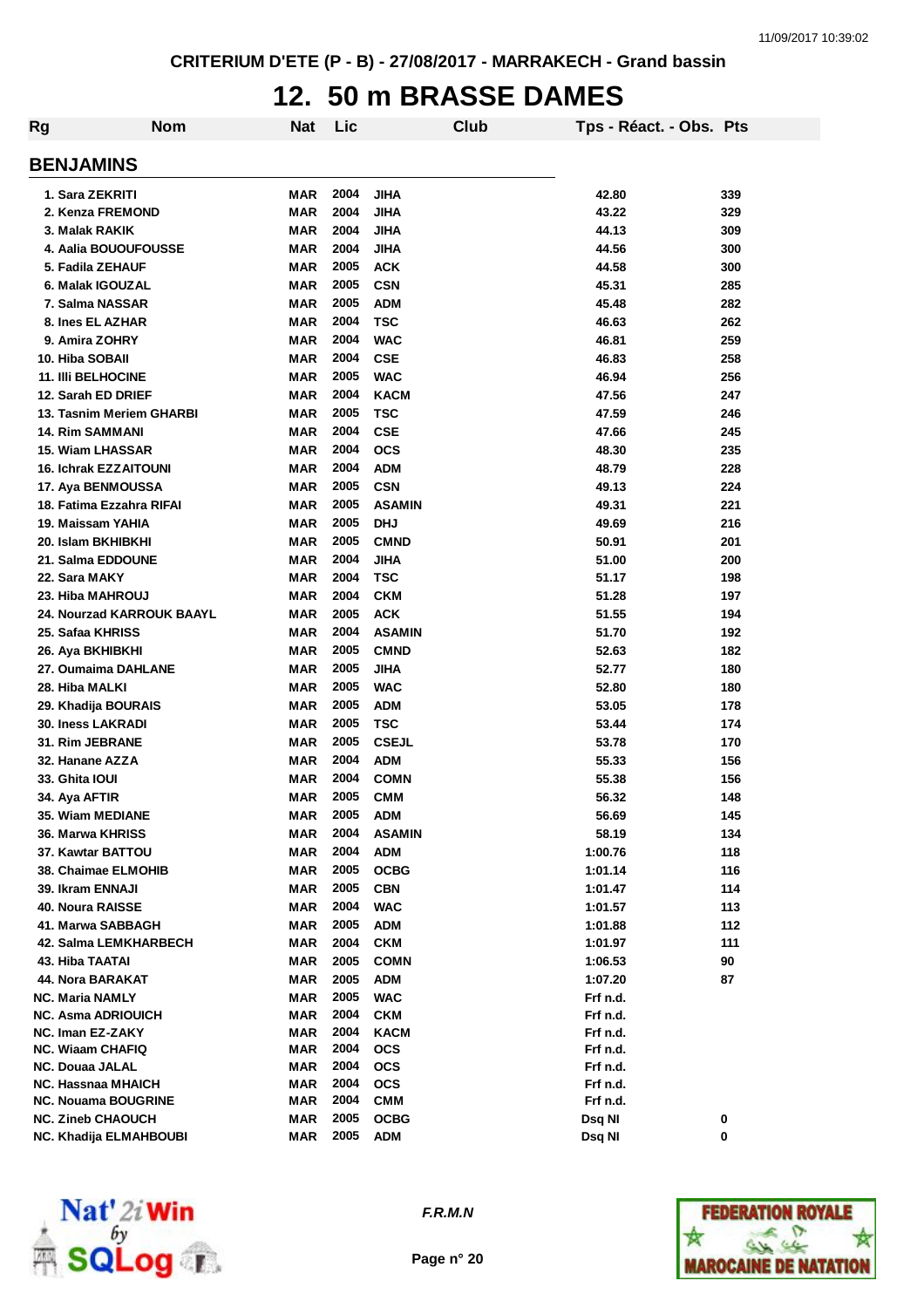# **12. 50 m BRASSE DAMES**

| Rg                     | <b>Nom</b>                 | <b>Nat</b> | Lic  | <b>Club</b>      | Tps - Réact. - Obs. Pts |     |
|------------------------|----------------------------|------------|------|------------------|-------------------------|-----|
| <b>POUSSINS</b>        |                            |            |      |                  |                         |     |
|                        | 1. Fatima GHARBI           | <b>MAR</b> | 2006 | <b>TSC</b>       | 47.31                   | 251 |
|                        | 2. Joulane MAHJOUBI        | <b>MAR</b> | 2007 | <b>ASAMIN</b>    | 49.40                   | 220 |
|                        | 3. Aya FREMOND             | <b>MAR</b> | 2006 | <b>JIHA</b>      | 49.70                   | 216 |
|                        | 4. Ghita GHETREFF          | <b>MAR</b> | 2006 | <b>ADM</b>       | 49.91                   | 213 |
| 5. Aya RIFAI           |                            | <b>MAR</b> | 2007 | <b>ASAMIN</b>    | 50.39                   | 207 |
| 6. Aya BCHIRI          |                            | <b>MAR</b> | 2006 | <b>ADM</b>       | 51.78                   | 191 |
|                        | 7. Rahma EL HAMDANI        | <b>MAR</b> | 2007 | <b>JIHA</b>      | 52.22                   | 186 |
|                        | 8. Ilham EL MACHFOU        | <b>MAR</b> | 2007 | <b>JIHA</b>      | 52.69                   | 181 |
| 9. Lina BOURZI         |                            | <b>MAR</b> | 2007 | <b>ASAMIN</b>    | 53.50                   | 173 |
|                        | 10. Yassmine BENGHEDIFA    | <b>MAR</b> | 2007 | <b>ADM</b>       | 54.06                   | 168 |
| 11. Wiam SAOUI         |                            | <b>MAR</b> | 2006 | <b>ASAMIN</b>    | 54.14                   | 167 |
|                        | 12. Alae ELOUAZZANI        | <b>MAR</b> | 2006 | <b>ASNS</b>      | 54.29                   | 166 |
|                        | 13. Khadija CHIHAZ         | <b>MAR</b> | 2006 | <b>CBN</b>       | 55.43                   | 156 |
| 14. Sara CHBALY        |                            | <b>MAR</b> | 2006 | <b>JIHA</b>      | 56.25                   | 149 |
| 15. Hiba LAHLIMI       |                            | <b>MAR</b> | 2007 | <b>ACK</b>       | 58.44                   | 133 |
| 16. Diyaa AZNAKI       |                            | MAR        | 2006 | <b>OCS</b>       | 58.47                   | 132 |
| 17. Kamilia ATIF       |                            | <b>MAR</b> | 2007 | <b>TSC</b>       | 58.69                   | 131 |
|                        | <b>18. Hiba ABERCHANE</b>  | <b>MAR</b> | 2007 | <b>CSEJL</b>     | 1:01.25                 | 115 |
|                        | 19. Lina Soulaika BOUMAHDI | <b>MAR</b> | 2007 | <b>DHJ</b>       | 1:02.31                 | 109 |
|                        | 20. Mariem EL HAJRAOUI     | <b>MAR</b> | 2006 | <b>CKM</b>       | 1:03.10                 | 105 |
| 21. Sarah AADAD        |                            | MAR        | 2007 | <b>CMND</b>      | 1:03.16                 | 105 |
|                        | 22. Sara SALHAOUI          | MAR        | 2007 | <b>COMN</b>      | 1:11.07                 | 74  |
|                        | 23. Khadija BADAINE        | <b>MAR</b> | 2007 | <b>ADM</b>       | 1:16.13                 | 60  |
| 24. Aya LAALA          |                            | <b>MAR</b> | 2007 | <b>TSC</b>       | 1:16.78                 | 58  |
|                        | <b>NC. Nada MOUSSAFIA</b>  | <b>MAR</b> | 2007 | <b>OCS</b>       | Frf n.d.                |     |
|                        | <b>NC. Hiba MAKBOULI</b>   | <b>MAR</b> | 2007 | <b>DHJ</b>       | Frf n.d.                |     |
|                        | NC. Elkhanssaa DLIMA       | <b>MAR</b> | 2006 | <b>ACK</b>       | Dsq NI                  | 0   |
| <b>NC. Marwa CHKAR</b> |                            | <b>MAR</b> | 2007 | <b>OCBG</b>      | Dsq NI                  | 0   |
| NC. Kenza GHAZI        |                            | <b>MAR</b> | 2007 | <b>ADM</b>       | Dsq NI                  | 0   |
| NC. Ryhab CHIKER       |                            | <b>MAR</b> | 2007 | <b>ADM</b>       | Dsq NI                  | 0   |
|                        | <b>NC. Aya ELOUAZZANI</b>  | <b>MAR</b> | 2006 | <b>OCS</b>       | Dsq NI                  | 0   |
|                        | NC. Ranya HARRATH          | <b>MAR</b> | 2006 | <b>OUM RABII</b> | Dsq NI                  | 0   |
|                        | <b>NC. Rokia FANSOUNI</b>  | <b>MAR</b> | 2006 | <b>CMM</b>       | Dsq NI                  | 0   |
| <b>NC. Hiba TORCHI</b> |                            | <b>MAR</b> | 2006 | <b>CMM</b>       | Dsq NI                  | 0   |
| NC. Salma JARDINI      |                            | <b>MAR</b> | 2007 | <b>CKM</b>       | Dsq Nl                  | 0   |



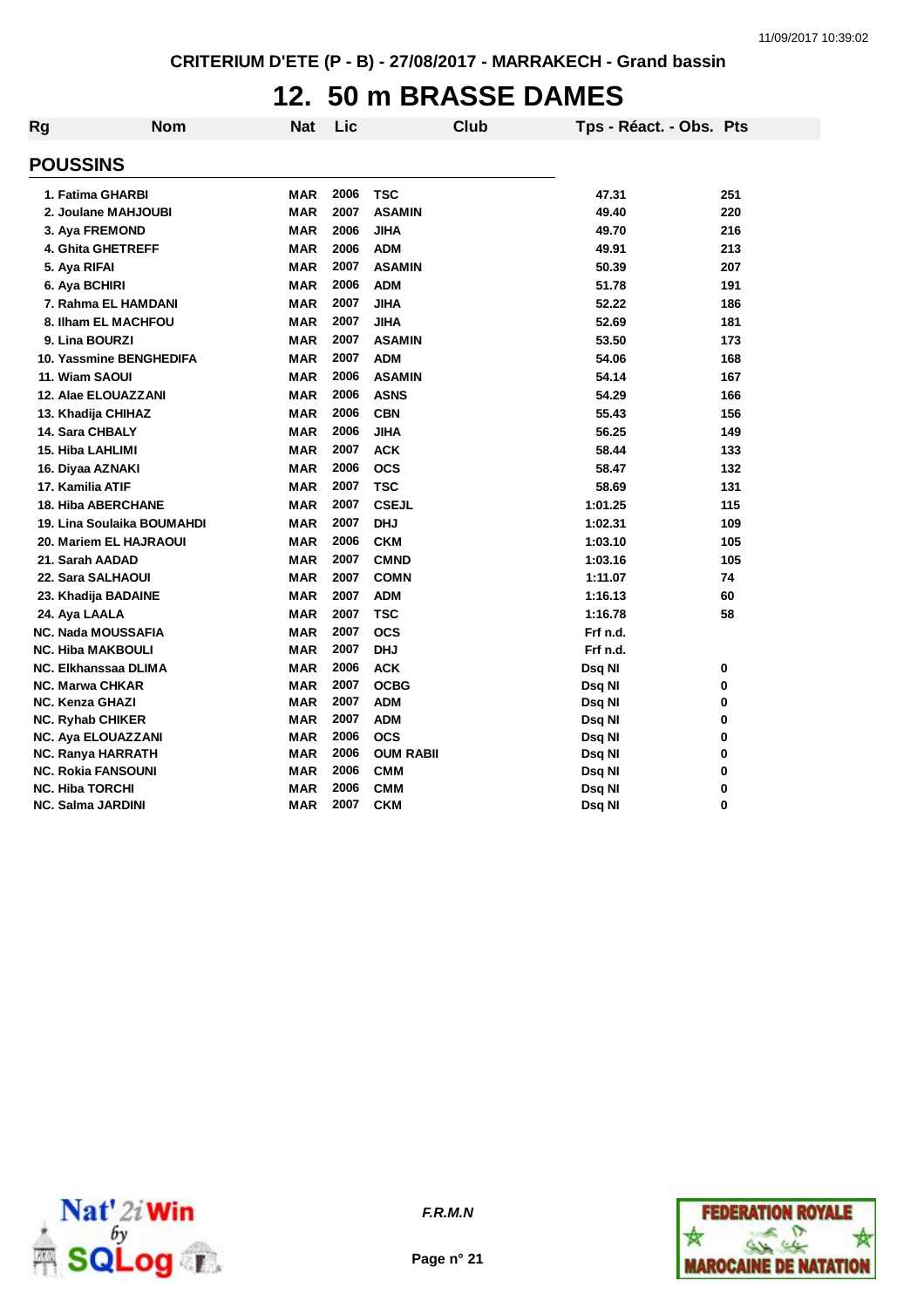#### **13. 4 x 50 m NAGE LIBRE MESSIEURS**

| Rg | <b>Nom</b>                        | Nat        | Lic  |               | Club | Tps - Réact. - Obs. Pts |     |
|----|-----------------------------------|------------|------|---------------|------|-------------------------|-----|
|    | <b>BENJAMINS</b>                  |            |      |               |      |                         |     |
|    |                                   |            |      |               |      |                         |     |
|    | 1. Adam JAMALI                    | MAR        | 2004 | <b>ASAMIN</b> |      | 2:18.22                 | 239 |
|    | <b>Soufiane AMRI</b>              | <b>MAR</b> | 2005 | <b>ASAMIN</b> |      |                         | 239 |
|    | <b>Yasser BENHIDA</b>             | <b>MAR</b> | 2005 | <b>ASAMIN</b> |      |                         | 239 |
|    | <b>Ali BENLACHHAB</b>             | <b>MAR</b> | 2005 | <b>ASAMIN</b> |      |                         | 239 |
|    | 2. Mohamed Amine HAMDAOUI         | <b>MAR</b> | 2004 | <b>TSC</b>    |      | 2:18.91                 | 236 |
|    | <b>Younes LAALA</b>               | <b>MAR</b> | 2004 | <b>TSC</b>    |      |                         | 236 |
|    | <b>Amr BENATMANE</b>              | MAR        | 2005 | <b>TSC</b>    |      |                         | 236 |
|    | <b>Akram AYOUCHI</b>              | MAR        | 2004 | <b>TSC</b>    |      |                         | 236 |
|    | 3. Saad MAADANI                   | MAR        | 2004 | <b>JIHA</b>   |      | 2:22.84                 | 217 |
|    | <b>Jad ABDOUH</b>                 | <b>MAR</b> | 2005 | <b>JIHA</b>   |      |                         | 217 |
|    | Aymane DIANI                      | <b>MAR</b> | 2005 | <b>JIHA</b>   |      |                         | 217 |
|    | <b>Adam LAMZOUGUI</b>             | <b>MAR</b> | 2004 | <b>JIHA</b>   |      |                         | 217 |
|    | 4. Mohamed QUITAR                 | <b>MAR</b> | 2005 | <b>ADM</b>    |      | 2:29.63                 | 189 |
|    | <b>Mohammed MEDIANE</b>           | <b>MAR</b> | 2005 | <b>ADM</b>    |      |                         | 189 |
|    | Ilyas SIOUAGHI                    | <b>MAR</b> | 2005 | <b>ADM</b>    |      |                         | 189 |
|    | <b>Mehdi BOUIRIG</b>              | <b>MAR</b> | 2004 | <b>ADM</b>    |      |                         | 189 |
|    | 5. Mohamed Reda HOMZI             | <b>MAR</b> | 2004 | <b>CSEJL</b>  |      | 2:50.91                 | 126 |
|    | <b>Mohammed REGRAGUI</b>          | <b>MAR</b> | 2005 | <b>CSEJL</b>  |      |                         | 126 |
|    | <b>Mouhssine FALIH</b>            | <b>MAR</b> | 2005 | <b>CSEJL</b>  |      |                         | 126 |
|    | <b>Otmane ABERCHANE</b>           | <b>MAR</b> | 2004 | <b>CSEJL</b>  |      |                         | 126 |
|    | 6. Khalid LAGHRIBI                | <b>MAR</b> | 2004 | <b>CBN</b>    |      | 3:04.94                 | 100 |
|    | <b>Oussama ICHINTI</b>            | <b>MAR</b> | 2004 | <b>CBN</b>    |      |                         | 100 |
|    | <b>Oussama SERBOUT</b>            | <b>MAR</b> | 2005 | <b>CBN</b>    |      |                         | 100 |
|    | Hamza SOUKAR                      | <b>MAR</b> | 2005 | <b>CBN</b>    |      |                         | 100 |
|    | 7. Abdelhaq SEMLALI               | <b>MAR</b> | 2004 | <b>CKM</b>    |      | 3:08.28                 | 94  |
|    | <b>Youssef FELLAHI</b>            | <b>MAR</b> | 2004 | <b>CKM</b>    |      |                         | 94  |
|    | <b>Soufian YOUSFI</b>             | <b>MAR</b> | 2004 | <b>CKM</b>    |      |                         | 94  |
|    | <b>Abderrazzak SOUHJOUD</b>       | <b>MAR</b> | 2005 | <b>CKM</b>    |      |                         | 94  |
|    |                                   |            |      |               |      |                         |     |
|    | <b>NC. Mohamed SABILE</b>         | <b>MAR</b> | 2005 | <b>KACM</b>   |      | Dsq Rel                 | 0   |
|    | Yahya AMARIR                      | <b>MAR</b> | 2004 | <b>KACM</b>   |      |                         | 0   |
|    | Aymane LAMMANI                    | <b>MAR</b> | 2004 | <b>KACM</b>   |      |                         | 0   |
|    | <b>Haytam SIBAOUI</b>             | <b>MAR</b> | 2005 | <b>KACM</b>   |      |                         | 0   |
|    | <b>NC. Marouane AMIMI</b>         | <b>MAR</b> | 2004 | <b>COMN</b>   |      | Frf n.d.                |     |
|    | <b>Haitam AZNAG</b>               | <b>MAR</b> | 2004 | <b>COMN</b>   |      |                         |     |
|    | Zakaria BOUCHOUA                  | MAR        | 2004 | <b>COMN</b>   |      |                         |     |
|    | <b>Oualid BOUCHOUARI</b>          | MAR        | 2005 | <b>COMN</b>   |      |                         |     |
|    | <b>NC. Ziyad BAATOCH</b>          | MAR        | 2004 | <b>OCS</b>    |      | Frf n.d.                |     |
|    | <b>Mohamed Reda ELMARNI</b>       | <b>MAR</b> | 2004 | <b>OCS</b>    |      |                         |     |
|    | <b>Ossama ENNAZIHI</b>            | <b>MAR</b> | 2005 | <b>OCS</b>    |      |                         |     |
|    | <b>Ismail NAIT BRAHIM</b>         | <b>MAR</b> | 2004 | <b>OCS</b>    |      |                         |     |
|    | <b>POUSSINS</b>                   |            |      |               |      |                         |     |
|    | 1. Jad TNEAMOU                    | <b>MAR</b> | 2007 | <b>CSN</b>    |      | 2:48.91                 | 131 |
|    | <b>Mohammed Reda LACHGAR</b>      | <b>MAR</b> | 2007 | <b>CSN</b>    |      |                         | 131 |
|    | <b>Nizar HARTOUT</b>              | <b>MAR</b> | 2006 | <b>CSN</b>    |      |                         | 131 |
|    | Sami HANNA                        | <b>MAR</b> | 2007 | <b>CSN</b>    |      |                         | 131 |
|    | 2. Achraf AKIL                    | <b>MAR</b> | 2006 | <b>CSEJL</b>  |      | 2:51.73                 | 125 |
|    | <b>Adam FALIH</b>                 | <b>MAR</b> | 2007 | <b>CSEJL</b>  |      |                         | 125 |
|    | <b>Yasser REGRAGUI</b>            | MAR        | 2006 | <b>CSEJL</b>  |      |                         | 125 |
|    | Ilyas KARAM                       | <b>MAR</b> | 2007 | <b>CSEJL</b>  |      |                         | 125 |
|    | 3. Almakki BOUABOULA              | <b>MAR</b> | 2006 | <b>KACM</b>   |      | 3:13.08                 | 87  |
|    | <b>Abdelkarim SABIH</b>           | <b>MAR</b> | 2006 | <b>KACM</b>   |      |                         | 87  |
|    |                                   |            |      |               |      |                         |     |
|    | Reda JERRARI                      | <b>MAR</b> | 2006 | <b>KACM</b>   |      |                         | 87  |
|    | Abderrahman SOUBAI                | <b>MAR</b> | 2006 | <b>KACM</b>   |      |                         | 87  |
|    | 4. Taha BAZTIRI                   | <b>MAR</b> | 2007 | <b>CKM</b>    |      | 3:25.29                 | 73  |
|    | Yahia EL BENNIOUI                 | <b>MAR</b> | 2007 | <b>CKM</b>    |      |                         | 73  |
|    | <b>Mohamed Ayoub AIT BENTALEB</b> | <b>MAR</b> | 2007 | <b>CKM</b>    |      |                         | 73  |



*F.R.M.N*

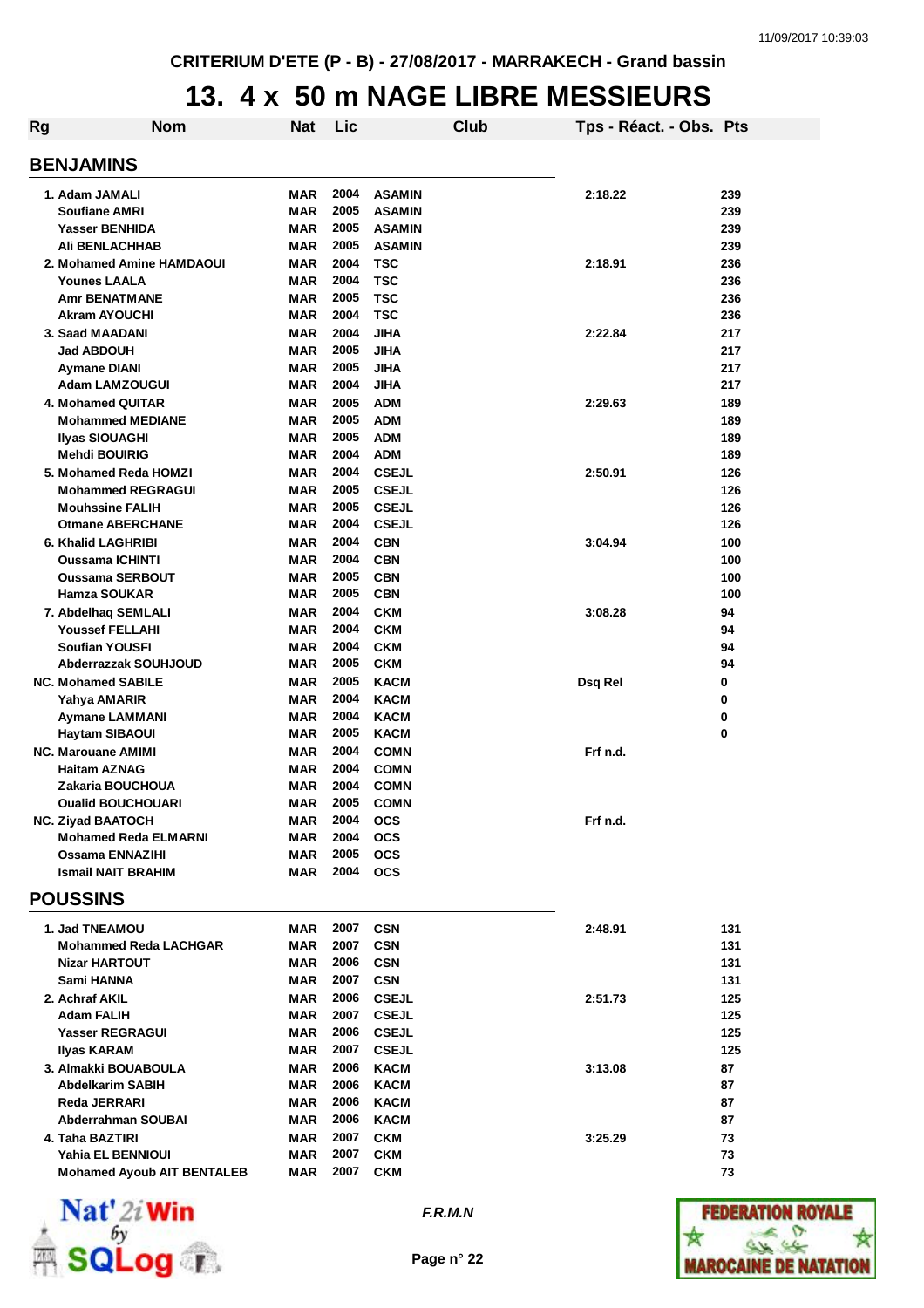#### **13. 4 x 50 m NAGE LIBRE MESSIEURS**

| Rg | <b>Nom</b>                    | Nat        | <b>Lic</b> |             | Club | Tps - Réact. - Obs. Pts |    |
|----|-------------------------------|------------|------------|-------------|------|-------------------------|----|
|    | <b>POUSSINS</b>               |            |            |             |      |                         |    |
|    | <b>Mohamed KHOULAKI</b>       | <b>MAR</b> | 2006       | <b>CKM</b>  |      |                         | 73 |
|    | <b>NC. Ahmed BENAZZOUZ</b>    | <b>MAR</b> | 2006       | <b>OCS</b>  |      | Dsq Rel                 | 0  |
|    | <b>Houssam BENRBIB</b>        | <b>MAR</b> | 2006       | <b>OCS</b>  |      |                         | 0  |
|    | <b>Elias ELJAZOULI</b>        | <b>MAR</b> | 2007       | <b>OCS</b>  |      |                         | 0  |
|    | <b>Issam BOUHMALA</b>         | <b>MAR</b> | 2007       | <b>OCS</b>  |      |                         | 0  |
|    | <b>NC. Rayane BAHI</b>        | <b>MAR</b> | 2006       | <b>TSC</b>  |      | Frf n.d.                |    |
|    | <b>Ilyas BOUAYADI</b>         | <b>MAR</b> | 2007       | <b>TSC</b>  |      |                         |    |
|    | Diyaa LAFKIHI                 | <b>MAR</b> | 2007       | TSC         |      |                         |    |
|    | <b>Oussama LAMNAWAR</b>       | <b>MAR</b> | 2006       | TSC         |      |                         |    |
|    | <b>NC. Saad ELYOUSFI</b>      | <b>MAR</b> | 2006       | <b>ADM</b>  |      | Frf n.d.                |    |
|    | <b>Zayd KHADROUF</b>          | <b>MAR</b> | 2007       | <b>ADM</b>  |      |                         |    |
|    | <b>Hamza KOHAILA</b>          | <b>MAR</b> | 2007       | <b>ADM</b>  |      |                         |    |
|    | <b>Nasrallah YOUBI</b>        | <b>MAR</b> | 2007       | <b>ADM</b>  |      |                         |    |
|    | <b>NC. Yassir BELMEKNASSI</b> | <b>MAR</b> | 2007       | <b>JIHA</b> |      | Frf n.d.                |    |
|    | <b>Haitame BOUOUFOUSS</b>     | <b>MAR</b> | 2007       | <b>JIHA</b> |      |                         |    |
|    | Mehdi ELFALI                  | <b>MAR</b> | 2007       | <b>JIHA</b> |      |                         |    |
|    | <b>Anis HORMI</b>             | MAR        | 2006       | <b>JIHA</b> |      |                         |    |